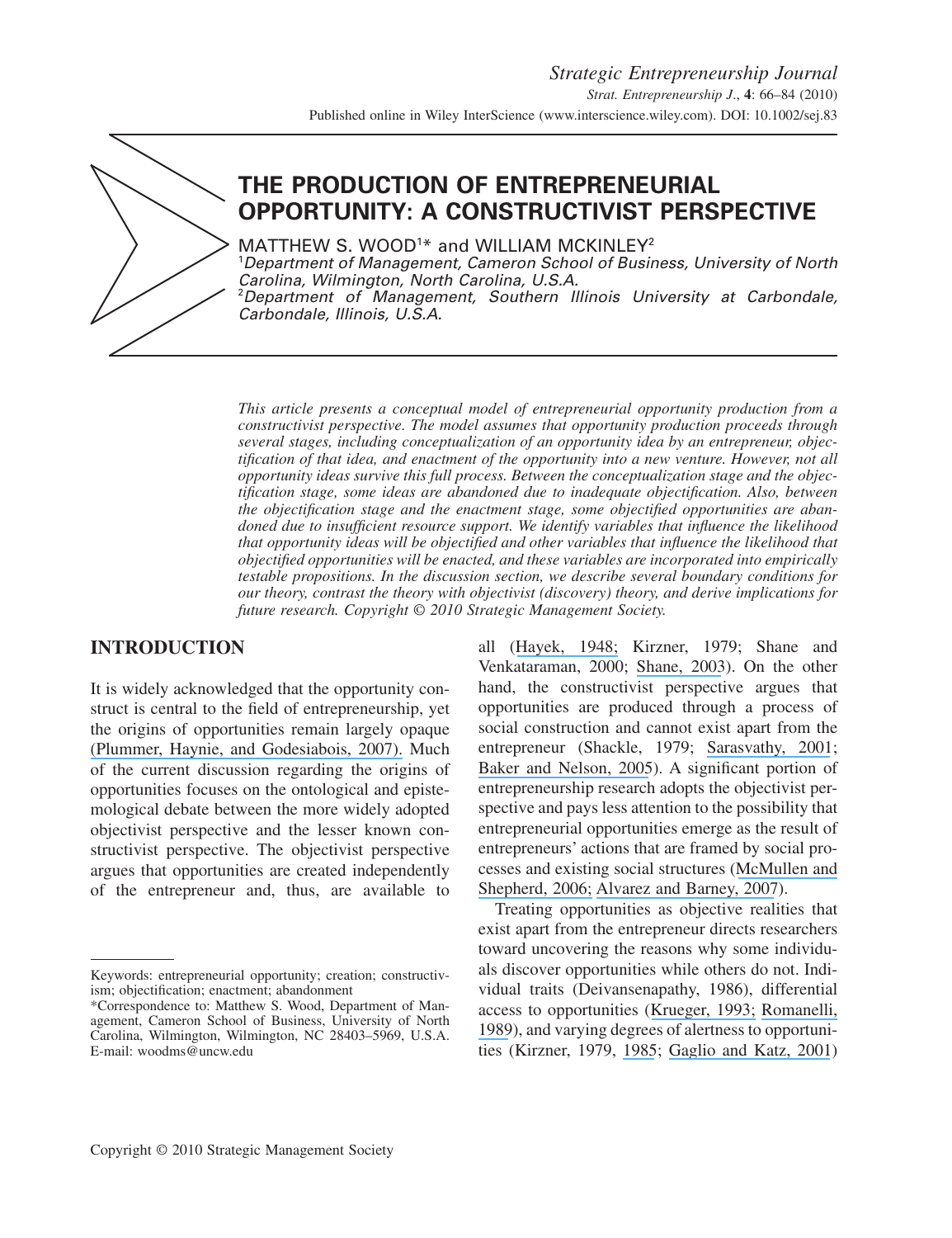are just a few of the research foci in the objectivist tradition. This line of thinking is often called the *discovery* approach ([Alvarez and Barney, 2007](https://www.researchgate.net/publication/228143089_Discovery_and_Creation_Alternative_Theories_of_Entrepreneurial_Action?el=1_x_8&enrichId=rgreq-231502218c1c7098ff9d7ac86c528375-XXX&enrichSource=Y292ZXJQYWdlOzIyNzY2MzE1MjtBUzoxMzIyMzcyMTU0MDgxMjlAMTQwODUzOTIxNzI0Mg==)) and its core logic is reflected in the work of Shane and Venkataraman (2000: 220), who argue that while opportunity recognition is subjective to the individual, opportunities themselves are 'objective phenomena that are not known to all parties at all times.' Thus, the discovery perspective recognizes the importance of the entrepreneur, but is silent on the possibility that the entrepreneur operates in a social world that plays a part in the emergence and development of opportunities. Research on entrepreneurial cognition (e.g., [McMullen and Shepherd, 2006;](https://www.researchgate.net/publication/255606121_Entrepreneurial_Action_and_the_Role_of_Uncertainty_in_the_Theory_of_Entrepreneur?el=1_x_8&enrichId=rgreq-231502218c1c7098ff9d7ac86c528375-XXX&enrichSource=Y292ZXJQYWdlOzIyNzY2MzE1MjtBUzoxMzIyMzcyMTU0MDgxMjlAMTQwODUzOTIxNzI0Mg==) [Mitchell](https://www.researchgate.net/publication/229787107_Toward_A_Theory_of_Entrepreneurial_Cognition_Rethinking_the_People_Side_of_Entrepreneurship_Research?el=1_x_8&enrichId=rgreq-231502218c1c7098ff9d7ac86c528375-XXX&enrichSource=Y292ZXJQYWdlOzIyNzY2MzE1MjtBUzoxMzIyMzcyMTU0MDgxMjlAMTQwODUzOTIxNzI0Mg==) *et al.*, 2002; [Shepherd, McMullen, and](https://www.researchgate.net/publication/227763231_The_Formation_of_Opportunity_Beliefs_Overcoming_Ignorance_and_Reducing_Doubt?el=1_x_8&enrichId=rgreq-231502218c1c7098ff9d7ac86c528375-XXX&enrichSource=Y292ZXJQYWdlOzIyNzY2MzE1MjtBUzoxMzIyMzcyMTU0MDgxMjlAMTQwODUzOTIxNzI0Mg==) [Jennings, 2007](https://www.researchgate.net/publication/227763231_The_Formation_of_Opportunity_Beliefs_Overcoming_Ignorance_and_Reducing_Doubt?el=1_x_8&enrichId=rgreq-231502218c1c7098ff9d7ac86c528375-XXX&enrichSource=Y292ZXJQYWdlOzIyNzY2MzE1MjtBUzoxMzIyMzcyMTU0MDgxMjlAMTQwODUzOTIxNzI0Mg==)) takes a step toward acknowledging these social influences, but still largely assumes that the entrepreneur is interpreting signals that are the product of an objective reality.

Because the discovery perspective does not fully acknowledge the social nature of economic structures and the role entrepreneurs play in the generation of opportunities within those structures, constructivist ontology and epistemology is gaining traction within the field of entrepreneurship (e.g., Sarasvathy 2001; [Baker and Nelson, 2005;](https://www.researchgate.net/publication/228316078_Creating_Something_From_Nothing_Resource_Construction_Through_Entrepreneurial_Bricolage?el=1_x_8&enrichId=rgreq-231502218c1c7098ff9d7ac86c528375-XXX&enrichSource=Y292ZXJQYWdlOzIyNzY2MzE1MjtBUzoxMzIyMzcyMTU0MDgxMjlAMTQwODUzOTIxNzI0Mg==) [Dimov,](https://www.researchgate.net/publication/227680891_From_Opportunity_Insight_to_Opportunity_Intention_The_Importance_of_Person-Situation_Learning_Match?el=1_x_8&enrichId=rgreq-231502218c1c7098ff9d7ac86c528375-XXX&enrichSource=Y292ZXJQYWdlOzIyNzY2MzE1MjtBUzoxMzIyMzcyMTU0MDgxMjlAMTQwODUzOTIxNzI0Mg==) [2007;](https://www.researchgate.net/publication/227680891_From_Opportunity_Insight_to_Opportunity_Intention_The_Importance_of_Person-Situation_Learning_Match?el=1_x_8&enrichId=rgreq-231502218c1c7098ff9d7ac86c528375-XXX&enrichSource=Y292ZXJQYWdlOzIyNzY2MzE1MjtBUzoxMzIyMzcyMTU0MDgxMjlAMTQwODUzOTIxNzI0Mg==) [Luksha, 2008;](https://www.researchgate.net/publication/229796558_Niche_Construction_The_Process_of_Opportunity_Creation_in_the_Environment?el=1_x_8&enrichId=rgreq-231502218c1c7098ff9d7ac86c528375-XXX&enrichSource=Y292ZXJQYWdlOzIyNzY2MzE1MjtBUzoxMzIyMzcyMTU0MDgxMjlAMTQwODUzOTIxNzI0Mg==) [Felin and Zenger, 2009](https://www.researchgate.net/publication/227643124_Entrepreneurs_as_theorists_On_the_origins_of_collective_beliefs_and_novel_strategies?el=1_x_8&enrichId=rgreq-231502218c1c7098ff9d7ac86c528375-XXX&enrichSource=Y292ZXJQYWdlOzIyNzY2MzE1MjtBUzoxMzIyMzcyMTU0MDgxMjlAMTQwODUzOTIxNzI0Mg==)). There appears to be a growing contingent of scholars who feel that constructivism may shed new light on parts of the opportunity phenomenon that the discovery perspective is unable to illuminate. For example, Mahoney and Michael (2005) discussed some of the promising new insights that constructivist principles might provide and then laid the foundation for what a constructivist theory of entrepreneurship might look like, but they did not develop a specific model of the entrepreneurial opportunity production process. In a similar vein, Alvarez and Barney (2007) noted that several authors have described certain aspects of a constructivist (or creation) theory (e.g., [Gartner, 1985;](https://www.researchgate.net/publication/228314467_A_Conceptual_Framework_for_Describing_the_Phenomenon_of_New_Venture_Creation?el=1_x_8&enrichId=rgreq-231502218c1c7098ff9d7ac86c528375-XXX&enrichSource=Y292ZXJQYWdlOzIyNzY2MzE1MjtBUzoxMzIyMzcyMTU0MDgxMjlAMTQwODUzOTIxNzI0Mg==) [Sarasvathy, 2001;](https://www.researchgate.net/publication/228264546_Causation_and_Effectuation_Toward_A_Theoretical_Shift_from_Economic_Inevitability_to_Entrepreneurial_Contingency?el=1_x_8&enrichId=rgreq-231502218c1c7098ff9d7ac86c528375-XXX&enrichSource=Y292ZXJQYWdlOzIyNzY2MzE1MjtBUzoxMzIyMzcyMTU0MDgxMjlAMTQwODUzOTIxNzI0Mg==) [Baker and](https://www.researchgate.net/publication/228316078_Creating_Something_From_Nothing_Resource_Construction_Through_Entrepreneurial_Bricolage?el=1_x_8&enrichId=rgreq-231502218c1c7098ff9d7ac86c528375-XXX&enrichSource=Y292ZXJQYWdlOzIyNzY2MzE1MjtBUzoxMzIyMzcyMTU0MDgxMjlAMTQwODUzOTIxNzI0Mg==) [Nelson, 2005](https://www.researchgate.net/publication/228316078_Creating_Something_From_Nothing_Resource_Construction_Through_Entrepreneurial_Bricolage?el=1_x_8&enrichId=rgreq-231502218c1c7098ff9d7ac86c528375-XXX&enrichSource=Y292ZXJQYWdlOzIyNzY2MzE1MjtBUzoxMzIyMzcyMTU0MDgxMjlAMTQwODUzOTIxNzI0Mg==)). However, creation theory has yet to be articulated as a unified theory in the literature. For these reasons, we believe that a constructivist theory that begins the process of identifying how entrepreneurial opportunities are produced by entrepreneurs is long overdue. This article seeks to fill that gap by introducing a constructivist theory that identifies the origins of opportunities, the entrepreneurial cognitions and actions associated with enacting an opportunity, and the entrepreneurial cognitions associated with abandonment of an opportunity.

Our multistage process theory is developed from the tenets of constructivism, which holds that much of the world that is presented to us is not really an objective reality, but rather a product of social construction [\(Weick, 1979;](https://www.researchgate.net/publication/234725802_Organizing_and_The_Social_Psychology_of_Organizing?el=1_x_8&enrichId=rgreq-231502218c1c7098ff9d7ac86c528375-XXX&enrichSource=Y292ZXJQYWdlOzIyNzY2MzE1MjtBUzoxMzIyMzcyMTU0MDgxMjlAMTQwODUzOTIxNzI0Mg==) [Giddens, 198](https://www.researchgate.net/publication/233869963_The_Constitution_of_Society_Outline_of_The_Theory_of_Structuration?el=1_x_8&enrichId=rgreq-231502218c1c7098ff9d7ac86c528375-XXX&enrichSource=Y292ZXJQYWdlOzIyNzY2MzE1MjtBUzoxMzIyMzcyMTU0MDgxMjlAMTQwODUzOTIxNzI0Mg==)[4\).](https://www.researchgate.net/publication/234725802_Organizing_and_The_Social_Psychology_of_Organizing?el=1_x_8&enrichId=rgreq-231502218c1c7098ff9d7ac86c528375-XXX&enrichSource=Y292ZXJQYWdlOzIyNzY2MzE1MjtBUzoxMzIyMzcyMTU0MDgxMjlAMTQwODUzOTIxNzI0Mg==) Therefore, constructivists assume that human action is not simply a response to objective conditions, objects, and events. Instead, human action arises from the interpretation of external stimuli by actors, the investment of those stimuli with meaning, and the generation of subsequent behaviors (Gaglio, 1997). Moreover, constructivism replaces the idea of finding the truth in an objective world with the idea of testing for viability in a subjective world ([Von](https://www.researchgate.net/publication/302235495_The_concepts_of_adaptation_and_viability_in_a_radical_constructivist_theory_of_knowledge?el=1_x_8&enrichId=rgreq-231502218c1c7098ff9d7ac86c528375-XXX&enrichSource=Y292ZXJQYWdlOzIyNzY2MzE1MjtBUzoxMzIyMzcyMTU0MDgxMjlAMTQwODUzOTIxNzI0Mg==) [Glasersfeld, 1981;](https://www.researchgate.net/publication/302235495_The_concepts_of_adaptation_and_viability_in_a_radical_constructivist_theory_of_knowledge?el=1_x_8&enrichId=rgreq-231502218c1c7098ff9d7ac86c528375-XXX&enrichSource=Y292ZXJQYWdlOzIyNzY2MzE1MjtBUzoxMzIyMzcyMTU0MDgxMjlAMTQwODUzOTIxNzI0Mg==) [Weick, 1995](https://www.researchgate.net/publication/215484609_Sensemaking_in_Organizations?el=1_x_8&enrichId=rgreq-231502218c1c7098ff9d7ac86c528375-XXX&enrichSource=Y292ZXJQYWdlOzIyNzY2MzE1MjtBUzoxMzIyMzcyMTU0MDgxMjlAMTQwODUzOTIxNzI0Mg==)). Applying that logic to the investigation of entrepreneurial opportunities suggests that many opportunities are the outcome of social construction, not preexisting entities subject to detection by the entrepreneur. In this way, a constructivist perspective provides unique insights because it allows us to view opportunities as subjective phenomena that begin unformed and develop over time. Thus, a constructivist perspective departs from established literature (e.g., Kirzner, 1979) that considers opportunities as something already formed and awaiting discovery by alert individuals. Constructivism suggests that opportunities are the outcome of entrepreneurs' effort and action, and that such opportunities mirror the more general social processes through which individuals 'construct corridors from their personal experiences to stable economic and sociological institutions that comprise the organizations and markets we see in the world' (Sarasvathy, 2004: 289).

To be clear, we position our theory as a true constructivist perspective that supplements theory about the discovery of entrepreneurial opportunities (e.g., [Shane, 2000; Kirzner, 1979\)](https://www.researchgate.net/publication/228314102_Prior_Knowledge_and_the_Discovery_of_Entrepreneurial_Opportunities_Organization_Science_Jg_11_4_S_448-469?el=1_x_8&enrichId=rgreq-231502218c1c7098ff9d7ac86c528375-XXX&enrichSource=Y292ZXJQYWdlOzIyNzY2MzE1MjtBUzoxMzIyMzcyMTU0MDgxMjlAMTQwODUzOTIxNzI0Mg==) rather than seeking to supplant it. By this we mean that the constructivist perspective is different from, but not necessarily superior to, the objectivist view. Unlike the objectivist view, a major component of constructivist logic is the idea that consensus and coalition building are required to effectively influence current economic and social structures in ways that give rise to oppor-tunities for profit (Shackle, 1979; [Weick, 1979;](https://www.researchgate.net/publication/243597864_The_Social_Psychology_Organizing?el=1_x_8&enrichId=rgreq-231502218c1c7098ff9d7ac86c528375-XXX&enrichSource=Y292ZXJQYWdlOzIyNzY2MzE1MjtBUzoxMzIyMzcyMTU0MDgxMjlAMTQwODUzOTIxNzI0Mg==) [Giddens, 1984;](https://www.researchgate.net/publication/233869963_The_Constitution_of_Society_Outline_of_The_Theory_of_Structuration?el=1_x_8&enrichId=rgreq-231502218c1c7098ff9d7ac86c528375-XXX&enrichSource=Y292ZXJQYWdlOzIyNzY2MzE1MjtBUzoxMzIyMzcyMTU0MDgxMjlAMTQwODUzOTIxNzI0Mg==) [Sarasvathy, 2001;](https://www.researchgate.net/publication/228264546_Causation_and_Effectuation_Toward_A_Theoretical_Shift_from_Economic_Inevitability_to_Entrepreneurial_Contingency?el=1_x_8&enrichId=rgreq-231502218c1c7098ff9d7ac86c528375-XXX&enrichSource=Y292ZXJQYWdlOzIyNzY2MzE1MjtBUzoxMzIyMzcyMTU0MDgxMjlAMTQwODUzOTIxNzI0Mg==) [Dimov, 2007;](https://www.researchgate.net/publication/227680891_From_Opportunity_Insight_to_Opportunity_Intention_The_Importance_of_Person-Situation_Learning_Match?el=1_x_8&enrichId=rgreq-231502218c1c7098ff9d7ac86c528375-XXX&enrichSource=Y292ZXJQYWdlOzIyNzY2MzE1MjtBUzoxMzIyMzcyMTU0MDgxMjlAMTQwODUzOTIxNzI0Mg==) [Felin and Zenger, 2009](https://www.researchgate.net/publication/227643124_Entrepreneurs_as_theorists_On_the_origins_of_collective_beliefs_and_novel_strategies?el=1_x_8&enrichId=rgreq-231502218c1c7098ff9d7ac86c528375-XXX&enrichSource=Y292ZXJQYWdlOzIyNzY2MzE1MjtBUzoxMzIyMzcyMTU0MDgxMjlAMTQwODUzOTIxNzI0Mg==)). As such, the ideas of consensus and consensus building are key underlying components in the development of our theory.

Our constructivist model of opportunity production begins with the entrepreneur's perception of a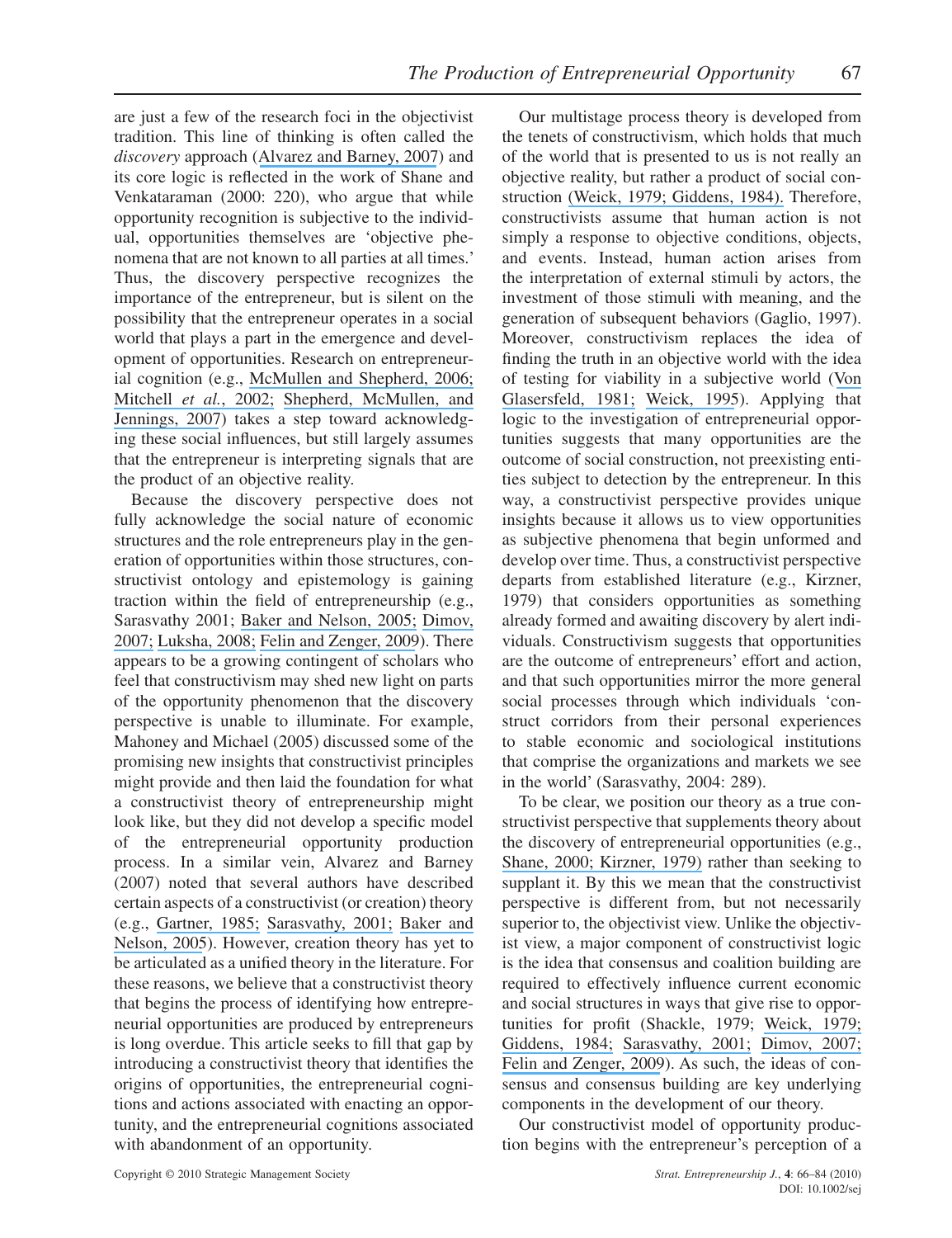possible opportunity in the form of an idea ([Dimov,](https://www.researchgate.net/publication/227680891_From_Opportunity_Insight_to_Opportunity_Intention_The_Importance_of_Person-Situation_Learning_Match?el=1_x_8&enrichId=rgreq-231502218c1c7098ff9d7ac86c528375-XXX&enrichSource=Y292ZXJQYWdlOzIyNzY2MzE1MjtBUzoxMzIyMzcyMTU0MDgxMjlAMTQwODUzOTIxNzI0Mg==)  [2007](https://www.researchgate.net/publication/227680891_From_Opportunity_Insight_to_Opportunity_Intention_The_Importance_of_Person-Situation_Learning_Match?el=1_x_8&enrichId=rgreq-231502218c1c7098ff9d7ac86c528375-XXX&enrichSource=Y292ZXJQYWdlOzIyNzY2MzE1MjtBUzoxMzIyMzcyMTU0MDgxMjlAMTQwODUzOTIxNzI0Mg==)). At this initial stage, the opportunity is imagined (Shackle, 1979; [Klein, 2008](https://www.researchgate.net/publication/227660237_Opportunity_discovery_entrepreneurial_action_and_economic_organization?el=1_x_8&enrichId=rgreq-231502218c1c7098ff9d7ac86c528375-XXX&enrichSource=Y292ZXJQYWdlOzIyNzY2MzE1MjtBUzoxMzIyMzcyMTU0MDgxMjlAMTQwODUzOTIxNzI0Mg==)) and the entrepreneur is likely to be uncertain about the viability of the opportunity. Thus, we posit that the entrepreneur will begin a sensemaking process ([Weick, 1995](https://www.researchgate.net/publication/215484609_Sensemaking_in_Organizations?el=1_x_8&enrichId=rgreq-231502218c1c7098ff9d7ac86c528375-XXX&enrichSource=Y292ZXJQYWdlOzIyNzY2MzE1MjtBUzoxMzIyMzcyMTU0MDgxMjlAMTQwODUzOTIxNzI0Mg==)) intended to clarify the viability of the envisioned future. This sensemaking process takes place through interactions between the entrepreneur and his or her peers: for example, family, friends, and mentors. The outcome of the sensemaking process is either objectification of the opportunity in the mind of the entrepreneur or abandonment of the idea. At the second stage, the entrepreneur attempts to enact objectified opportunities by engaging the social structure and trying to entrain ([Collins, 1998](https://www.researchgate.net/publication/248017386_The_Sociology_of_Philosophies_A_global_theory_of_intellectual_change?el=1_x_8&enrichId=rgreq-231502218c1c7098ff9d7ac86c528375-XXX&enrichSource=Y292ZXJQYWdlOzIyNzY2MzE1MjtBUzoxMzIyMzcyMTU0MDgxMjlAMTQwODUzOTIxNzI0Mg==)) potential stakeholders into supporting the venture. The support of these individuals is needed to turn the opportunity into a working business (Lounsbury and [Glynn, 2001](https://www.researchgate.net/publication/227500720_Cultural_Entrepreneurship_Stories_Legitimacy_and_the_Acquisition_of_Resources?el=1_x_8&enrichId=rgreq-231502218c1c7098ff9d7ac86c528375-XXX&enrichSource=Y292ZXJQYWdlOzIyNzY2MzE1MjtBUzoxMzIyMzcyMTU0MDgxMjlAMTQwODUzOTIxNzI0Mg==)). We argue that the entrepreneur's access to preexisting social ties and the entrepreneur's reputation facilitate the consensus building that is required to fully enact an opportunity. However, not all attempts at entraining stakeholders in opportunity enactment are successful, so our model recognizes that some objectified opportunities will also be abandoned by entrepreneurs at the enactment stage.

Our model suggests that opportunity abandonment, whether it occurs before objectification or before full enactment, will trigger a *post hoc* cognitive reconstruction by the entrepreneur. In that reconstruction, the entrepreneur will redefine his/her initial opportunity idea as an illusion. We argue that this *post hoc* reconstruction of the initial precipitating idea as illusory reduces cognitive dissonance [\(Festinger, 1957;](https://www.researchgate.net/publication/201381816_A_Theory_of_Cognitive_Dissonance?el=1_x_8&enrichId=rgreq-231502218c1c7098ff9d7ac86c528375-XXX&enrichSource=Y292ZXJQYWdlOzIyNzY2MzE1MjtBUzoxMzIyMzcyMTU0MDgxMjlAMTQwODUzOTIxNzI0Mg==) Harmon-Jones and Mills, 1999) that is associated with the act of opportunity abandonment. In turn, this dissonance reduction has benefits for the entrepreneur, increasing his/her cognitive flexibility and openness to the pursuit of new ideas.

Through the model outlined above, this article makes predictions that are not derivable from the theory of the discovery of entrepreneurial opportunities [\(Kirzner, 1979; Shane, 2000\).](https://www.researchgate.net/publication/228314102_Prior_Knowledge_and_the_Discovery_of_Entrepreneurial_Opportunities_Organization_Science_Jg_11_4_S_448-469?el=1_x_8&enrichId=rgreq-231502218c1c7098ff9d7ac86c528375-XXX&enrichSource=Y292ZXJQYWdlOzIyNzY2MzE1MjtBUzoxMzIyMzcyMTU0MDgxMjlAMTQwODUzOTIxNzI0Mg==) These predictions are captured in formal propositions that are available for future empirical testing. In developing those propositions, we identify the role of social structures, the entrepreneur's cognitive evaluations of those structures, and the entrepreneur's ability to influence social structures in the future as key elements in the opportunity production process. We

also delineate the cognitive shifts that must take place for opportunity objectification to occur and state how social interaction influences these changes in mental models. Finally, we explicitly develop the notion that consensus building is a key to the successful enactment of opportunities and that social relationships and reputation help facilitate that task. These cognitive and social processes (and their associated relationships) have not been integrated in the existing literature and are not visible using discovery theory logic.

# **A THEORETICAL MODEL OF OPPORTUNITY PRODUCTION**

The discussion presented in this article is focused on the concept of entrepreneurial opportunity, which can be defined as a future situation that is both desirable and feasible, regardless of the resources currently under the control of the entrepreneur ([Stevenson, Roberts, and Grousbeck, 1989;](https://www.researchgate.net/publication/246934967_New_business_ventures_and_the_entrepreneur?el=1_x_8&enrichId=rgreq-231502218c1c7098ff9d7ac86c528375-XXX&enrichSource=Y292ZXJQYWdlOzIyNzY2MzE1MjtBUzoxMzIyMzcyMTU0MDgxMjlAMTQwODUzOTIxNzI0Mg==) [Steven](https://www.researchgate.net/publication/228314356_A_Paradigm_of_Entrepreneurship_Entrepreneurial_Management?el=1_x_8&enrichId=rgreq-231502218c1c7098ff9d7ac86c528375-XXX&enrichSource=Y292ZXJQYWdlOzIyNzY2MzE1MjtBUzoxMzIyMzcyMTU0MDgxMjlAMTQwODUzOTIxNzI0Mg==)[son and Jarillo, 1990](https://www.researchgate.net/publication/228314356_A_Paradigm_of_Entrepreneurship_Entrepreneurial_Management?el=1_x_8&enrichId=rgreq-231502218c1c7098ff9d7ac86c528375-XXX&enrichSource=Y292ZXJQYWdlOzIyNzY2MzE1MjtBUzoxMzIyMzcyMTU0MDgxMjlAMTQwODUzOTIxNzI0Mg==)). From a constructivist perspective, entrepreneurial opportunities emerge from the cognitions and behaviors of entrepreneurs as they engage in interactions with current social structures (Shackle, 1979; [Weick, 1979;](https://www.researchgate.net/publication/243597864_The_Social_Psychology_Organizing?el=1_x_8&enrichId=rgreq-231502218c1c7098ff9d7ac86c528375-XXX&enrichSource=Y292ZXJQYWdlOzIyNzY2MzE1MjtBUzoxMzIyMzcyMTU0MDgxMjlAMTQwODUzOTIxNzI0Mg==) [Sarasvathy,](https://www.researchgate.net/publication/228264546_Causation_and_Effectuation_Toward_A_Theoretical_Shift_from_Economic_Inevitability_to_Entrepreneurial_Contingency?el=1_x_8&enrichId=rgreq-231502218c1c7098ff9d7ac86c528375-XXX&enrichSource=Y292ZXJQYWdlOzIyNzY2MzE1MjtBUzoxMzIyMzcyMTU0MDgxMjlAMTQwODUzOTIxNzI0Mg==)  [2001;](https://www.researchgate.net/publication/228264546_Causation_and_Effectuation_Toward_A_Theoretical_Shift_from_Economic_Inevitability_to_Entrepreneurial_Contingency?el=1_x_8&enrichId=rgreq-231502218c1c7098ff9d7ac86c528375-XXX&enrichSource=Y292ZXJQYWdlOzIyNzY2MzE1MjtBUzoxMzIyMzcyMTU0MDgxMjlAMTQwODUzOTIxNzI0Mg==) [Giddens, 1984](https://www.researchgate.net/publication/233869963_The_Constitution_of_Society_Outline_of_The_Theory_of_Structuration?el=1_x_8&enrichId=rgreq-231502218c1c7098ff9d7ac86c528375-XXX&enrichSource=Y292ZXJQYWdlOzIyNzY2MzE1MjtBUzoxMzIyMzcyMTU0MDgxMjlAMTQwODUzOTIxNzI0Mg==)). This means that the development of opportunities is strongly conditioned by collectively institutionalized belief systems ([Dimov,](https://www.researchgate.net/publication/227680891_From_Opportunity_Insight_to_Opportunity_Intention_The_Importance_of_Person-Situation_Learning_Match?el=1_x_8&enrichId=rgreq-231502218c1c7098ff9d7ac86c528375-XXX&enrichSource=Y292ZXJQYWdlOzIyNzY2MzE1MjtBUzoxMzIyMzcyMTU0MDgxMjlAMTQwODUzOTIxNzI0Mg==)  [2007](https://www.researchgate.net/publication/227680891_From_Opportunity_Insight_to_Opportunity_Intention_The_Importance_of_Person-Situation_Learning_Match?el=1_x_8&enrichId=rgreq-231502218c1c7098ff9d7ac86c528375-XXX&enrichSource=Y292ZXJQYWdlOzIyNzY2MzE1MjtBUzoxMzIyMzcyMTU0MDgxMjlAMTQwODUzOTIxNzI0Mg==)). The emergence of opportunities can be conceptualized as a reduction of ambiguity for the entrepreneur and potential stakeholders, as well as an increased capacity of the entrepreneur to define the subjectivity of a socially constructed reality as a new and inevitable future reality ([Berger and Luckmann,](https://www.researchgate.net/publication/242474773_The_Social_Construction_Of_Reality_A_Treatise_In_The_Sociology_Of_Knowledge?el=1_x_8&enrichId=rgreq-231502218c1c7098ff9d7ac86c528375-XXX&enrichSource=Y292ZXJQYWdlOzIyNzY2MzE1MjtBUzoxMzIyMzcyMTU0MDgxMjlAMTQwODUzOTIxNzI0Mg==)  [1966;](https://www.researchgate.net/publication/242474773_The_Social_Construction_Of_Reality_A_Treatise_In_The_Sociology_Of_Knowledge?el=1_x_8&enrichId=rgreq-231502218c1c7098ff9d7ac86c528375-XXX&enrichSource=Y292ZXJQYWdlOzIyNzY2MzE1MjtBUzoxMzIyMzcyMTU0MDgxMjlAMTQwODUzOTIxNzI0Mg==) [Weick, 1979;](https://www.researchgate.net/publication/243597864_The_Social_Psychology_Organizing?el=1_x_8&enrichId=rgreq-231502218c1c7098ff9d7ac86c528375-XXX&enrichSource=Y292ZXJQYWdlOzIyNzY2MzE1MjtBUzoxMzIyMzcyMTU0MDgxMjlAMTQwODUzOTIxNzI0Mg==) [Companys and McMullen,](https://www.researchgate.net/publication/5158408_Strategic_Entrepreneurs_at_Work_The_Nature_Discovery_and_Exploitation_of_Entrepreneurial_Opportunities?el=1_x_8&enrichId=rgreq-231502218c1c7098ff9d7ac86c528375-XXX&enrichSource=Y292ZXJQYWdlOzIyNzY2MzE1MjtBUzoxMzIyMzcyMTU0MDgxMjlAMTQwODUzOTIxNzI0Mg==)  [2007](https://www.researchgate.net/publication/5158408_Strategic_Entrepreneurs_at_Work_The_Nature_Discovery_and_Exploitation_of_Entrepreneurial_Opportunities?el=1_x_8&enrichId=rgreq-231502218c1c7098ff9d7ac86c528375-XXX&enrichSource=Y292ZXJQYWdlOzIyNzY2MzE1MjtBUzoxMzIyMzcyMTU0MDgxMjlAMTQwODUzOTIxNzI0Mg==)).

To locate our theory more specifically within the larger opus of constructivism, we are inspired most closely by the work of Von [Glasersfeld \(1981\)](https://www.researchgate.net/publication/302235495_The_concepts_of_adaptation_and_viability_in_a_radical_constructivist_theory_of_knowledge?el=1_x_8&enrichId=rgreq-231502218c1c7098ff9d7ac86c528375-XXX&enrichSource=Y292ZXJQYWdlOzIyNzY2MzE1MjtBUzoxMzIyMzcyMTU0MDgxMjlAMTQwODUzOTIxNzI0Mg==), Shackle (1979), Weick (1969, 1979), and Giddens (1984). Von [Glasersfeld \(1981\)](https://www.researchgate.net/publication/302235495_The_concepts_of_adaptation_and_viability_in_a_radical_constructivist_theory_of_knowledge?el=1_x_8&enrichId=rgreq-231502218c1c7098ff9d7ac86c528375-XXX&enrichSource=Y292ZXJQYWdlOzIyNzY2MzE1MjtBUzoxMzIyMzcyMTU0MDgxMjlAMTQwODUzOTIxNzI0Mg==) asserted two key principles of constructivist logic: (1) knowledge is not passively received, but rather built up through experiences of the individual over time; and (2) the function of cognitions is adaptive, serving to organize the experiential world rather than discover an ontological reality ([Von Glasersfeld, 1981](https://www.researchgate.net/publication/302235495_The_concepts_of_adaptation_and_viability_in_a_radical_constructivist_theory_of_knowledge?el=1_x_8&enrichId=rgreq-231502218c1c7098ff9d7ac86c528375-XXX&enrichSource=Y292ZXJQYWdlOzIyNzY2MzE1MjtBUzoxMzIyMzcyMTU0MDgxMjlAMTQwODUzOTIxNzI0Mg==)). These principles give rise to the idea that the objectivist concept of finding *truth* can be supplemented by the notion of *viability* as a criterion for focus in the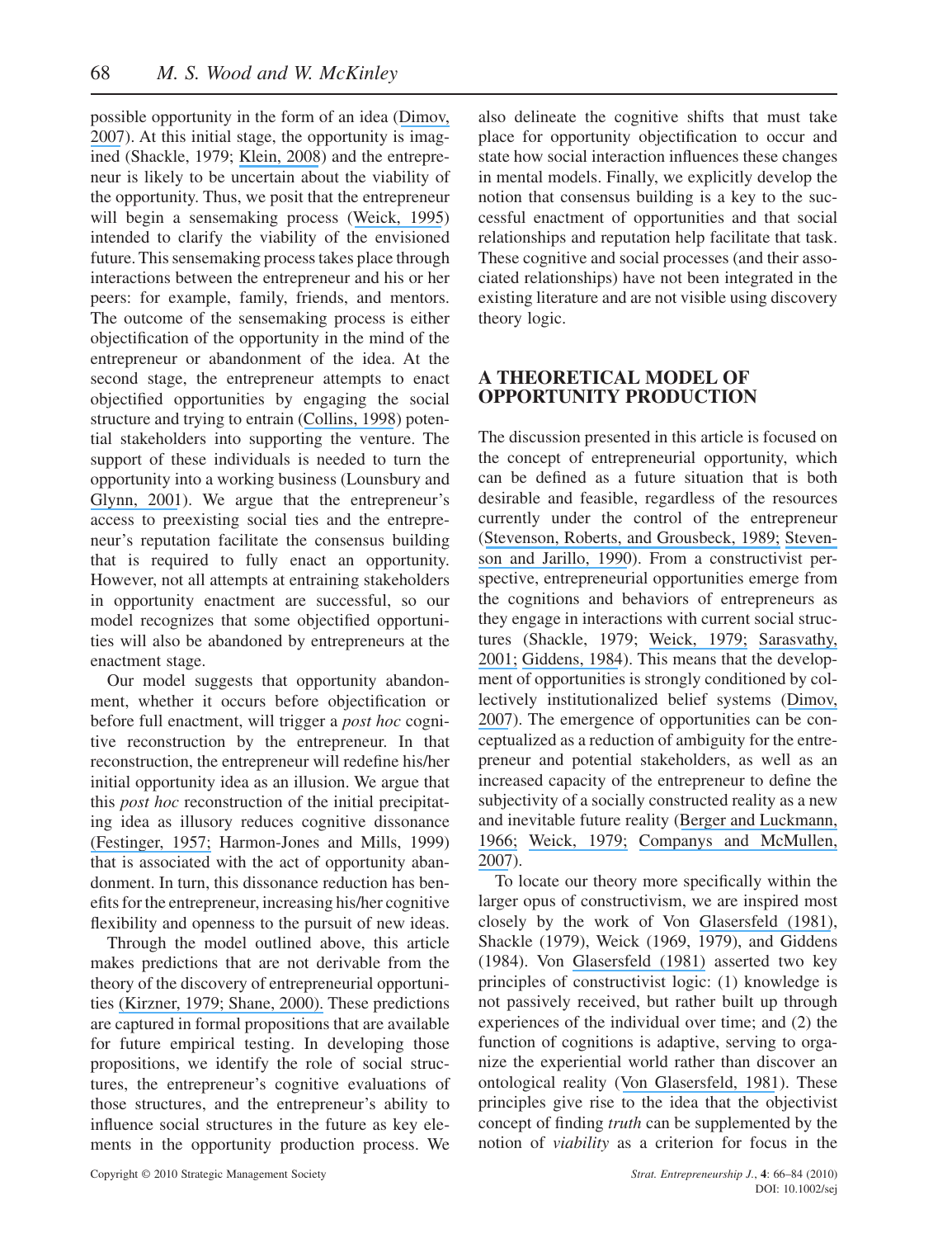experiential world. In other words, subjects do not discover the inevitability of an objective reality, but instead engage the world in a way that allows them to conceptualize a viable future. They then work to organize their experiential world in a way that is consistent with this viability cognition.

The work of Shackle (1979) parallels that of Von Glasersfeld (1981). Shackle (1979) argued that the future is unknowable, yet most actors behave as if they have imagined a real future. The actors then engage in behaviors that result in the creation of the envisioned future. Shackle (1979) argued that the course of human affairs is something that individuals construct by ways of action that are predicated on an imaginative interpretation of their world. Individual actors must choose from the set of possible futures that can be envisioned, and once this choice is made a mental shift takes place that orients the individual to a specific course of action (Shackle, 1979). When applied to entrepreneurship, this suggests that an opportunity idea may trigger perceptions of a possible envisioned future that is desirable and feasible ([Stevenson](https://www.researchgate.net/publication/246934967_New_business_ventures_and_the_entrepreneur?el=1_x_8&enrichId=rgreq-231502218c1c7098ff9d7ac86c528375-XXX&enrichSource=Y292ZXJQYWdlOzIyNzY2MzE1MjtBUzoxMzIyMzcyMTU0MDgxMjlAMTQwODUzOTIxNzI0Mg==) *et al.*, 1989). That cognition is then enacted as the entrepreneur works to influence other actors toward making the vision a reality (Shackle, 1979). Shackle (1979: 15) also noted that with regard to an imagined future, 'any abandonment . . . will be hurtful to the chooser in some degree.'

Weick (1969, [1979](https://www.researchgate.net/publication/243597864_The_Social_Psychology_Organizing?el=1_x_8&enrichId=rgreq-231502218c1c7098ff9d7ac86c528375-XXX&enrichSource=Y292ZXJQYWdlOzIyNzY2MzE1MjtBUzoxMzIyMzcyMTU0MDgxMjlAMTQwODUzOTIxNzI0Mg==)) has elaborated a constructivist perspective that resembles Von Glasersfeld's (1981) and Shackle's (1979), but draws from the sociocultural evolution model presented by [Camp](https://www.researchgate.net/publication/284764131_Variation_and_selective_retention_in_sociocultural_evolution)[bell \(1965](https://www.researchgate.net/publication/284764131_Variation_and_selective_retention_in_sociocultural_evolution), 1970). Weick (1969, [1979](https://www.researchgate.net/publication/243597864_The_Social_Psychology_Organizing?el=1_x_8&enrichId=rgreq-231502218c1c7098ff9d7ac86c528375-XXX&enrichSource=Y292ZXJQYWdlOzIyNzY2MzE1MjtBUzoxMzIyMzcyMTU0MDgxMjlAMTQwODUzOTIxNzI0Mg==)) maintained that individuals—including managers in organizations—engage in action, select components of that action for attention, and retain the resulting sense data as enacted environments. Thus, managers construct an environment that influences their future behavior, and that behavior either reaffirms or modifies the enacted environment. This fully recursive process entails a cognitive focus that induces managers to see primarily what they believe. As such, managers and entrepreneurs form beliefs regarding the viability of opportunity ideas and their actions then reflect those beliefs. An entrepreneur is likely to say 'I know that I can do it' even before such a belief has been shown to be true, and the entrepreneur behaves in a manner that is consistent with that belief as he or she engages in the development of an opportunity. This logic parallels that adopted by many researchers in the stream of work on

managerial cognition (e.g., [Hodgkinson and Sparrow,](https://www.researchgate.net/publication/262179464_The_Competent_Organization_A_Psychological_Analysis_of_The_Strategic_Management_Process?el=1_x_8&enrichId=rgreq-231502218c1c7098ff9d7ac86c528375-XXX&enrichSource=Y292ZXJQYWdlOzIyNzY2MzE1MjtBUzoxMzIyMzcyMTU0MDgxMjlAMTQwODUzOTIxNzI0Mg==) [2002;](https://www.researchgate.net/publication/262179464_The_Competent_Organization_A_Psychological_Analysis_of_The_Strategic_Management_Process?el=1_x_8&enrichId=rgreq-231502218c1c7098ff9d7ac86c528375-XXX&enrichSource=Y292ZXJQYWdlOzIyNzY2MzE1MjtBUzoxMzIyMzcyMTU0MDgxMjlAMTQwODUzOTIxNzI0Mg==) [Porac and Thomas, 1990;](https://www.researchgate.net/publication/243774658_Taxonomic_Mental_Models_in_Competitor_Definition?el=1_x_8&enrichId=rgreq-231502218c1c7098ff9d7ac86c528375-XXX&enrichSource=Y292ZXJQYWdlOzIyNzY2MzE1MjtBUzoxMzIyMzcyMTU0MDgxMjlAMTQwODUzOTIxNzI0Mg==) [Porac](https://www.researchgate.net/publication/240221198_Rivalry_and_the_Industry_Model_of_Scottish_Knitwear_Producers?el=1_x_8&enrichId=rgreq-231502218c1c7098ff9d7ac86c528375-XXX&enrichSource=Y292ZXJQYWdlOzIyNzY2MzE1MjtBUzoxMzIyMzcyMTU0MDgxMjlAMTQwODUzOTIxNzI0Mg==) *et al.*, 1995).

Yet another scholar to elaborate constructivist logic is Anthony [Giddens \(1979](https://www.researchgate.net/publication/243502647_The_Central_Problems_of_Social_Theory?el=1_x_8&enrichId=rgreq-231502218c1c7098ff9d7ac86c528375-XXX&enrichSource=Y292ZXJQYWdlOzIyNzY2MzE1MjtBUzoxMzIyMzcyMTU0MDgxMjlAMTQwODUzOTIxNzI0Mg==), [1984](https://www.researchgate.net/publication/233869963_The_Constitution_of_Society_Outline_of_The_Theory_of_Structuration?el=1_x_8&enrichId=rgreq-231502218c1c7098ff9d7ac86c528375-XXX&enrichSource=Y292ZXJQYWdlOzIyNzY2MzE1MjtBUzoxMzIyMzcyMTU0MDgxMjlAMTQwODUzOTIxNzI0Mg==)), who developed a well-known theory of structuration. In this theory, [Giddens \(1984\)](https://www.researchgate.net/publication/242546217_The_constitution_of_society_outline_of_the_theory_of_structure?el=1_x_8&enrichId=rgreq-231502218c1c7098ff9d7ac86c528375-XXX&enrichSource=Y292ZXJQYWdlOzIyNzY2MzE1MjtBUzoxMzIyMzcyMTU0MDgxMjlAMTQwODUzOTIxNzI0Mg==) identified the relationships that exist between structures (i.e., the rules, norms, and conditions that guide social action) and actors by highlighting the role social structures play in constraining social action. However, [Giddens \(1984\)](https://www.researchgate.net/publication/242546217_The_constitution_of_society_outline_of_the_theory_of_structure?el=1_x_8&enrichId=rgreq-231502218c1c7098ff9d7ac86c528375-XXX&enrichSource=Y292ZXJQYWdlOzIyNzY2MzE1MjtBUzoxMzIyMzcyMTU0MDgxMjlAMTQwODUzOTIxNzI0Mg==) also acknowledged that actors have the freedom to modify social structures. In addition, [Giddens \(1984\)](https://www.researchgate.net/publication/242546217_The_constitution_of_society_outline_of_the_theory_of_structure?el=1_x_8&enrichId=rgreq-231502218c1c7098ff9d7ac86c528375-XXX&enrichSource=Y292ZXJQYWdlOzIyNzY2MzE1MjtBUzoxMzIyMzcyMTU0MDgxMjlAMTQwODUzOTIxNzI0Mg==) clarified the relationship between social structures and resources and showed how actors must engage and, in some cases, modify current social structures in order to gain access to resources. Although [Giddens \(1984\)](https://www.researchgate.net/publication/242546217_The_constitution_of_society_outline_of_the_theory_of_structure?el=1_x_8&enrichId=rgreq-231502218c1c7098ff9d7ac86c528375-XXX&enrichSource=Y292ZXJQYWdlOzIyNzY2MzE1MjtBUzoxMzIyMzcyMTU0MDgxMjlAMTQwODUzOTIxNzI0Mg==) was not referring directly to entrepreneurs or entrepreneurship, his theory carries lessons for that topic because access to resources is considered to be a key part of the entrepreneurial enterprise ([Alvarez and Barney, 2004](https://www.researchgate.net/publication/223073795_Organizing_Rent_Generation_and_Appropriation_Toward_a_Theory_of_the_Entrepreneurial_Firm?el=1_x_8&enrichId=rgreq-231502218c1c7098ff9d7ac86c528375-XXX&enrichSource=Y292ZXJQYWdlOzIyNzY2MzE1MjtBUzoxMzIyMzcyMTU0MDgxMjlAMTQwODUzOTIxNzI0Mg==)). Thus, [Giddens' \(1984\)](https://www.researchgate.net/publication/242546217_The_constitution_of_society_outline_of_the_theory_of_structure?el=1_x_8&enrichId=rgreq-231502218c1c7098ff9d7ac86c528375-XXX&enrichSource=Y292ZXJQYWdlOzIyNzY2MzE1MjtBUzoxMzIyMzcyMTU0MDgxMjlAMTQwODUzOTIxNzI0Mg==) constructivist logic suggests that to understand entrepreneurship, 'we must take account of both structure and agency; we can then appreciate how societal influences shape entrepreneurial agency and how agency redefines or develops structure' (Jack and Anderson, 2002: 470).

Following the constructivist logic of Von Glasersfeld, Shackle, Weick, and Giddens, we base our theoretical framework on the concept that entrepreneurial opportunities are born out of entrepreneurs' ideas about the experiential world (including current social structures), developed through individual and collective beliefs, and come to fruition via the process of social construction implemented by the entrepreneur's agency. This general position provides the foundation for the more detailed theorizing to follow. Constructivist principles also add the notion that as an entrepreneur considers the introduction of new products or services, he or she must take into account the viability of such introductions. According to constructivist logic, the viability cognition emerges through experience, social interaction, and the individual's perceived ability to influence the current social structure in a way that allows for the creation of a path to a new venture ([Zahra, 2008;](https://www.researchgate.net/publication/227796303_The_Virtuous_Cycle_of_Discovery_and_Creation_of_Entrepreneurial_Opportunities?el=1_x_8&enrichId=rgreq-231502218c1c7098ff9d7ac86c528375-XXX&enrichSource=Y292ZXJQYWdlOzIyNzY2MzE1MjtBUzoxMzIyMzcyMTU0MDgxMjlAMTQwODUzOTIxNzI0Mg==) [Felin and Zenger, 2009](https://www.researchgate.net/publication/227643124_Entrepreneurs_as_theorists_On_the_origins_of_collective_beliefs_and_novel_strategies?el=1_x_8&enrichId=rgreq-231502218c1c7098ff9d7ac86c528375-XXX&enrichSource=Y292ZXJQYWdlOzIyNzY2MzE1MjtBUzoxMzIyMzcyMTU0MDgxMjlAMTQwODUzOTIxNzI0Mg==)). Thus, from a constructivist viewpoint, it can be argued that the entrepreneur does not predict the future (Kirzner, 1979), but rather focuses on the elements of the social structure and environment that he or she can control. Sarasvathy (2004) captured portions of this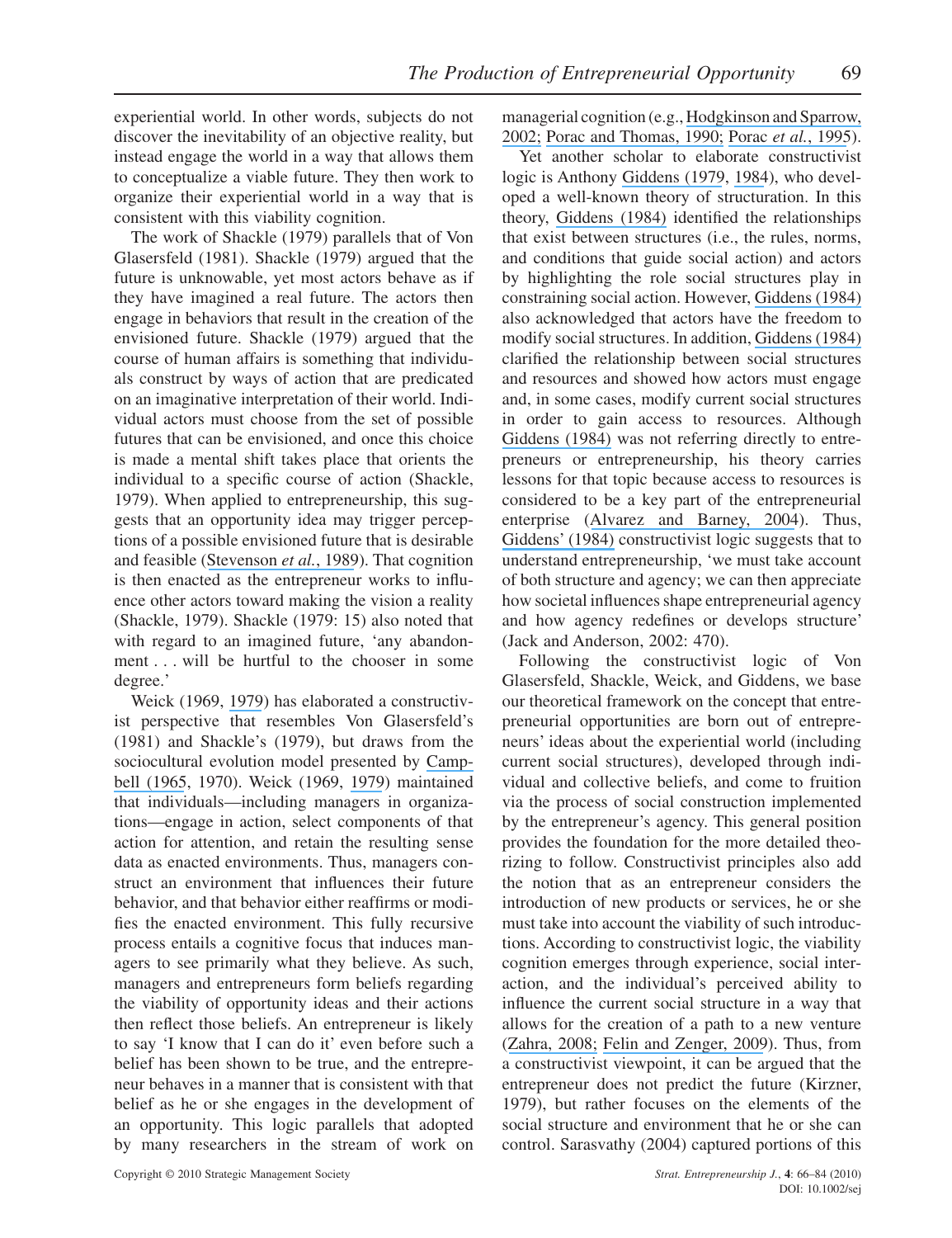logic in her work on corridor construction by arguing that entrepreneurs are active in shaping their environments, and entrepreneurial opportunities arise from the efforts of individual entrepreneurs as they develop pathways to an imagined business venture.

The constructivist view, therefore, suggests that entrepreneurs are not simply filters and interpreters of information. Rather they are an integral part of opportunity emergence as they invent parts of what they believe to be viable [\(Weick, 1979\).](https://www.researchgate.net/publication/234725802_Organizing_and_The_Social_Psychology_of_Organizing?el=1_x_8&enrichId=rgreq-231502218c1c7098ff9d7ac86c528375-XXX&enrichSource=Y292ZXJQYWdlOzIyNzY2MzE1MjtBUzoxMzIyMzcyMTU0MDgxMjlAMTQwODUzOTIxNzI0Mg==) However, as Giddens' (1984) structuration theory highlights, the entrepreneur's notions of viability are normalized within the context of an encompassing social structure that is presented to the entrepreneur as objective. Therefore, entrepreneurs who consider activities to be viable that are at the margins of currently accepted social practice are likely to face difficulties as they attempt to enact an envisioned future [\(Berger and Luckmann, 1966\).](https://www.researchgate.net/publication/215439343_The_Social_Construction_of_Reality_A_Treatise_in_the_Sociology_of_Knowlege?el=1_x_8&enrichId=rgreq-231502218c1c7098ff9d7ac86c528375-XXX&enrichSource=Y292ZXJQYWdlOzIyNzY2MzE1MjtBUzoxMzIyMzcyMTU0MDgxMjlAMTQwODUzOTIxNzI0Mg==) To summarize these general principles, we offer the following proposition:

*Proposition 1: Entrepreneurial opportunities emerge from the interplay between current enacted social structures, the entrepreneur's cognitive evaluation of that reality, and the entrepreneur's perceived ability to enact a new reality in the direction of an envisioned future.*

#### **Opportunity objectification**

Our first proposition highlights the constraint of the current social world on the aspirations of the entrepreneur and on the types of actions required to fully enact an opportunity for profit. To elaborate this logic, we suggest that opportunities begin to emerge as the entrepreneur experiences the social world and forms a cognitive evaluation of that reality. This results in the formation of ideas as envisioned futures (Shackle, 1979) that may or may not become opportunities. We call these *opportunity ideas*. We argue that for these ideas to become fully enacted opportunities, they must survive a process that begins with the objectification of the idea as an external *opportunity* for the entrepreneur ([Shepherd](https://www.researchgate.net/publication/227763231_The_Formation_of_Opportunity_Beliefs_Overcoming_Ignorance_and_Reducing_Doubt?el=1_x_8&enrichId=rgreq-231502218c1c7098ff9d7ac86c528375-XXX&enrichSource=Y292ZXJQYWdlOzIyNzY2MzE1MjtBUzoxMzIyMzcyMTU0MDgxMjlAMTQwODUzOTIxNzI0Mg==) *et al.*, 2007). Opportunity objectification is defined as the attribution of objective reality to an opportunity idea, so that the idea begins to be seen as an entity outside the observer's mind. The process that produces objectification is similar to the process of *objectivation* discussed by Berger and Luckmann (1966) and is distinct from the phenomenon of *reification* 

described by Lane, Koka, and Pathak (2006), Thomason (1982), and others.

Once an opportunity idea has formed in the mind of the entrepreneur, we argue that he or she will engage in an act of sensemaking ([Weick, 1995](https://www.researchgate.net/publication/215484609_Sensemaking_in_Organizations?el=1_x_8&enrichId=rgreq-231502218c1c7098ff9d7ac86c528375-XXX&enrichSource=Y292ZXJQYWdlOzIyNzY2MzE1MjtBUzoxMzIyMzcyMTU0MDgxMjlAMTQwODUzOTIxNzI0Mg==)). In this sensemaking episode, the entrepreneur will test the viability of the idea through interaction with peers. We use *peers* to signify friends, family members, mentors, and other associates who are close to the entrepreneur and whom he or she trusts. We believe that the entrepreneur will choose to engage in this sensemaking because of uncertainty about the viability of the idea, and the entrepreneur will choose peers because of his or her ready access to them and because of the reliability of their behavior in past interactions. However, not all peers provide the same value in the sensemaking process, because some peers are likely to be more knowledgeable about entrepreneurial practice than others ([Dubini and Aldrich, 1991](https://www.researchgate.net/publication/228314339_Personal_and_Extended_Networks_Are_Central_to_the_Entrepreneurial_Process?el=1_x_8&enrichId=rgreq-231502218c1c7098ff9d7ac86c528375-XXX&enrichSource=Y292ZXJQYWdlOzIyNzY2MzE1MjtBUzoxMzIyMzcyMTU0MDgxMjlAMTQwODUzOTIxNzI0Mg==)). Thus, the greater the perceived knowledge a peer has about entrepreneurship, the more the entrepreneur will value the peer's opinion about the actual existence of an opportunity.

As the entrepreneur engages in the sensemaking project, it may be informal—confined to short conversations or other verbal exchanges—or it may take on a more formal aspect—as in the case of a meeting or exchange of memos. Whatever form the sensemaking episode takes, we submit that most entrepreneurs will need an external source of affirmation that the idea is, in fact, viable and has the potential to be successfully enacted before he or she will pursue it further (Shackle, 1992; Taleb, 2007). The trust the entrepreneur feels in his or her peers, including those who are knowledgeable about entrepreneurship, will help reduce uncertainty as the entrepreneur attempts to ascertain whether the impression he or she has formed corresponds to a real opportunity. We argue that if a consensus emerges among knowledgeable peers that the opportunity idea is viable, the aforementioned objectification process will be triggered. Thus, it is agreement among peers about the existence of feasible means to exploit the opportunity idea that is the stimulus for opportunity objectification. This objectification process transforms the subjectively represented idea into an objectified opportunity that has (for the entrepreneur) the quality of an external reality. This objectification process parallels Shackle's (1992) concept that one must choose from a host of potential futures and that making that choice leads to a cognitive shift that commits the individual to a course of action.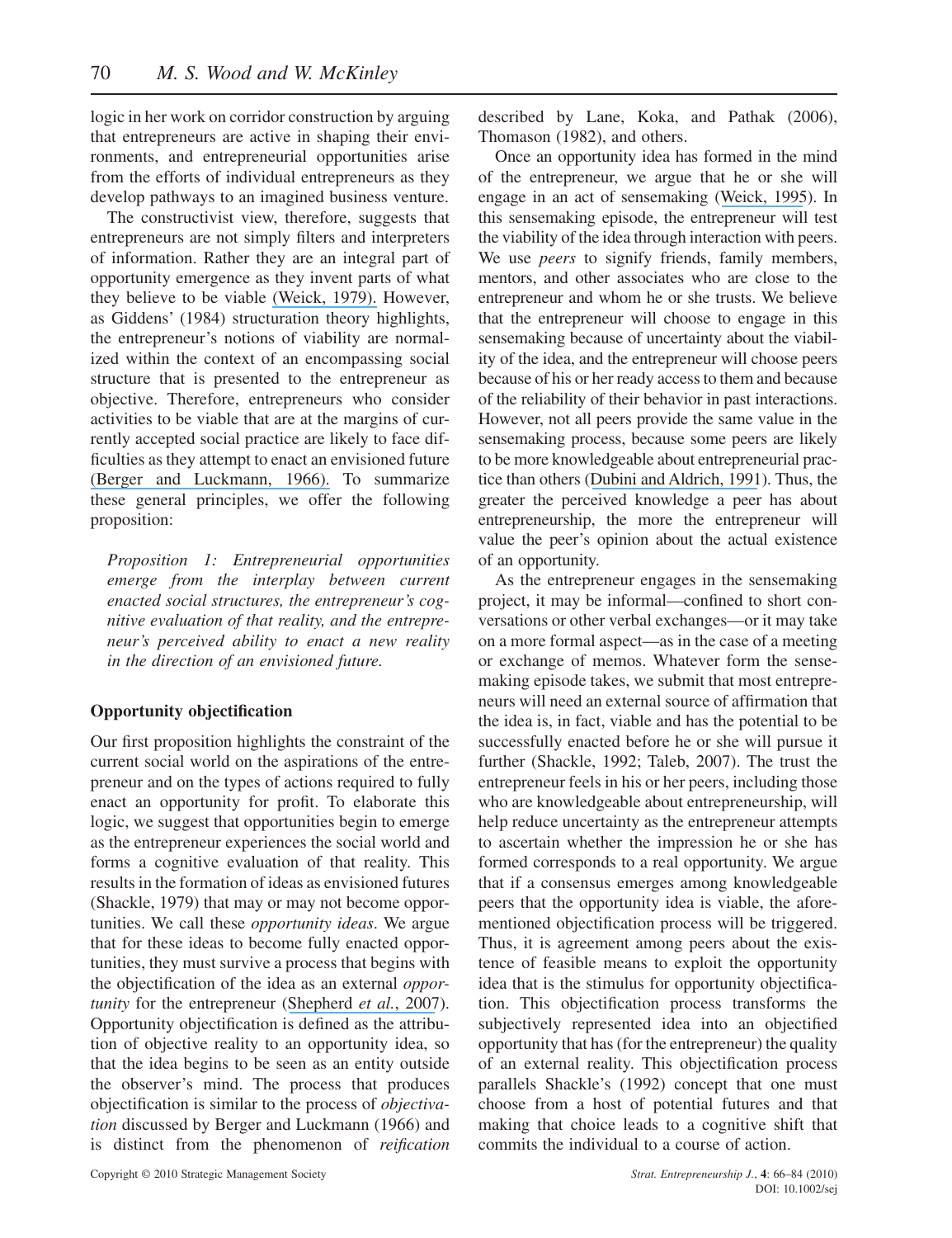

Figure 1. The production of entrepreneurial opportunity

The argument in the previous paragraphs suggests that the objectification of an opportunity idea will be enhanced by the peer group's knowledge base, and this can be contrasted with the common objectivist argument that it is the knowledge of the entrepreneur that allows for the discovery of opportunities (e.g., Kirzner, 1979; [Shane, 2000;](https://www.researchgate.net/publication/284490155_Prior_Knowledge_and_the_Discovery_of_Entrepreneurial_Opportunities?el=1_x_8&enrichId=rgreq-231502218c1c7098ff9d7ac86c528375-XXX&enrichSource=Y292ZXJQYWdlOzIyNzY2MzE1MjtBUzoxMzIyMzcyMTU0MDgxMjlAMTQwODUzOTIxNzI0Mg==) [Wood and Pearson,](https://www.researchgate.net/publication/237938434_Taken_on_Faith_The_Impact_of_Uncertainty_Knowledge_Relatedness_and_Richness_of_Information_on_Entrepreneurial_Opportunity_Exploitation?el=1_x_8&enrichId=rgreq-231502218c1c7098ff9d7ac86c528375-XXX&enrichSource=Y292ZXJQYWdlOzIyNzY2MzE1MjtBUzoxMzIyMzcyMTU0MDgxMjlAMTQwODUzOTIxNzI0Mg==) [2009](https://www.researchgate.net/publication/237938434_Taken_on_Faith_The_Impact_of_Uncertainty_Knowledge_Relatedness_and_Richness_of_Information_on_Entrepreneurial_Opportunity_Exploitation?el=1_x_8&enrichId=rgreq-231502218c1c7098ff9d7ac86c528375-XXX&enrichSource=Y292ZXJQYWdlOzIyNzY2MzE1MjtBUzoxMzIyMzcyMTU0MDgxMjlAMTQwODUzOTIxNzI0Mg==)). We acknowledge that the entrepreneur's stock of knowledge is likely to play a role in the objectification process. However, a constructivist perspective suggests that the knowledge of the peer group members is also important. Those peer group members provide an assessment of whether the current social structure can be influenced in a way that will allow the development of the opportunity idea reported by the entrepreneur, and it is their consensus about that path of action that makes the opportunity real for the entrepreneur.

This suggests the following proposition:

*Proposition 2: The greater the consensus among knowledgeable peers about the viability of an opportunity idea, the more likely the objectification of the opportunity for the entrepreneur and the more likely subsequent entrepreneurial action.*

On the other hand, if knowledgeable peers with whom an entrepreneur is interacting do not exhibit consensus that the idea the entrepreneur has presented to them is viable and, therefore, entails an exploitable path of action, the entrepreneur is likely to rethink his or her original judgment. The schematic conception of the opportunity in the entrepreneur's mind will become more subjective, and it will become more difficult for the entrepreneur to sustain

the cognition that the idea is an externally real opportunity. This is especially true if peers whom the entrepreneur considers to be knowledgeable form a solid consensus against the entrepreneur's initial position that the idea is meaningful and represents an opportunity for profit. In this case, we believe there is a significant chance that the entrepreneur will abandon the opportunity and turn his or her attention elsewhere (see Figure 1). Opportunity abandonment is a deflection of the entrepreneur's attention and effort away from an opportunity idea, accompanied by a decision not to pursue it. Though abandonment may not be permanent (entrepreneurs may cycle back to the same idea at a later time), we believe that in an era of rampant uncertainty ([Shepherd](https://www.researchgate.net/publication/227763231_The_Formation_of_Opportunity_Beliefs_Overcoming_Ignorance_and_Reducing_Doubt?el=1_x_8&enrichId=rgreq-231502218c1c7098ff9d7ac86c528375-XXX&enrichSource=Y292ZXJQYWdlOzIyNzY2MzE1MjtBUzoxMzIyMzcyMTU0MDgxMjlAMTQwODUzOTIxNzI0Mg==) *et al.*, 2007) and scarce attention ([Collins, 1998;](https://www.researchgate.net/publication/248017386_The_Sociology_of_Philosophies_A_global_theory_of_intellectual_change?el=1_x_8&enrichId=rgreq-231502218c1c7098ff9d7ac86c528375-XXX&enrichSource=Y292ZXJQYWdlOzIyNzY2MzE1MjtBUzoxMzIyMzcyMTU0MDgxMjlAMTQwODUzOTIxNzI0Mg==) [McKinley, Mone, and Moon, 1999](https://www.researchgate.net/publication/272581528_Determinants_and_Development_of_Schools_in_Organization_Theory?el=1_x_8&enrichId=rgreq-231502218c1c7098ff9d7ac86c528375-XXX&enrichSource=Y292ZXJQYWdlOzIyNzY2MzE1MjtBUzoxMzIyMzcyMTU0MDgxMjlAMTQwODUzOTIxNzI0Mg==)), the pressure to abandon ideas that are not emerging as objectified opportunities will be high.

This contrasts with the image of the persistent entrepreneur who holds on against all odds and against all skepticism to bring an idea to fruition ([Nicholson and Anderson, 2005](https://www.researchgate.net/publication/43294362_News_and_Nuances_of_the_Entrepreneurial_Myth_and_Metaphor_Linguistic_Games_in_Entrepreneurial_Sense-Making_and_Sense-Giving?el=1_x_8&enrichId=rgreq-231502218c1c7098ff9d7ac86c528375-XXX&enrichSource=Y292ZXJQYWdlOzIyNzY2MzE1MjtBUzoxMzIyMzcyMTU0MDgxMjlAMTQwODUzOTIxNzI0Mg==)). While such persistent conduct may be exhibited in some cases, for example in the pioneering days of new industries ([Aldrich and Fiol, 1994;](https://www.researchgate.net/publication/282828021_Fools_Rush_In_The_Institutional_Context_of_Industry_Creation?el=1_x_8&enrichId=rgreq-231502218c1c7098ff9d7ac86c528375-XXX&enrichSource=Y292ZXJQYWdlOzIyNzY2MzE1MjtBUzoxMzIyMzcyMTU0MDgxMjlAMTQwODUzOTIxNzI0Mg==) Santos and Eisenhardt, 2009), we believe that persistence will be the exception rather than the rule if sensemaking produces discord about the viability of an opportunity idea. Entrepreneurs are likely to abandon those ideas that resist objectification and divert their attention and effort elsewhere because such action conserves scarce time and attention and opens up the possibility of exploring new ideas. These arguments lead to a third proposition: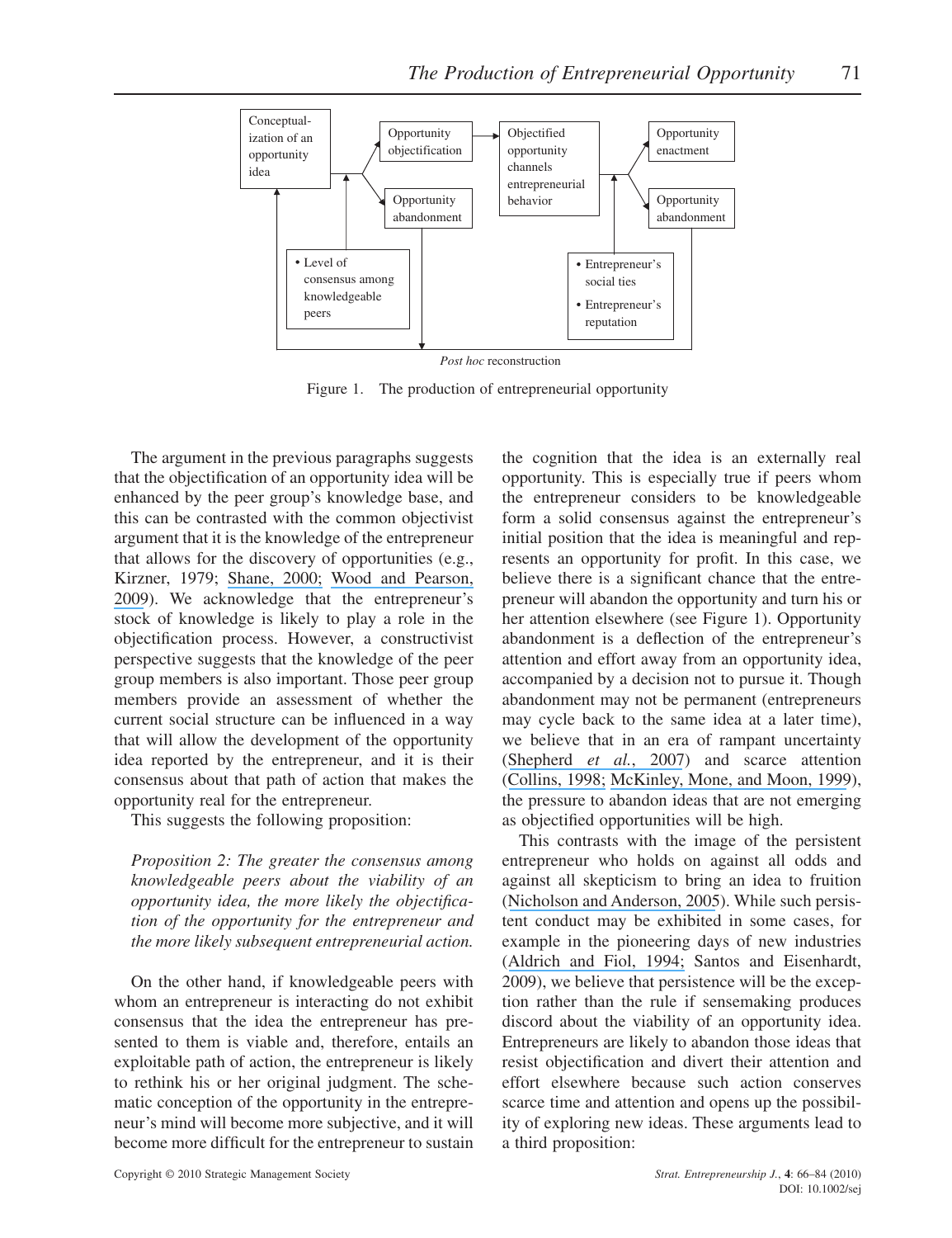*Proposition 3: The less consensus among knowledgeable peers about the viability of an opportunity idea, the less likely the objectification of the opportunity for the entrepreneur and the more likely the abandonment of the idea.*

#### **Opportunity enactment**

For those ideas that become objectified opportunities, we argue that a new process begins that may eventually lead to opportunity enactment (see Figure 1). Once an opportunity idea has become objectified and there is no longer doubt on the entrepreneur's part about its external status, the objectified opportunity will begin to channel the entrepreneur's behavior. The entrepreneur will begin to engage in more focused action designed to explore the possibility of acquiring support to capitalize on the opportunity. Constructivist logic suggests that this enactment process requires the entrepreneur to actively engage the social environment by entraining a group of stakeholders wider than the initial peer group involved in opportunity objectification ([Collins, 1998;](https://www.researchgate.net/publication/248017386_The_Sociology_of_Philosophies_A_global_theory_of_intellectual_change?el=1_x_8&enrichId=rgreq-231502218c1c7098ff9d7ac86c528375-XXX&enrichSource=Y292ZXJQYWdlOzIyNzY2MzE1MjtBUzoxMzIyMzcyMTU0MDgxMjlAMTQwODUzOTIxNzI0Mg==) Gartner *et al.*, 1994; Johannisson, 2000). Therefore, we define opportunity enactment as the enlistment of stakeholder support sufficient to transform an objectified opportunity into a working venture. Put slightly differently, opportunity enactment requires the successful development of a coalition that supplies the resources to implement the means-end path envisioned at the opportunity objectification stage. These ideas are succinctly summed up by Sarasvathy *et al.* (2003: 157), who asserted that 'opportunities get created as the residual of a process that involves intense dynamic interaction and negotiation between stakeholders seeking to operationalize their aspirations into concrete products, services, and institutions that constitute the economy.'

Because opportunity enactment requires a coalition of stakeholders, the entrepreneur must work to absorb stakeholders into his or her view of the future and eventually reach a shared understanding of a future to come (Shackle, 1979). This entails an iterative process of talking with potential investors, contacting possible employees, surveying potential customers, and searching for technology that might be used to create the product or service that will fulfill the opportunity (Alvarez and Barney, 2007; [Mitchell, Mitchell, and Smith, 2008](https://www.researchgate.net/publication/227669004_Inside_Opportunity_Formation_Enterprise_Failure_Cognition_and_the_Creation_of_Opportunities?el=1_x_8&enrichId=rgreq-231502218c1c7098ff9d7ac86c528375-XXX&enrichSource=Y292ZXJQYWdlOzIyNzY2MzE1MjtBUzoxMzIyMzcyMTU0MDgxMjlAMTQwODUzOTIxNzI0Mg==)). Market research may be conducted, distribution channels may be explored, the availability of capital assessed,

and the resource space scanned. As the entrepreneur works with the stakeholders, receives feedback, modifies his or her entrainment moves, and attempts to influence the stakeholders yet again, the stakeholders will either reject the entrepreneur's vision or become entrained in it. If shared understanding among coalition members develops, objectification of the opportunity will be strengthened for both the entrepreneur and the stakeholders. This increases the focus of the entrepreneur's effort and enhances the odds of opportunity enactment. We emphasize that the survival of an opportunity to the enactment stage does not necessarily mean that any resulting venture will be financially successful—we confine the construct *opportunity enactment* to the initial establishment of a business venture. An empirical indicator of opportunity enactment, in the sense intended here, is the shipment of a venture's first product or the delivery of its first service to a customer (Schoonhoven, Eisenhardt, and Lyman, 1990).

The importance of enlisting the aid of others in the entrepreneurial process is not new in entrepreneurship theory, and it is an important aspect of the objectivist or discovery tradition (Long and Graham, 1988; Busenitz, 1996; [Chrisman and McMullan,](https://www.researchgate.net/publication/284201690_A_preliminary_assessment_of_outsider_assistance_as_a_knowledge_resource_The_longer-term_impact_of_new_venture_counseling?el=1_x_8&enrichId=rgreq-231502218c1c7098ff9d7ac86c528375-XXX&enrichSource=Y292ZXJQYWdlOzIyNzY2MzE1MjtBUzoxMzIyMzcyMTU0MDgxMjlAMTQwODUzOTIxNzI0Mg==)  [2000](https://www.researchgate.net/publication/284201690_A_preliminary_assessment_of_outsider_assistance_as_a_knowledge_resource_The_longer-term_impact_of_new_venture_counseling?el=1_x_8&enrichId=rgreq-231502218c1c7098ff9d7ac86c528375-XXX&enrichSource=Y292ZXJQYWdlOzIyNzY2MzE1MjtBUzoxMzIyMzcyMTU0MDgxMjlAMTQwODUzOTIxNzI0Mg==)). However, in the discovery perspective, the role of outside actors is to provide new sources of information that can be used in the entrepreneur's evaluation of the objective world (e.g., [Shane, 2003](https://www.researchgate.net/publication/287312699_A_General_Theory_of_Entrepreneurship_The_Individual-Opportunity_Nexus?el=1_x_8&enrichId=rgreq-231502218c1c7098ff9d7ac86c528375-XXX&enrichSource=Y292ZXJQYWdlOzIyNzY2MzE1MjtBUzoxMzIyMzcyMTU0MDgxMjlAMTQwODUzOTIxNzI0Mg==)). This logic holds that as the entrepreneur interacts with others, those individuals help shed new light on the *truth* associated with an objective opportunity. In the constructivist perspective, however, the important role of outside actors is opportunity development rather than opportunity discovery. Constructivist logic suggests that at the enactment stage, it is the cognitions and beliefs of outside actors that are influenced by the entrepreneur, rather than the reverse. For an empirical example of this influence process at the intersection of the computing, electronics, and telecommunications industries, the reader is referred to Santos and Eisenhardt's (2009) description of the construction of new markets by entrepreneurial managers. In essence, constructivist logic changes the direction of the causal influence on cognitions because the entrepreneur is attempting to enact what he or she thinks is a *viable* future ([Weick, 1979](https://www.researchgate.net/publication/243597864_The_Social_Psychology_Organizing?el=1_x_8&enrichId=rgreq-231502218c1c7098ff9d7ac86c528375-XXX&enrichSource=Y292ZXJQYWdlOzIyNzY2MzE1MjtBUzoxMzIyMzcyMTU0MDgxMjlAMTQwODUzOTIxNzI0Mg==)). Thus, the uncertainty reduction ([Dimov, 2007](https://www.researchgate.net/publication/227680891_From_Opportunity_Insight_to_Opportunity_Intention_The_Importance_of_Person-Situation_Learning_Match?el=1_x_8&enrichId=rgreq-231502218c1c7098ff9d7ac86c528375-XXX&enrichSource=Y292ZXJQYWdlOzIyNzY2MzE1MjtBUzoxMzIyMzcyMTU0MDgxMjlAMTQwODUzOTIxNzI0Mg==)) at the enactment stage is primarily the stakeholders', rather than the entrepreneur's. Opportunity enactment becomes a consensusbuilding activity in which potential stakeholders are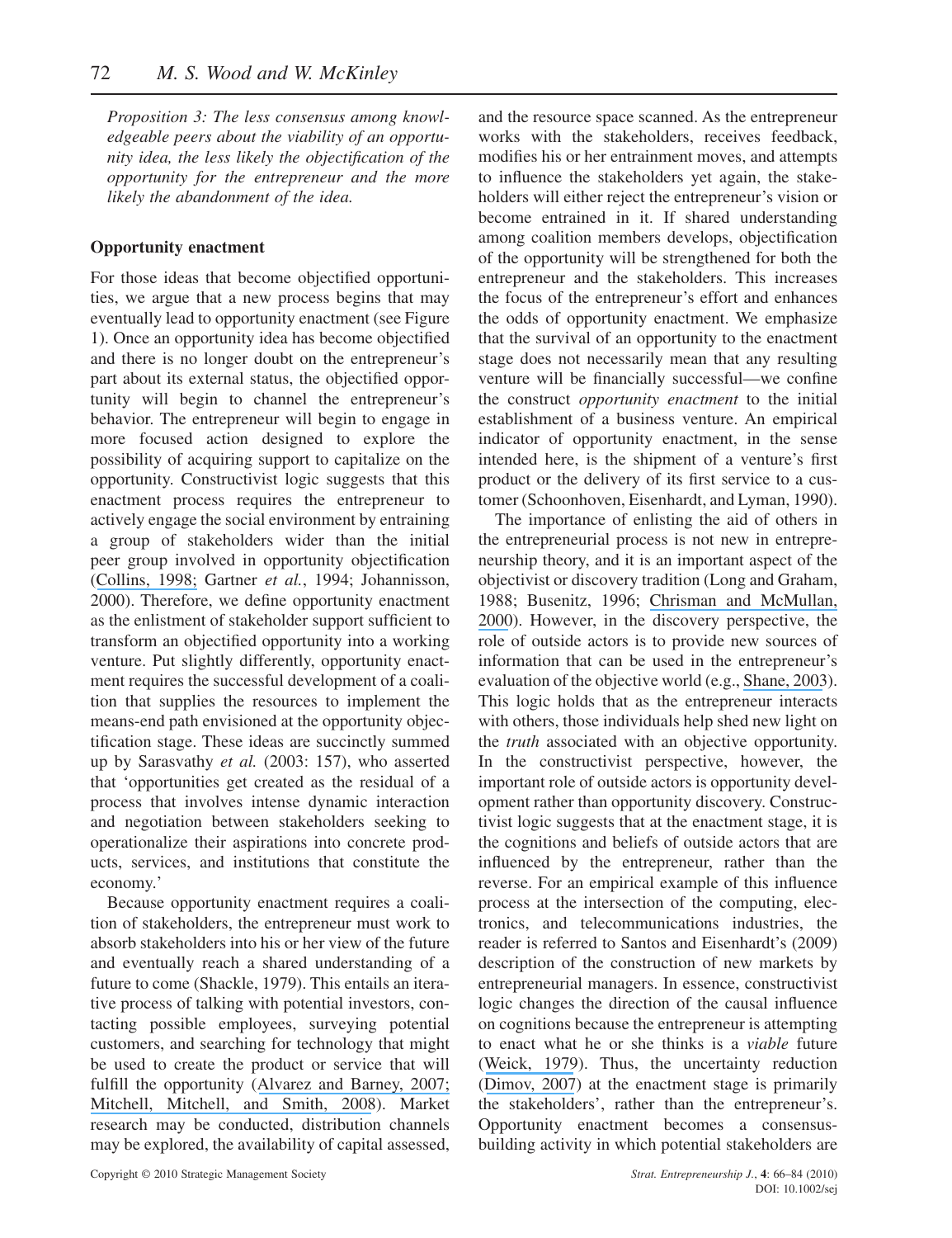entrained in the effort to fulfill the potential of an opportunity that has previously been objectified for the entrepreneur and now comes to seem more and more objective to the stakeholders as well. From this logic our next proposition emerges:

*Proposition 4: Opportunity enactment is a social and cognitive process requiring opportunity objectifi cation and consensus-driven entrainment of stakeholders into an entrepreneurial project designed to fully exploit the objectified opportunity.*

### **Social ties and reputation**

Based on constructivist logic, we have argued that opportunities begin as ideas and sometimes become objectified for the entrepreneur. Some of these objectified opportunities then become enacted through entrainment of stakeholders into a consensus to support the opportunity. Given this argument, the literature on factors that influence entrainment of stakeholders into entrepreneurial projects becomes relevant. Prior research has indicated that social ties and reputation are likely to be influential factors in the entrainment of stakeholders ([Reynolds and](https://www.researchgate.net/publication/223224590_New_Firm_Gestation_Conception_Birth_and_Implications_for_Research?el=1_x_8&enrichId=rgreq-231502218c1c7098ff9d7ac86c528375-XXX&enrichSource=Y292ZXJQYWdlOzIyNzY2MzE1MjtBUzoxMzIyMzcyMTU0MDgxMjlAMTQwODUzOTIxNzI0Mg==) [Miller, 1992;](https://www.researchgate.net/publication/223224590_New_Firm_Gestation_Conception_Birth_and_Implications_for_Research?el=1_x_8&enrichId=rgreq-231502218c1c7098ff9d7ac86c528375-XXX&enrichSource=Y292ZXJQYWdlOzIyNzY2MzE1MjtBUzoxMzIyMzcyMTU0MDgxMjlAMTQwODUzOTIxNzI0Mg==) [Rindova](https://www.researchgate.net/publication/242206867_Being_good_or_being_known_An_empirical_examination_of_the_dimensions_antecedents_and_consequences_of_organizational_reputation?el=1_x_8&enrichId=rgreq-231502218c1c7098ff9d7ac86c528375-XXX&enrichSource=Y292ZXJQYWdlOzIyNzY2MzE1MjtBUzoxMzIyMzcyMTU0MDgxMjlAMTQwODUzOTIxNzI0Mg==) *et al.*, 2005; Dew *et al.*[, 2008;](https://www.researchgate.net/publication/222431043_Outlines_of_a_Behavioral_Theory_of_the_Entrepreneurial_Firm?el=1_x_8&enrichId=rgreq-231502218c1c7098ff9d7ac86c528375-XXX&enrichSource=Y292ZXJQYWdlOzIyNzY2MzE1MjtBUzoxMzIyMzcyMTU0MDgxMjlAMTQwODUzOTIxNzI0Mg==) [Sarasvathy](https://www.researchgate.net/publication/228264427_Designing_Organizations_that_Design_Environments_Lessons_from_Entrepreneurial_Expertise?el=1_x_8&enrichId=rgreq-231502218c1c7098ff9d7ac86c528375-XXX&enrichSource=Y292ZXJQYWdlOzIyNzY2MzE1MjtBUzoxMzIyMzcyMTU0MDgxMjlAMTQwODUzOTIxNzI0Mg==) *et al.*, 2008). For example, Berglund (2007) argued that social ties are important because they provide a conduit through which outside actors are drawn into the venture creation process. As an increasing number of stakeholders become involved in the venture, shared identities form and higherlevel commitments are made. In this way, social ties and reputation become key mechanisms in the consensus building that is necessary to launch a new venture. We acknowledge that social ties and reputation are not the only important factors in facilitating the enactment of emerging opportunities, but they are definitely worthy of note.

### *Social ties*

Access to a network of social ties that predates the enactment attempt is likely to have a positive effect on an entrepreneur's ability to enact an objectified opportunity ([Arenius and De Clercq, 2005;](https://www.researchgate.net/publication/5158279_A_Network-based_Approach_on_Opportunity_Recognition?el=1_x_8&enrichId=rgreq-231502218c1c7098ff9d7ac86c528375-XXX&enrichSource=Y292ZXJQYWdlOzIyNzY2MzE1MjtBUzoxMzIyMzcyMTU0MDgxMjlAMTQwODUzOTIxNzI0Mg==) Porter and Powell, 2006). These social ties may include relations between the entrepreneur and his or her peer group, such as family, friends, and colleagues, and indeed it is common for founding teams to be composed of family members ([Ruef, Aldrich, and](https://www.researchgate.net/publication/228264239_The_Structure_of_Founding_Teams_Homophily_Strong_Ties_and_Isolation_among_US_Entrepreneurs?el=1_x_8&enrichId=rgreq-231502218c1c7098ff9d7ac86c528375-XXX&enrichSource=Y292ZXJQYWdlOzIyNzY2MzE1MjtBUzoxMzIyMzcyMTU0MDgxMjlAMTQwODUzOTIxNzI0Mg==) [Carter, 2003;](https://www.researchgate.net/publication/228264239_The_Structure_of_Founding_Teams_Homophily_Strong_Ties_and_Isolation_among_US_Entrepreneurs?el=1_x_8&enrichId=rgreq-231502218c1c7098ff9d7ac86c528375-XXX&enrichSource=Y292ZXJQYWdlOzIyNzY2MzE1MjtBUzoxMzIyMzcyMTU0MDgxMjlAMTQwODUzOTIxNzI0Mg==) [Greve and Salaff, 2003](https://www.researchgate.net/publication/227708282_Social_Networks_and_Entrepreneurship?el=1_x_8&enrichId=rgreq-231502218c1c7098ff9d7ac86c528375-XXX&enrichSource=Y292ZXJQYWdlOzIyNzY2MzE1MjtBUzoxMzIyMzcyMTU0MDgxMjlAMTQwODUzOTIxNzI0Mg==)). However, as suggested earlier, social ties that link the entrepreneur to individuals outside the immediate peer group are also important. These ties exhibit a compounding dynamic, because prior research suggests that preexisting ties can function as mechanisms through which new and significant ties are created, which often leads to increased resource access ([Podolny](https://www.researchgate.net/publication/228309438_Resources_and_Relationships_Social_Networks_and_Mobility_in_the_Workplace?el=1_x_8&enrichId=rgreq-231502218c1c7098ff9d7ac86c528375-XXX&enrichSource=Y292ZXJQYWdlOzIyNzY2MzE1MjtBUzoxMzIyMzcyMTU0MDgxMjlAMTQwODUzOTIxNzI0Mg==) [and Baron, 1997;](https://www.researchgate.net/publication/228309438_Resources_and_Relationships_Social_Networks_and_Mobility_in_the_Workplace?el=1_x_8&enrichId=rgreq-231502218c1c7098ff9d7ac86c528375-XXX&enrichSource=Y292ZXJQYWdlOzIyNzY2MzE1MjtBUzoxMzIyMzcyMTU0MDgxMjlAMTQwODUzOTIxNzI0Mg==) [Vissa and Chacar, 2009](https://www.researchgate.net/publication/227521959_Leveraging_Ties_The_Contingent_Value_of_Entrepreneurial_Teams)).

The constructivist logic guiding this article implies that social ties play a different role in opportunity enactment than the discovery perspective would suggest. In the discovery perspective, social ties have been conceptualized as a channel through which information about a detected opportunity flows to the entrepreneur ([Shane, 2000;](https://www.researchgate.net/publication/284490155_Prior_Knowledge_and_the_Discovery_of_Entrepreneurial_Opportunities?el=1_x_8&enrichId=rgreq-231502218c1c7098ff9d7ac86c528375-XXX&enrichSource=Y292ZXJQYWdlOzIyNzY2MzE1MjtBUzoxMzIyMzcyMTU0MDgxMjlAMTQwODUzOTIxNzI0Mg==) [Shane and](https://www.researchgate.net/publication/284401749_Network_ties_reputation_and_the_financing_of_new_ventures?el=1_x_8&enrichId=rgreq-231502218c1c7098ff9d7ac86c528375-XXX&enrichSource=Y292ZXJQYWdlOzIyNzY2MzE1MjtBUzoxMzIyMzcyMTU0MDgxMjlAMTQwODUzOTIxNzI0Mg==) [Cable, 2002;](https://www.researchgate.net/publication/284401749_Network_ties_reputation_and_the_financing_of_new_ventures?el=1_x_8&enrichId=rgreq-231502218c1c7098ff9d7ac86c528375-XXX&enrichSource=Y292ZXJQYWdlOzIyNzY2MzE1MjtBUzoxMzIyMzcyMTU0MDgxMjlAMTQwODUzOTIxNzI0Mg==) [Greve and Salaff, 2003](https://www.researchgate.net/publication/227708282_Social_Networks_and_Entrepreneurship?el=1_x_8&enrichId=rgreq-231502218c1c7098ff9d7ac86c528375-XXX&enrichSource=Y292ZXJQYWdlOzIyNzY2MzE1MjtBUzoxMzIyMzcyMTU0MDgxMjlAMTQwODUzOTIxNzI0Mg==)). In contrast, constructivists (Shackle, 1979; [Giddens, 1984](https://www.researchgate.net/publication/233869963_The_Constitution_of_Society_Outline_of_The_Theory_of_Structuration?el=1_x_8&enrichId=rgreq-231502218c1c7098ff9d7ac86c528375-XXX&enrichSource=Y292ZXJQYWdlOzIyNzY2MzE1MjtBUzoxMzIyMzcyMTU0MDgxMjlAMTQwODUzOTIxNzI0Mg==)) would highlight the flow of information through social ties from the entrepreneur to the stakeholders, as the entrepreneur builds a case for support of the project. The outcome is a shift in the mental models of the stakeholders and, by extension, a solidification of existing opportunity objectification for the entrepreneur. Thus, in the constructivist approach, a prime benefit of social ties is that they help persuade stakeholders of the feasibility of an opportunity and, in so doing, further support the entrepreneur's con-fidence ([Dimov, 2010](https://www.researchgate.net/publication/227375575_Nascent_Entrepreneurs_and_Venture_Emergence_Opportunity_Confidence_Human_Capital_and_Early_Planning?el=1_x_8&enrichId=rgreq-231502218c1c7098ff9d7ac86c528375-XXX&enrichSource=Y292ZXJQYWdlOzIyNzY2MzE1MjtBUzoxMzIyMzcyMTU0MDgxMjlAMTQwODUzOTIxNzI0Mg==)).

Existing entrepreneurship research has also shown that a wide network of social ties leads to increased access to key resources ([Greve and Salaff, 2003;](https://www.researchgate.net/publication/227708282_Social_Networks_and_Entrepreneurship?el=1_x_8&enrichId=rgreq-231502218c1c7098ff9d7ac86c528375-XXX&enrichSource=Y292ZXJQYWdlOzIyNzY2MzE1MjtBUzoxMzIyMzcyMTU0MDgxMjlAMTQwODUzOTIxNzI0Mg==) Hansen, 2000; [Shane and Stuart, 2002;](https://www.researchgate.net/publication/227447456_Organizational_Endowments_and_the_Performance_of_University_Start-ups?el=1_x_8&enrichId=rgreq-231502218c1c7098ff9d7ac86c528375-XXX&enrichSource=Y292ZXJQYWdlOzIyNzY2MzE1MjtBUzoxMzIyMzcyMTU0MDgxMjlAMTQwODUzOTIxNzI0Mg==) Jensen and Koeing, 2002; Stuart and Sorenson, 2005; Singh *et al.*, 1999; [Reynolds and Miller, 1992](https://www.researchgate.net/publication/223224590_New_Firm_Gestation_Conception_Birth_and_Implications_for_Research?el=1_x_8&enrichId=rgreq-231502218c1c7098ff9d7ac86c528375-XXX&enrichSource=Y292ZXJQYWdlOzIyNzY2MzE1MjtBUzoxMzIyMzcyMTU0MDgxMjlAMTQwODUzOTIxNzI0Mg==)). In order for an opportunity to be fully enacted, financial capital must be secured, and the entrepreneur's social ties can facilitate that task. If the entrepreneur is linked into a preexisting social network that includes bankers or investors, even if those ties are not direct but mediated through others, the entrepreneur can use the ties to influence the flow of capital toward his or her project. If the entrepreneur knows intermediaries ([Granovetter, 1973;](https://www.researchgate.net/publication/248390464_The_Strength_of_Weak_Ties?el=1_x_8&enrichId=rgreq-231502218c1c7098ff9d7ac86c528375-XXX&enrichSource=Y292ZXJQYWdlOzIyNzY2MzE1MjtBUzoxMzIyMzcyMTU0MDgxMjlAMTQwODUzOTIxNzI0Mg==) [Burt, 1992](https://www.researchgate.net/publication/37712036_Structural_Holes_The_Social_Structure_of_Competition?el=1_x_8&enrichId=rgreq-231502218c1c7098ff9d7ac86c528375-XXX&enrichSource=Y292ZXJQYWdlOzIyNzY2MzE1MjtBUzoxMzIyMzcyMTU0MDgxMjlAMTQwODUzOTIxNzI0Mg==), [2005](https://www.researchgate.net/publication/281453355_Brokerage_Closure_An_Introduction_to_Social_Capital?el=1_x_8&enrichId=rgreq-231502218c1c7098ff9d7ac86c528375-XXX&enrichSource=Y292ZXJQYWdlOzIyNzY2MzE1MjtBUzoxMzIyMzcyMTU0MDgxMjlAMTQwODUzOTIxNzI0Mg==)) who have ties to providers of capital, the intermediaries can also be enlisted in the enactment of a shared meaning for the entrepreneur, the intermediary, and the capital provider. This is consistent with research on venture capital activity showing that venture capitalists tend to invest in start-ups that they have learned about from personal contacts ([Shane and Stuart, 2002;](https://www.researchgate.net/publication/227447456_Organizational_Endowments_and_the_Performance_of_University_Start-ups?el=1_x_8&enrichId=rgreq-231502218c1c7098ff9d7ac86c528375-XXX&enrichSource=Y292ZXJQYWdlOzIyNzY2MzE1MjtBUzoxMzIyMzcyMTU0MDgxMjlAMTQwODUzOTIxNzI0Mg==) [Hsu, 2004](https://www.researchgate.net/publication/298067636_What_do_Entrepreneurs_Pay_for_Venture_Capital_Affiliation?el=1_x_8&enrichId=rgreq-231502218c1c7098ff9d7ac86c528375-XXX&enrichSource=Y292ZXJQYWdlOzIyNzY2MzE1MjtBUzoxMzIyMzcyMTU0MDgxMjlAMTQwODUzOTIxNzI0Mg==)).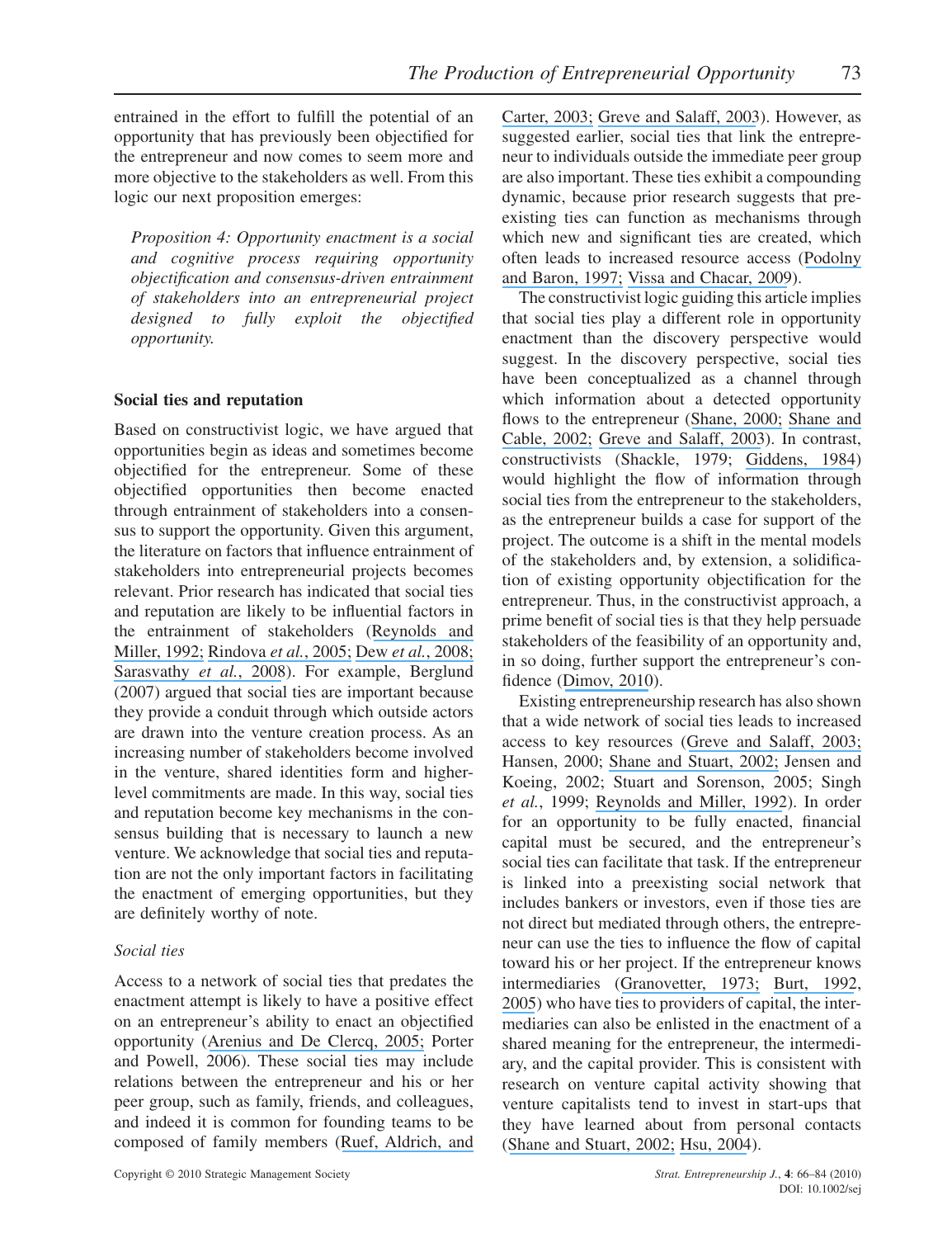In addition to securing financial capital, attracting key human resources and gaining access to tacit knowledge are also important outcomes of social ties (Stuart and Sorenson, 2005). Because of the high probability of new venture failure ([Stubbart and](https://www.researchgate.net/publication/229766679_The_Case_of_the_Disappearing_Firms_Empirical_Evidence_and_Implications?el=1_x_8&enrichId=rgreq-231502218c1c7098ff9d7ac86c528375-XXX&enrichSource=Y292ZXJQYWdlOzIyNzY2MzE1MjtBUzoxMzIyMzcyMTU0MDgxMjlAMTQwODUzOTIxNzI0Mg==)  [Knight, 2006](https://www.researchgate.net/publication/229766679_The_Case_of_the_Disappearing_Firms_Empirical_Evidence_and_Implications?el=1_x_8&enrichId=rgreq-231502218c1c7098ff9d7ac86c528375-XXX&enrichSource=Y292ZXJQYWdlOzIyNzY2MzE1MjtBUzoxMzIyMzcyMTU0MDgxMjlAMTQwODUzOTIxNzI0Mg==)), attracting key employees can be especially difficult for a start-up firm. Just as with the investor, the entrepreneur must be able to convince potential employees that the opportunity, if enacted into a new venture, can yield a stream of revenue and, hopefully, profits. Baker, Miner, and Eesley (2003) found that in the 29 start-ups they studied, 52 percent of early hires were secured through personal relationships. These findings support the idea that the entrainment of potential employees into the developing entrepreneurial project is facilitated if preexisting social ties can be utilized to get a number of simultaneous commitments from employees. In that way, each potential employee becomes aware of others moving into the state of commitment. That awareness of collective commitment reinforces the entrainment of each individual employee and further supports the consensus that the project they are joining will produce rewards. On the basis of these arguments we suggest another proposition (see the vertical arrow on the right side of Figure 1):

*Proposition 5: The greater an entrepreneur's access to preexisting social ties, the more likely he or she will be to build consensus about the value of the project and entrain potential stakeholders into the project, and the more likely opportunity enactment.*

In contrast, without a well-developed network of social ties, the entrepreneur is less capable of extending his or her influence into the environment to engender a consensus among potential stakeholders that the objectified opportunity being pursued is worthy of support. Because social ties facilitate stakeholder entrainment and resource access, an entrepreneur who lacks social ties will face greater difficulty in his or her attempts to enact the objectified opportunity. Also, as Nahapeit and Ghoshal [\(1998\)](https://www.researchgate.net/publication/228314367_Social_Capital_Intellectual_Capital_and_the_Organizational_Advantage?el=1_x_8&enrichId=rgreq-231502218c1c7098ff9d7ac86c528375-XXX&enrichSource=Y292ZXJQYWdlOzIyNzY2MzE1MjtBUzoxMzIyMzcyMTU0MDgxMjlAMTQwODUzOTIxNzI0Mg==) pointed out, social ties provide a vehicle for the exchange and combination of knowledge that leads to new knowledge. In this case, it is the knowledge regarding the feasibility of the opportunity that must be conveyed, and lack of social ties puts the entrepreneur at a disadvantage in communicating opportunity-related knowledge and vision to others.

All these factors make opportunity enactment more tenuous, and if the difficulties compound, the path of opportunity abandonment becomes more likely (see Figure 1). This supports the following proposition:

*Proposition 6: The less an entrepreneur's access to preexisting social ties, the less likely he or she will be to build consensus about the value of the project and entrain potential stakeholders into the project, and the more likely opportunity abandonment.*

#### *Reputation*

Another factor that we argue is influential in the process of opportunity enactment is the entrepreneur's reputation for previous entrepreneurial success. Reputation is formally defined as information regarding an individual's prior performance ([Podolny, 1994](https://www.researchgate.net/publication/238264645_Market_Uncertainty_and_the_Social_Character_of_Social_Exchange?el=1_x_8&enrichId=rgreq-231502218c1c7098ff9d7ac86c528375-XXX&enrichSource=Y292ZXJQYWdlOzIyNzY2MzE1MjtBUzoxMzIyMzcyMTU0MDgxMjlAMTQwODUzOTIxNzI0Mg==)). We consider an entrepreneur's reputation for past entrepreneurial success a critical resource that he or she brings to the postobjectification attempt to enact a current opportunity. The entrepreneur's reputation is critical because it helps reduce the uncertainty of potential stakeholders about whether the objectified opportunity can be successfully enacted and financial returns generated ([Burt, 1992](https://www.researchgate.net/publication/37712036_Structural_Holes_The_Social_Structure_of_Competition?el=1_x_8&enrichId=rgreq-231502218c1c7098ff9d7ac86c528375-XXX&enrichSource=Y292ZXJQYWdlOzIyNzY2MzE1MjtBUzoxMzIyMzcyMTU0MDgxMjlAMTQwODUzOTIxNzI0Mg==)). In other words, entrepreneurial reputation constitutes a signal to stakeholders about the feasibility of opportunity enactment. Previous research has shown that developing a reputation by demonstrating past achievement and gaining the endorsement of important insiders helps an entrepreneur overcome the skepticism of outsiders in the enactment of a new opportunity ([Eisenhardt](https://www.researchgate.net/publication/280800935_Resource-based_View_of_Strategic_Alliance_Formation_Strategic_and_Social_Effects_in_Entrepreneurial_Firms?el=1_x_8&enrichId=rgreq-231502218c1c7098ff9d7ac86c528375-XXX&enrichSource=Y292ZXJQYWdlOzIyNzY2MzE1MjtBUzoxMzIyMzcyMTU0MDgxMjlAMTQwODUzOTIxNzI0Mg==)  [and Schoonhoven, 1996;](https://www.researchgate.net/publication/280800935_Resource-based_View_of_Strategic_Alliance_Formation_Strategic_and_Social_Effects_in_Entrepreneurial_Firms?el=1_x_8&enrichId=rgreq-231502218c1c7098ff9d7ac86c528375-XXX&enrichSource=Y292ZXJQYWdlOzIyNzY2MzE1MjtBUzoxMzIyMzcyMTU0MDgxMjlAMTQwODUzOTIxNzI0Mg==) Burton, Sorenson, and Beckman, 2002). For example, Shane and Cable (2002) explored the relationship between entrepreneurs and seed investors and found that reputation mediated the relationships between them. Shane and [Cable \(2002\)](https://www.researchgate.net/publication/284401749_Network_ties_reputation_and_the_financing_of_new_ventures?el=1_x_8&enrichId=rgreq-231502218c1c7098ff9d7ac86c528375-XXX&enrichSource=Y292ZXJQYWdlOzIyNzY2MzE1MjtBUzoxMzIyMzcyMTU0MDgxMjlAMTQwODUzOTIxNzI0Mg==) concluded that as an entrepreneur's reputation grew, investors were more willing to invest and were willing to do so while consulting fewer outside sources.

Entrepreneurs who have specialized skills or previous success in new venture creation are likely to develop a reputation that puts them in the category of high-status actors. [Rindova](https://www.researchgate.net/publication/242206867_Being_good_or_being_known_An_empirical_examination_of_the_dimensions_antecedents_and_consequences_of_organizational_reputation?el=1_x_8&enrichId=rgreq-231502218c1c7098ff9d7ac86c528375-XXX&enrichSource=Y292ZXJQYWdlOzIyNzY2MzE1MjtBUzoxMzIyMzcyMTU0MDgxMjlAMTQwODUzOTIxNzI0Mg==) *et al.* (2005) argued that high-status actors are more likely to attract resources to their organizations because those actors can disseminate uncertainty-reducing information.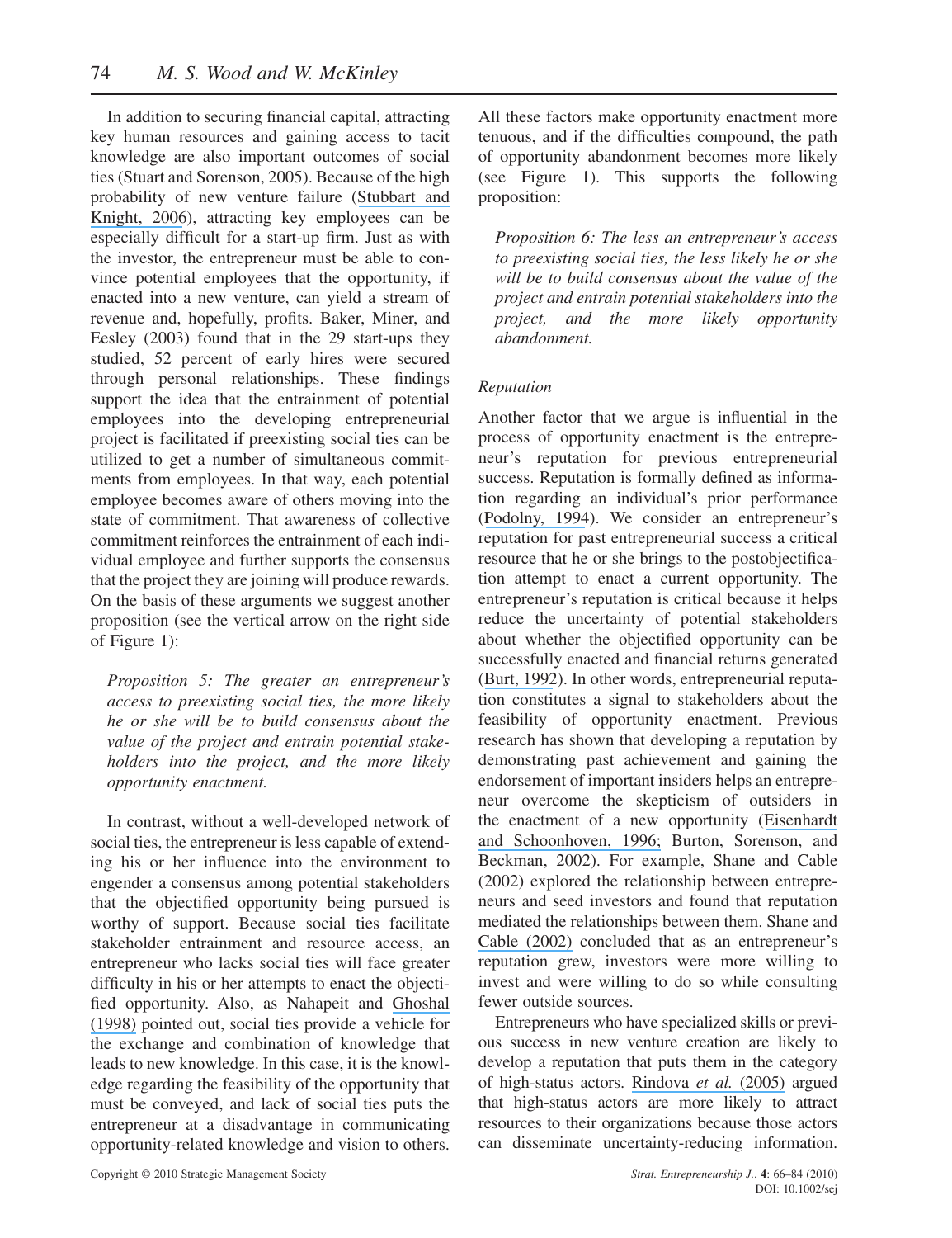Similarly, Pollock and Rindova (2003) demonstrated that reputation is an important determinant of public attention, and that increased public attention leads to increased entrepreneurial performance. The common theme that emerges from this literature is the idea that an entrepreneur's reputation enhances the entrepreneur's influence. This influence is an important factor in the consensus development process (Santos and Eisenhardt, 2009), and developing the consensus of stakeholders is required for the entrainment of those individuals into the entrepreneur's project. This entrainment propels the entrepreneur along the path of opportunity enactment (see Figure 1). Based on this reasoning, we offer the following proposition:

*Proposition 7: The greater an entrepreneur's reputation for past opportunity enactment, the more likely he or she will be to build consensus about the value of the current project and entrain stakeholders into the project, and the more likely opportunity enactment.*

However, individuals who have never engaged in entrepreneurship before, who have a limited track record for securing financial capital, or have limited managerial experience will have much more difficulty overcoming stakeholder resistance to providing support ([Shane and Cable, 2002](https://www.researchgate.net/publication/284401749_Network_ties_reputation_and_the_financing_of_new_ventures?el=1_x_8&enrichId=rgreq-231502218c1c7098ff9d7ac86c528375-XXX&enrichSource=Y292ZXJQYWdlOzIyNzY2MzE1MjtBUzoxMzIyMzcyMTU0MDgxMjlAMTQwODUzOTIxNzI0Mg==)). An entrepreneur lacking reputation must work harder to build an identity for himself or herself and create a sense of shared meaning about the opportunity being presented to stakeholders if they are to be enfolded into the project. Investors, potential employees, and other interested parties are likely to be very skeptical about an opportunity presented by a novice entrepreneur ([Aldrich and Auster, 1986](https://www.researchgate.net/publication/228221131_Even_Dwarfs_Started_Small_Liabilities_of_Age_and_Size_and_Their_Strategic_Implications?el=1_x_8&enrichId=rgreq-231502218c1c7098ff9d7ac86c528375-XXX&enrichSource=Y292ZXJQYWdlOzIyNzY2MzE1MjtBUzoxMzIyMzcyMTU0MDgxMjlAMTQwODUzOTIxNzI0Mg==)). In this case, the entrepreneur's lack of reputation is a signal to potential stakeholders that compounds, rather than reduces, their uncertainty—with no track record, the efficacy of the entrepreneur is in doubt. If stakeholders are reluctant to get involved in the project because of the entrepreneur's lack of reputation, such reluctance further enhances doubt both on the part of the entrepreneur and of other potential stakeholders observing the development of the project. Such an erosion of confidence by the entrepreneur and potential stakeholders can fatally truncate entrainment so that the entrepreneur eventually has little option but to abandon the opportunity. While lack of reputation does not inevitably create the truncation suggested, it increases the probability of such self-reinforcing dynamics, enhancing the likelihood

of opportunity abandonment (see Figure 1). This suggests:

*Proposition 8: The less an entrepreneur's reputation for past opportunity enactment, the less likely he or she will be to build consensus about the value of the current project and entrain potential stakeholders into the project, and the more likely opportunity abandonment.*

# **THE AFTERMATH OF ABANDONMENT**

Thus far, our model has clarified the processes associated with opportunity enactment and opportunity abandonment, but it has not said much about the emotional state of the entrepreneurs moving through these processes. By and large, entrepreneurship scholars have focused on opportunities that have successful outcomes (for an exception, see [Shepherd](https://www.researchgate.net/publication/46540521_Negative_Emotional_Reactions_to_Project_Failure_and_the_Self-Compassion_to_Learn_from_the_Experience?el=1_x_8&enrichId=rgreq-231502218c1c7098ff9d7ac86c528375-XXX&enrichSource=Y292ZXJQYWdlOzIyNzY2MzE1MjtBUzoxMzIyMzcyMTU0MDgxMjlAMTQwODUzOTIxNzI0Mg==) [and Cardon, 2009](https://www.researchgate.net/publication/46540521_Negative_Emotional_Reactions_to_Project_Failure_and_the_Self-Compassion_to_Learn_from_the_Experience?el=1_x_8&enrichId=rgreq-231502218c1c7098ff9d7ac86c528375-XXX&enrichSource=Y292ZXJQYWdlOzIyNzY2MzE1MjtBUzoxMzIyMzcyMTU0MDgxMjlAMTQwODUzOTIxNzI0Mg==)). Therefore, our knowledge about the emotional states of successful entrepreneurs is probably better than our knowledge about the emotional states of entrepreneurs who have abandoned opportunities (e.g., Simon, Houghton, and [Aquino,](https://www.researchgate.net/publication/222181122_Cognitive_biases_risk_perception_and_venture_formation_How_individuals_decide_to_start_companies?el=1_x_8&enrichId=rgreq-231502218c1c7098ff9d7ac86c528375-XXX&enrichSource=Y292ZXJQYWdlOzIyNzY2MzE1MjtBUzoxMzIyMzcyMTU0MDgxMjlAMTQwODUzOTIxNzI0Mg==) [2000](https://www.researchgate.net/publication/222181122_Cognitive_biases_risk_perception_and_venture_formation_How_individuals_decide_to_start_companies?el=1_x_8&enrichId=rgreq-231502218c1c7098ff9d7ac86c528375-XXX&enrichSource=Y292ZXJQYWdlOzIyNzY2MzE1MjtBUzoxMzIyMzcyMTU0MDgxMjlAMTQwODUzOTIxNzI0Mg==)). Successful entrepreneurs who have produced an existing business from an opportunity idea can be assumed to experience high levels of emotional energy as a result of the production. These entrepreneurs have started with an idea, experienced its objectification through peer consensus about its viability, and enacted a venture by entraining stakeholders into a project to exploit the opportunity. Such actions are empowering, and should enhance emotional well being and pride. These emotional states are similar to those that develop in a scholar taking part in an important discussion at the center of his or her discipline's attention space ([Collins,](https://www.researchgate.net/publication/248017386_The_Sociology_of_Philosophies_A_global_theory_of_intellectual_change?el=1_x_8&enrichId=rgreq-231502218c1c7098ff9d7ac86c528375-XXX&enrichSource=Y292ZXJQYWdlOzIyNzY2MzE1MjtBUzoxMzIyMzcyMTU0MDgxMjlAMTQwODUzOTIxNzI0Mg==) [1998](https://www.researchgate.net/publication/248017386_The_Sociology_of_Philosophies_A_global_theory_of_intellectual_change?el=1_x_8&enrichId=rgreq-231502218c1c7098ff9d7ac86c528375-XXX&enrichSource=Y292ZXJQYWdlOzIyNzY2MzE1MjtBUzoxMzIyMzcyMTU0MDgxMjlAMTQwODUzOTIxNzI0Mg==)), or a manager making decisions and experiencing successful outcomes that are then attributed to his or her own agency. However, in the realm of entrepreneurship, what about those entrepreneurs who have experienced opportunity abandonment?

The entrepreneur abandoning an opportunity at either the objectification stage or the enactment stage (Figure 1) may experience the abandonment as a failure. In turn, feelings of failure are likely to be a source of cognitive dissonance. This is a condition in which two cognitions held by an individual are dissonant, or incongruent ([Cooper, 2007;](https://www.researchgate.net/publication/292654308_Cognitive_Dissonance_Fifty_Years_of_a_Classic_Theory?el=1_x_8&enrichId=rgreq-231502218c1c7098ff9d7ac86c528375-XXX&enrichSource=Y292ZXJQYWdlOzIyNzY2MzE1MjtBUzoxMzIyMzcyMTU0MDgxMjlAMTQwODUzOTIxNzI0Mg==) [Festinger,](https://www.researchgate.net/publication/245112135_A_Theory_of_Cognitive_Dissonance?el=1_x_8&enrichId=rgreq-231502218c1c7098ff9d7ac86c528375-XXX&enrichSource=Y292ZXJQYWdlOzIyNzY2MzE1MjtBUzoxMzIyMzcyMTU0MDgxMjlAMTQwODUzOTIxNzI0Mg==) [1957;](https://www.researchgate.net/publication/245112135_A_Theory_of_Cognitive_Dissonance?el=1_x_8&enrichId=rgreq-231502218c1c7098ff9d7ac86c528375-XXX&enrichSource=Y292ZXJQYWdlOzIyNzY2MzE1MjtBUzoxMzIyMzcyMTU0MDgxMjlAMTQwODUzOTIxNzI0Mg==) Harmon-Jones and Mills, 1999; Parker and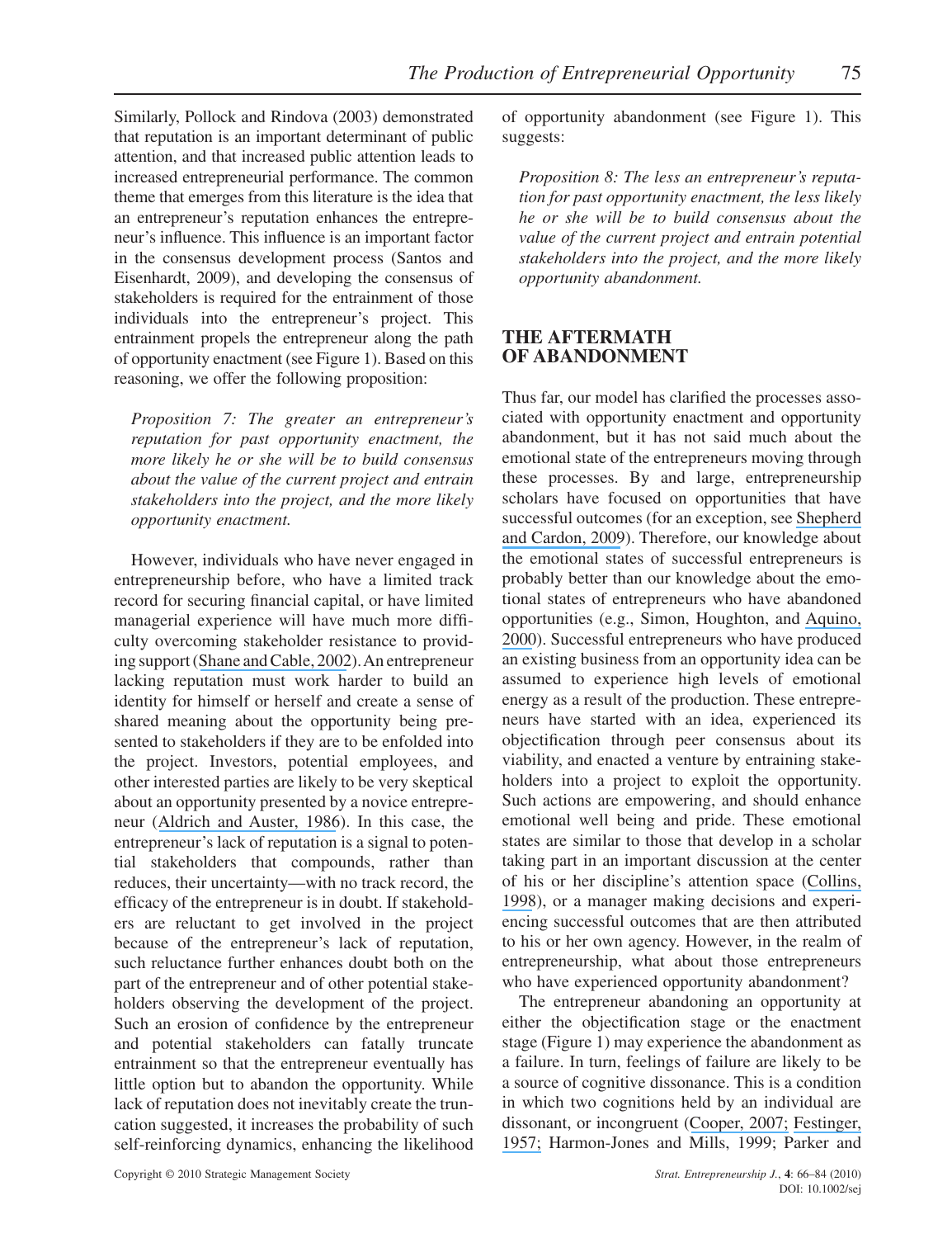[McKinley, 2008](https://www.researchgate.net/publication/247784921_Layoff_AgencyA_Theoretical_Framework?el=1_x_8&enrichId=rgreq-231502218c1c7098ff9d7ac86c528375-XXX&enrichSource=Y292ZXJQYWdlOzIyNzY2MzE1MjtBUzoxMzIyMzcyMTU0MDgxMjlAMTQwODUzOTIxNzI0Mg==)). For example, if an entrepreneur believes that good entrepreneurs are successful at enacting opportunities, no matter how subjective those opportunities may appear when first conceived, the cognition that he or she has abandoned an opportunity will be incongruent with that belief. Festinger (1957) and Harmon-Jones and Mills (1999) noted that cognitive dissonance is uncomfortable for the individual experiencing it. Dissonance and discomfort following opportunity abandonment are consistent with Shackle's (1979: 45) statement that abandoning a choice that has been made is 'save for *force majeure*, to suffer a psychic injury.' Shackle (1979) went on to argue that choice is a commitment of effort, resources, and hopes to a course of action, and this commitment exposes the actor to an increased level of imaginative experience. If an entrepreneur abandons a choice, the entrepreneur may experience a truncation of imaginative experience and an associated sense of self-betrayal and erosion of self-esteem.

Festinger (1957) argued that individuals in dissonant states will attempt to alleviate the dissonance. This can be accomplished by changing the behavior that triggered the dissonance, by changing cognitions about that behavior, or by introducing new cognitions that are consistent with the behavior (consonant cognitions; see Festinger, 1957, and Harmon-Jones and Mills, 1999). If entrepreneurs who have abandoned opportunities feel cognitive dissonance, we suggest (following Festinger, 1957) that they will seek ways to reduce that dissonance. At least in the moments following abandonment, entrepreneurs are unlikely to reduce dissonance by reversing their act of abandonment, since this would involve surmounting strong social and cognitive pressures that have narrowed perceived options in favor of abandonment. A cognitive dissonance reduction mechanism that may be easier for the entrepreneur to adopt is to engage in a *post hoc* reconstruction of the opportunity that was abandoned. Specifically, the entrepreneur can retrospectively reconstruct the opportunity he or she has just abandoned as illusory.

In the case of abandonment at the objectification stage, this reconstruction is almost automatic, because the external status of the opportunity has not yet been fully solidified in the entrepreneur's eyes, though the opportunity does exist as an idea. *Post hoc* reconstruction at this point provides clarification, defining the opportunity idea as an illusion. This assuages dissonance attributable to the

entrepreneur's failure to achieve the ideal that good entrepreneurs should be able to take ideas about opportunities and give them substance as working businesses. In the case of opportunity abandonment at the enactment stage—when the entrepreneur is already dealing with an opportunity that has been objectified for him or her—the *post hoc* reconstruction will likely take the form of an error attribution. The entrepreneur will adjust his or her perceptions to believe that the opportunity that had appeared viable and real was not adequately grasped. Even if the entrepreneur initially clings to the objectification, we believe that he or she will eventually modify relevant cognitions in a post-hoc reconstruction of the opportunity as illusory.

This perceptual gambit introduces a cognition (the opportunity was illusory) that is consistent with the abandonment action and, thus, the gambit alleviates the dissonance that stems from the inconsistency between the belief that good entrepreneurs successfully exploit opportunities and the knowledge that the entrepreneur has abandoned an opportunity. Put a bit differently, failure to follow through and exploit an illusory opportunity is less a crime of entrepreneurial incompetence than a prudent action. Thus, the entrepreneur's dissonance is reduced and the entrepreneur's sense of personal capability is enhanced. This reasoning leads to a proposition about the postabandonment cognitions of the entrepreneur:

### *Proposition 9: Abandonment of an opportunity will lead to post hoc reconstruction of the opportunity as illusory.*

If the entrepreneur does react to opportunity abandonment by reconstructing the opportunity as illusory, and he or she reduces cognitive dissonance through this perceptual adjustment, the entrepreneur's attention and effort can be reallocated to the conceptualization of new opportunity ideas (see the bottom loop in Figure 1). A prolonged state of cognitive dissonance might inhibit such flexible adjustment, reducing the entrepreneur's emotional energy ([Shepherd and Cardon, 2009](https://www.researchgate.net/publication/46540521_Negative_Emotional_Reactions_to_Project_Failure_and_the_Self-Compassion_to_Learn_from_the_Experience?el=1_x_8&enrichId=rgreq-231502218c1c7098ff9d7ac86c528375-XXX&enrichSource=Y292ZXJQYWdlOzIyNzY2MzE1MjtBUzoxMzIyMzcyMTU0MDgxMjlAMTQwODUzOTIxNzI0Mg==)) and interfering with his or her awareness of the peripheral cues ([Weick,](https://www.researchgate.net/publication/215484609_Sensemaking_in_Organizations?el=1_x_8&enrichId=rgreq-231502218c1c7098ff9d7ac86c528375-XXX&enrichSource=Y292ZXJQYWdlOzIyNzY2MzE1MjtBUzoxMzIyMzcyMTU0MDgxMjlAMTQwODUzOTIxNzI0Mg==)  [1995](https://www.researchgate.net/publication/215484609_Sensemaking_in_Organizations?el=1_x_8&enrichId=rgreq-231502218c1c7098ff9d7ac86c528375-XXX&enrichSource=Y292ZXJQYWdlOzIyNzY2MzE1MjtBUzoxMzIyMzcyMTU0MDgxMjlAMTQwODUzOTIxNzI0Mg==)) that may coalesce into a new opportunity idea. In other words, interpreting an abandoned opportunity as an illusion liberates the entrepreneur to explore ideas about new paths into the future. Such interpretation resembles the *defining* tactic Sutton [and Callahan \(1987\)](https://www.researchgate.net/publication/269740584_) described in their account of stigma management strategies among executives of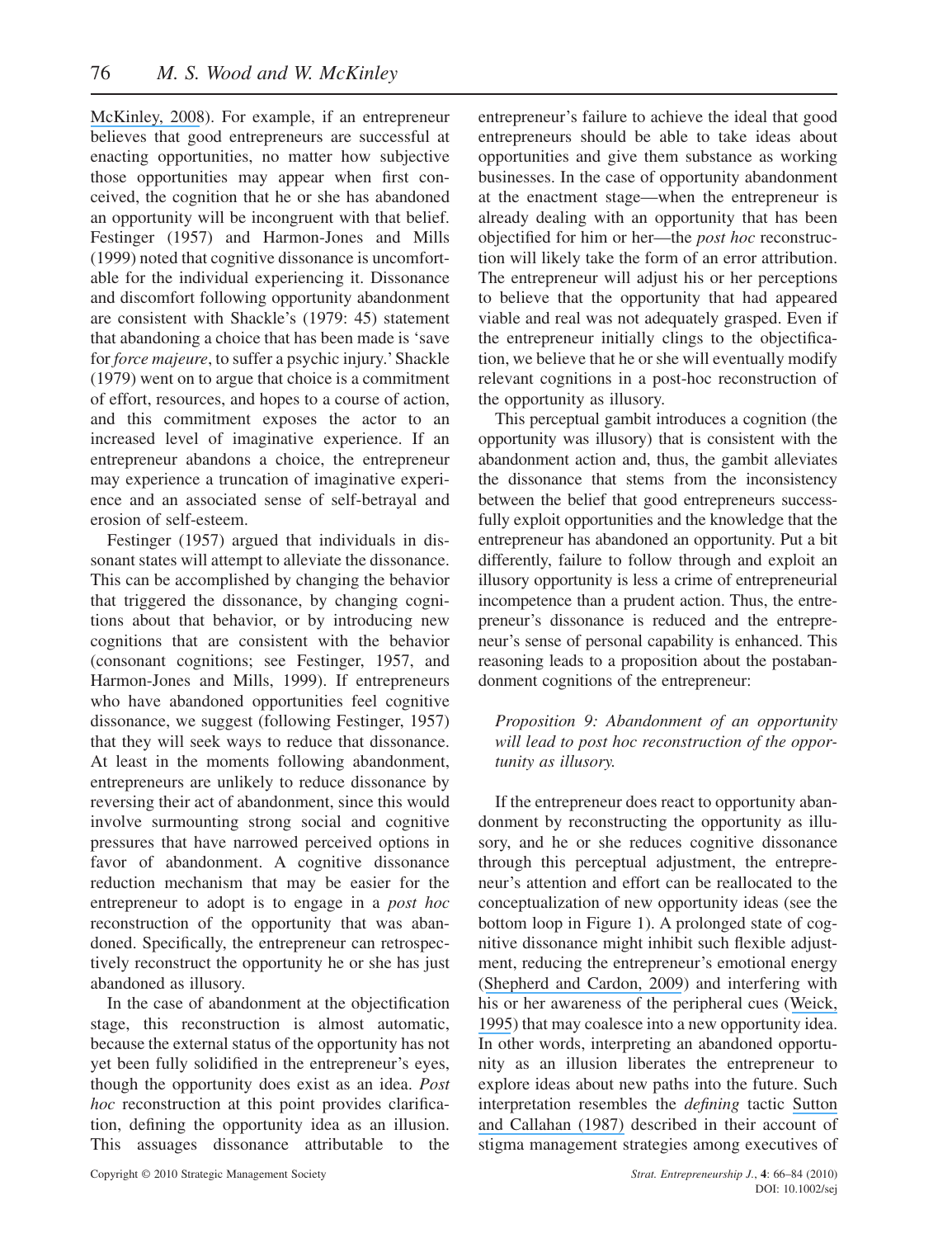bankrupt firms. Some executives used *defining* to alleviate the stigma of Chapter 11 bankruptcy, stating that their firms did not enter Chapter 11 to seek relief from financial problems. As Sutton and Callahan  $(1987: 426)$  explained, defining is a form of the 'defense of nonoccurrence.' In the realm of entrepreneurship, retrospectively interpreting an opportunity that has been abandoned as a nonoccurrence is a defense mechanism, reducing worry about one's competence as an entrepreneur. Worry is not a good recipe for the conceptualization of new opportunity ideas, and those entrepreneurs who can move past the worry will be better equipped to renew the opportunity idea-objectificationenactment cycle ([Mitchell](https://www.researchgate.net/publication/227669004_Inside_Opportunity_Formation_Enterprise_Failure_Cognition_and_the_Creation_of_Opportunities?el=1_x_8&enrichId=rgreq-231502218c1c7098ff9d7ac86c528375-XXX&enrichSource=Y292ZXJQYWdlOzIyNzY2MzE1MjtBUzoxMzIyMzcyMTU0MDgxMjlAMTQwODUzOTIxNzI0Mg==) *et al.*, 2008). This logic conceptualizes postabandonment dissonance reduction as a productive step in the restoration of the entrepreneur's confidence, energy, and attention, motivating the entrepreneur to *keep on truckin*' in the sometimes frustrating search for an opportunity idea that can be fully enacted. While such enactment attempts do not always bear fruit, the continuation of enactment trials is necessary for the eventual establishment of a new venture. The logic summarized in this paragraph suggests a final proposition:

*Proposition 10: In cases of opportunity abandonment, the post hoc reconstruction of the opportunity as illusory gives the entrepreneur confidence to engage in the attempted production of new opportunities.*

# **DISCUSSION**

We have used a constructivist lens to develop a theory that identifies the origins of opportunities and depicts the processes that result in the production of opportunities. By bringing the constructivist perspective to bear on the issue of entrepreneurial opportunities, we have generated some unique insights that are not visible when one applies the objectivist or discovery framework. For example, our theory suggests that opportunities begin as ideas, rather than market imperfections ([Schumpeter,](https://www.researchgate.net/publication/235362880_The_Theory_Of_Economic_Development?el=1_x_8&enrichId=rgreq-231502218c1c7098ff9d7ac86c528375-XXX&enrichSource=Y292ZXJQYWdlOzIyNzY2MzE1MjtBUzoxMzIyMzcyMTU0MDgxMjlAMTQwODUzOTIxNzI0Mg==) [1934](https://www.researchgate.net/publication/235362880_The_Theory_Of_Economic_Development?el=1_x_8&enrichId=rgreq-231502218c1c7098ff9d7ac86c528375-XXX&enrichSource=Y292ZXJQYWdlOzIyNzY2MzE1MjtBUzoxMzIyMzcyMTU0MDgxMjlAMTQwODUzOTIxNzI0Mg==)) and then are objectified (or abandoned) as a result of social processes that emerge from the entrepreneur's interactions with peers. For those opportunities that do get objectified, additional social processes are instigated by the entrepreneur in an effort to entrain stakeholders into supporting the development of a venture to fully enact the opportunity. These social processes involve the building of consensus through a flow of information that diffuses from the entrepreneur through social ties to potential stakeholders. The reputation of the entrepreneur is important in making the information credible, so that both preexisting social ties and reputation are significant determinants of whether or not an objectified opportunity gets enacted into an ongoing venture. Abandonment of an opportunity can occur either at the objectification stage or at the enactment stage, and our model predicts that entrepreneurs experiencing abandonment will be subject to cognitive dissonance. However, we hypothesize that they will adjust to that outcome through a *post hoc* reconstruction of the opportunity as illusory. This reconstruction renews the entrepreneur's emotional energy by displacing attribution for the abandonment from an incompetent entrepreneur to an illusory opportunity.

### **Boundaries of the theory**

Dubin (1978) has noted that one of the key components of theory building is the specification of the boundaries within which a theory is expected to apply. Therefore, we next consider boundary conditions for our theory, and we also spell out how those boundary conditions pose opportunities for future research. One boundary condition may be the experience of the entrepreneur ([Romanelli, 1989;](https://www.researchgate.net/publication/247083098_Organization_birth_and_population_variety_A_community_perspective_on_origins?el=1_x_8&enrichId=rgreq-231502218c1c7098ff9d7ac86c528375-XXX&enrichSource=Y292ZXJQYWdlOzIyNzY2MzE1MjtBUzoxMzIyMzcyMTU0MDgxMjlAMTQwODUzOTIxNzI0Mg==) [Shane,](https://www.researchgate.net/publication/284490155_Prior_Knowledge_and_the_Discovery_of_Entrepreneurial_Opportunities?el=1_x_8&enrichId=rgreq-231502218c1c7098ff9d7ac86c528375-XXX&enrichSource=Y292ZXJQYWdlOzIyNzY2MzE1MjtBUzoxMzIyMzcyMTU0MDgxMjlAMTQwODUzOTIxNzI0Mg==) [2000;](https://www.researchgate.net/publication/284490155_Prior_Knowledge_and_the_Discovery_of_Entrepreneurial_Opportunities?el=1_x_8&enrichId=rgreq-231502218c1c7098ff9d7ac86c528375-XXX&enrichSource=Y292ZXJQYWdlOzIyNzY2MzE1MjtBUzoxMzIyMzcyMTU0MDgxMjlAMTQwODUzOTIxNzI0Mg==) [Sarasvathy](https://www.researchgate.net/publication/228264427_Designing_Organizations_that_Design_Environments_Lessons_from_Entrepreneurial_Expertise?el=1_x_8&enrichId=rgreq-231502218c1c7098ff9d7ac86c528375-XXX&enrichSource=Y292ZXJQYWdlOzIyNzY2MzE1MjtBUzoxMzIyMzcyMTU0MDgxMjlAMTQwODUzOTIxNzI0Mg==) *et al.*, 2008). Objectification of opportunity ideas by very experienced entrepreneurs may be less dependent on the generation of consensus through interactions with peers, instead conforming more closely to a solitary act of recognition (Ucbasaran, Westhead, and Wright, 2006). That is, a very experienced entrepreneur may not need as much consultation with peers about the viability of an opportunity idea to experience the idea as an externally real opportunity. For the very experienced entrepreneur, subjectivity may be transformed into objectivity in a sudden inversion—the entrepreneur just knows at some point that the idea is viable and represents an opportunity. From a cognitive perspective, long experience may provide an entrepreneur with a well-established schema that allows the entrepreneur to sort opportunity ideas into *viable* and *nonviable* categories, thus permitting him or her to achieve opportunity objectification alone ([Dutton](https://www.researchgate.net/publication/243782829_Categorizing_Strategic_Issues_Links_to_Organizational_Action?el=1_x_8&enrichId=rgreq-231502218c1c7098ff9d7ac86c528375-XXX&enrichSource=Y292ZXJQYWdlOzIyNzY2MzE1MjtBUzoxMzIyMzcyMTU0MDgxMjlAMTQwODUzOTIxNzI0Mg==) [and Jackson, 1987;](https://www.researchgate.net/publication/243782829_Categorizing_Strategic_Issues_Links_to_Organizational_Action?el=1_x_8&enrichId=rgreq-231502218c1c7098ff9d7ac86c528375-XXX&enrichSource=Y292ZXJQYWdlOzIyNzY2MzE1MjtBUzoxMzIyMzcyMTU0MDgxMjlAMTQwODUzOTIxNzI0Mg==) [Busenitz and Barney, 1997](https://www.researchgate.net/publication/4967779_Differences_Between_Entrepreneurs_and_Managers_in_Large_Organizations_Biases_and_Heuristics_in_Strategic_Decision-Making?el=1_x_8&enrichId=rgreq-231502218c1c7098ff9d7ac86c528375-XXX&enrichSource=Y292ZXJQYWdlOzIyNzY2MzE1MjtBUzoxMzIyMzcyMTU0MDgxMjlAMTQwODUzOTIxNzI0Mg==)). Thus, for the experienced entrepreneur, Kirzner's (1979) concept of *alertness* may more closely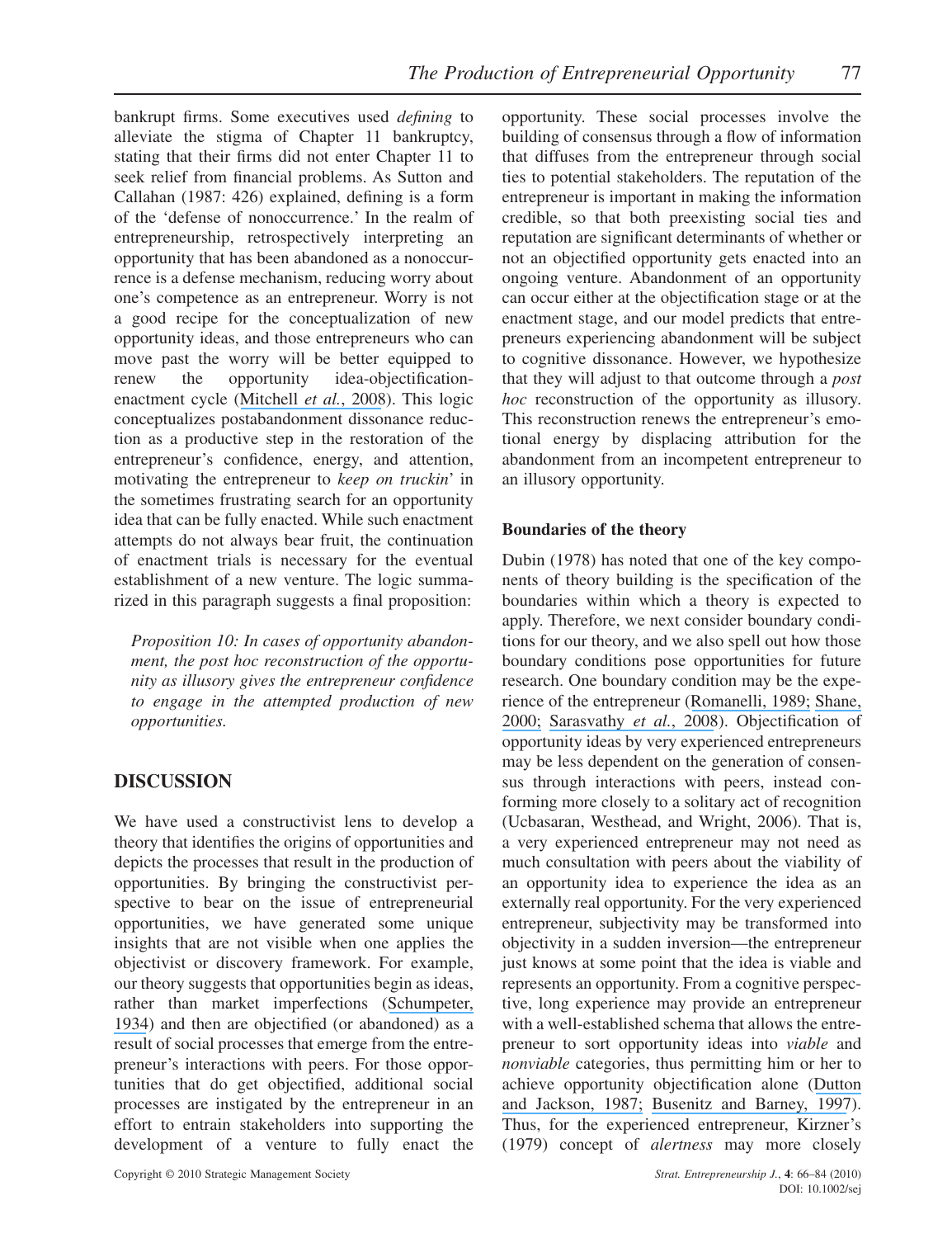describe opportunity objectification than our model of objectification through peer consensus. This insight is also consistent with Shane's (2000) conclusion that entrepreneurs who understand the technology in an industry can identify entrepreneurial opportunities with considerable fidelity, bypassing the uncertainty that often afflicts the entrepreneur at the opportunity objectification stage.

The boundary condition just specified presents an opportunity for future research. Researchers could perform field studies to track entrepreneurs who have varying levels of experience in order to determine to what degree each entrepreneur engages in sensemaking with peers after having conceived an opportunity idea. To capture the emergence of those ideas, the entrepreneurs could be asked to keep logs recording their thoughts about possible business opportunities. Data on each entrepreneur's level of experience in prior opportunity enactment could also be collected. Based on our discussion of boundary conditions, we would predict that more experienced entrepreneurs would engage in less consultation with peers after conceiving an idea than their colleagues with less entrepreneurial experience. In addition to a field research design, this prediction could also be tested in a laboratory experiment in which entrepreneurs of varying experience would be exposed to ambiguous sense data that might or might not indicate an opportunity. The entrepreneurs could be given the chance to consult with peers before rendering judgment on the meaning of the sense data. If the prediction based on our boundary condition were valid, experienced entrepreneurs would engage in less consultation and come to quicker judgments about whether the sense data indicated a viable opportunity than their less-experienced colleagues. Such a result would be consistent with Eisenhardt's (1989) observation that experienced counselors are associated with quicker managerial decision making. In the realm of entrepreneurship, the implication of our boundary specification is that Kirznerian alertness requires long experience.

A second boundary condition on our theory may be the size of the founding team, that is, the group planning to develop an opportunity idea and share equity in any resulting business. Membership in such teams can vary from a single individual (the solitary entrepreneur) to several persons ([Chandler,](https://www.researchgate.net/publication/222538733_Antecedents_Moderators_and_Performance_Consequences_of_Membership_Change_in_New_Venture_Teams?el=1_x_8&enrichId=rgreq-231502218c1c7098ff9d7ac86c528375-XXX&enrichSource=Y292ZXJQYWdlOzIyNzY2MzE1MjtBUzoxMzIyMzcyMTU0MDgxMjlAMTQwODUzOTIxNzI0Mg==)  [Honig, and Wiklund, 2005](https://www.researchgate.net/publication/222538733_Antecedents_Moderators_and_Performance_Consequences_of_Membership_Change_in_New_Venture_Teams?el=1_x_8&enrichId=rgreq-231502218c1c7098ff9d7ac86c528375-XXX&enrichSource=Y292ZXJQYWdlOzIyNzY2MzE1MjtBUzoxMzIyMzcyMTU0MDgxMjlAMTQwODUzOTIxNzI0Mg==)). We emphasize the distinction between the founding team and the group of peers we referred to in the earlier section on opportunity objectification. The larger the founding team,

the less need there may be to go outside the team to get assessment from external peers about the viability of an opportunity idea under consideration ([Fiet](https://www.researchgate.net/publication/236843235_Complementary_theoretical_perspectives_on_the_dismissal_of_new_venture_teams?el=1_x_8&enrichId=rgreq-231502218c1c7098ff9d7ac86c528375-XXX&enrichSource=Y292ZXJQYWdlOzIyNzY2MzE1MjtBUzoxMzIyMzcyMTU0MDgxMjlAMTQwODUzOTIxNzI0Mg==)  [and Busenitz, 1997;](https://www.researchgate.net/publication/236843235_Complementary_theoretical_perspectives_on_the_dismissal_of_new_venture_teams?el=1_x_8&enrichId=rgreq-231502218c1c7098ff9d7ac86c528375-XXX&enrichSource=Y292ZXJQYWdlOzIyNzY2MzE1MjtBUzoxMzIyMzcyMTU0MDgxMjlAMTQwODUzOTIxNzI0Mg==) [Foo, Sin, and Yiong, 2006](https://www.researchgate.net/publication/229923154_Effects_of_Team_Inputs_and_Intrateam_Processes_on_Perceptions_of_Team_Viability_and_Member_Satisfaction_in_Nascent_Ventures?el=1_x_8&enrichId=rgreq-231502218c1c7098ff9d7ac86c528375-XXX&enrichSource=Y292ZXJQYWdlOzIyNzY2MzE1MjtBUzoxMzIyMzcyMTU0MDgxMjlAMTQwODUzOTIxNzI0Mg==)). In other words, a large team may have the capacity to furnish its own viability evaluation ([Barney](https://www.researchgate.net/publication/223242490_New_Venture_Teams)  *[et al.](https://www.researchgate.net/publication/223242490_New_Venture_Teams)*,1996). Though our propositions were formulated from the point of view of the individual entrepreneur, bringing team size in as a boundary condition emphasizes the point that opportunity production is sometimes a team effort. If consensus on viability can be achieved within the team, the team might make the transition to opportunity objectification without communicating with peers ([Barney](https://www.researchgate.net/publication/223242490_New_Venture_Teams) *et al.*[, 1996](https://www.researchgate.net/publication/223242490_New_Venture_Teams)). Thus, our description of the social dynamics in the objectification stage of the model might be less applicable the larger the number of equity partners seeking to develop an idea.

In summary, at the objectification stage, our model may be more representative the closer the situation comes to solo entrepreneurship and the less experience that is available to the entrepreneur. Whether these same attributes form boundary conditions for the opportunity enactment stage of our model is less clear. Taking team size as an example, it might be argued that a large founding team composed of members with strong reputations and powerful social ties will be an efficacious instrument for opportunity enactment. The team members can use their social ties to build a complex web of influence that penetrates the environment (Santos and Eisenhardt, 2009), engineering a tight consensus among stakeholders about the viability of a project and entraining them into the venture. The reputation of the team members would enhance the credibility of the information being communicated to stakeholders, strengthening the entrainment process. In this scenario, the social dynamics presented in the second part of our model would be more applicable the larger a founding team. On this argument, one could infer that solitary entrepreneurs would have more difficulty implementing the enactment process we described and, indeed, they might be more prone to postobjectification abandonment. However, large teams also experience disagreements, conflicts, and problems of coordination ([Blau, 1970](https://www.researchgate.net/publication/242564543_A_Formal_Theory_of_Differentiation_in_Organizations?el=1_x_8&enrichId=rgreq-231502218c1c7098ff9d7ac86c528375-XXX&enrichSource=Y292ZXJQYWdlOzIyNzY2MzE1MjtBUzoxMzIyMzcyMTU0MDgxMjlAMTQwODUzOTIxNzI0Mg==)). Thus, large team size may sometimes interfere with the team's capacity to engage in enactment dynamics such as those envisioned in our theory. In that case, a different model would need to be formulated to describe the enactment of objectified opportunities in large teams, and one would draw the boundary conditions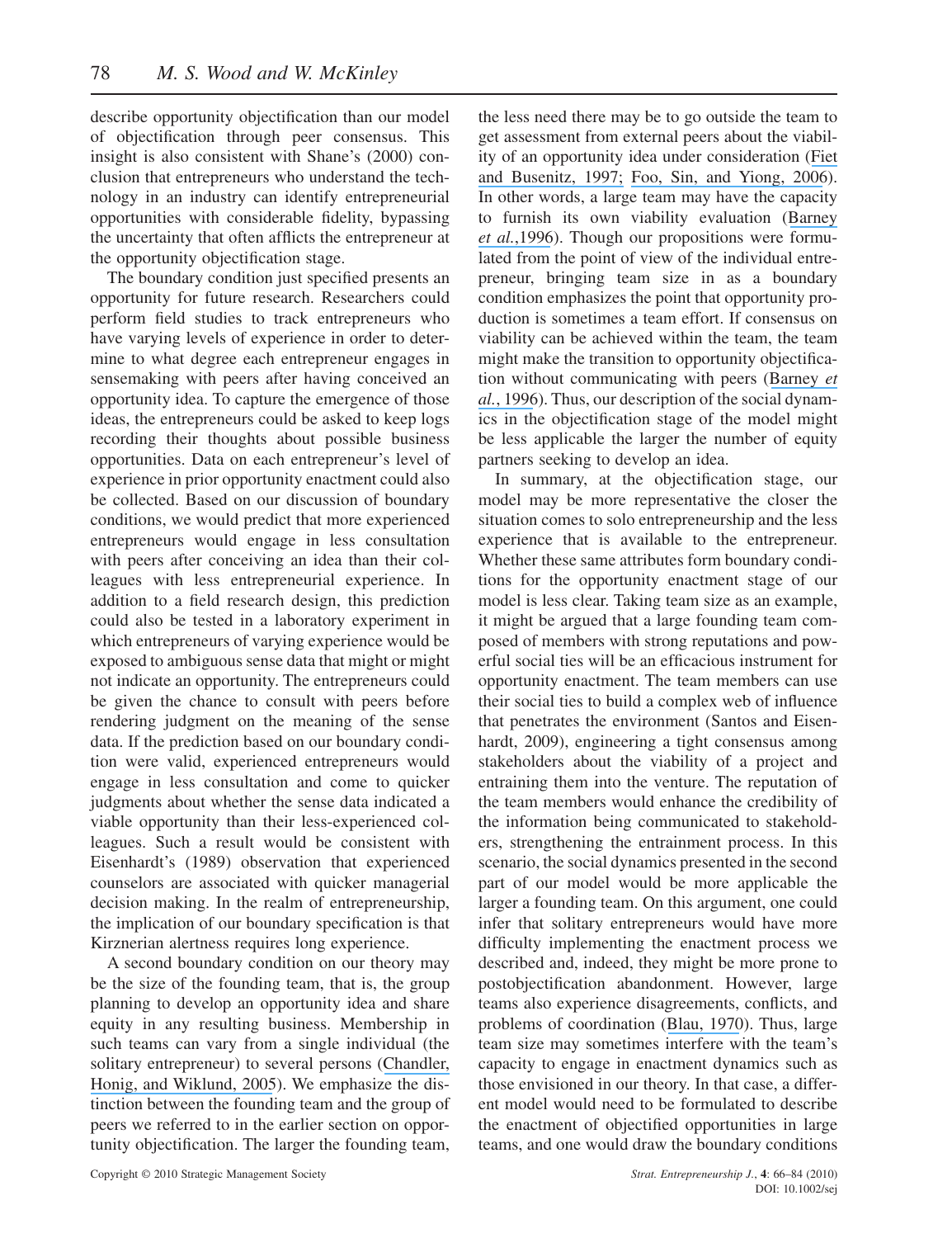of our opportunity enactment component to suggest that such teams are less well represented.

In our view, the uncertainty about the exact trajectory of the team size boundary condition is less a liability than a stimulus for future research. Researchers could compare the social dynamics that characterize the enactment of objectified opportunities in teams of varying size, from solo entrepreneurs to multiperson teams. The most likely venue for such research would be the field, but research of the type we contemplate could also be conducted in a laboratory setting by simulating the creation of a new venture from idea objectification to enactment. Among the research questions to be answered would be: (1) Do larger teams presented with objectified opportunities move more quickly through the process of enactment through entrainment of stakeholders? (2) Is team size related to the likelihood of emerging from the enactment process with an ongoing business? (3) Do solo entrepreneurs or multiperson teams have the greater probability of abandoning an opportunity, even after a period of engagement in attempted opportunity enactment? We believe that such research questions would not be raised by an objectivist perspective on opportunity detection, and the answers would help refine the boundary conditions for our constructivist theory.

#### **Theoretical implications**

As noted in the introduction, our theory speaks directly to the opportunity creation versus opportunity discovery debate ([Alvarez and Barney, 2007](https://www.researchgate.net/publication/228143089_Discovery_and_Creation_Alternative_Theories_of_Entrepreneurial_Action?el=1_x_8&enrichId=rgreq-231502218c1c7098ff9d7ac86c528375-XXX&enrichSource=Y292ZXJQYWdlOzIyNzY2MzE1MjtBUzoxMzIyMzcyMTU0MDgxMjlAMTQwODUzOTIxNzI0Mg==)) by providing an alternative to the discovery perspective. We emphasize again that our purpose in posing this alternative is not to overthrow discovery theory, but rather to supplement it. Our theory suggests that, at least in some cases, opportunities do not originate in market perturbations, but in the perturbations of entrepreneurs' cognitions. Changes in the social context may stimulate sensory inputs that coalesce into an idea about a possible opportunity, and if the idea becomes objectified and understood as an external opportunity, it may compel focused action on the part of the entrepreneur. If that action results in the entrainment of stakeholders into a new venture, the opportunity becomes enacted and may eventually be established as a profitable business. However, if peers or stakeholders are not supportive of opportunity objectification or opportunity enactment, the opportunity is likely to remain subjective, and we suggest that it will be abandoned by the entrepreneur. Though such abandonment may be temporary, we believe it is probable if cognitive or financial support is not forthcoming. This assumes a practical orientation among entrepreneurs: they pursue ideas that their social context affirms as viable and abandon those whose viability cannot be demonstrated fairly quickly. In the case of abandonment, we also believe that entrepreneurs will engage in a *post hoc* reconstruction of the opportunity they had been focusing on, construing the opportunity as an illusion and their involvement as mistaken rather than ineffective. This will reduce the cognitive dissonance that is associated with abandonment, restoring the entrepreneur's emotional energy and stimulating a new quest for exploitable ideas. Indeed, as portrayed in Figure 1, the *post hoc* reconstruction is a generative force, facilitating new iterations of the opportunity production process we have been discussing.

We believe that such theoretical implications would not be forthcoming in a discovery perspective, because in discovery theory an objective opportunity—rather than the entrepreneur's cognitions—is the source of the opportunity development process. In a discovery perspective, the entrepreneur is a detector of an external phenomenon that would exist whether or not the entrepreneur was present to record it (Kirzner, 1979). If that phenomenon is validly detected, focused action by the entrepreneur ensues. In contrast, in a constructivist perspective, the entrepreneur is an influence agent, seeking to generalize an idea about an opportunity by creating a consensus about its viability. Without the entrepreneur, the opportunity could not exist, and it is the entrepreneur's cognitions and actions that give rise first to opportunity objectification and then to opportunity enactment. Opportunity abandonment, when it occurs, is also conceptualized as a cognitive event in constructivist theory, because it involves a deflection of attention away from the entrepreneur's current focus on a particular opportunity.

In a constructivist perspective, particularly the one presented here, opportunity ideas are targeted at the future and reflect the assumption that cognitions can lead to behaviors that alter social and material conditions. Opportunity ideas are also molded by the local social structure that the entrepreneur encounters, first in his or her exchanges with peers and subsequently in exchanges of resources and commitments with stakeholders. This logic is a clear departure from discovery theory, because discovery theory emphasizes truth seeking and underplays the transition from subjectivity to objectivity that takes place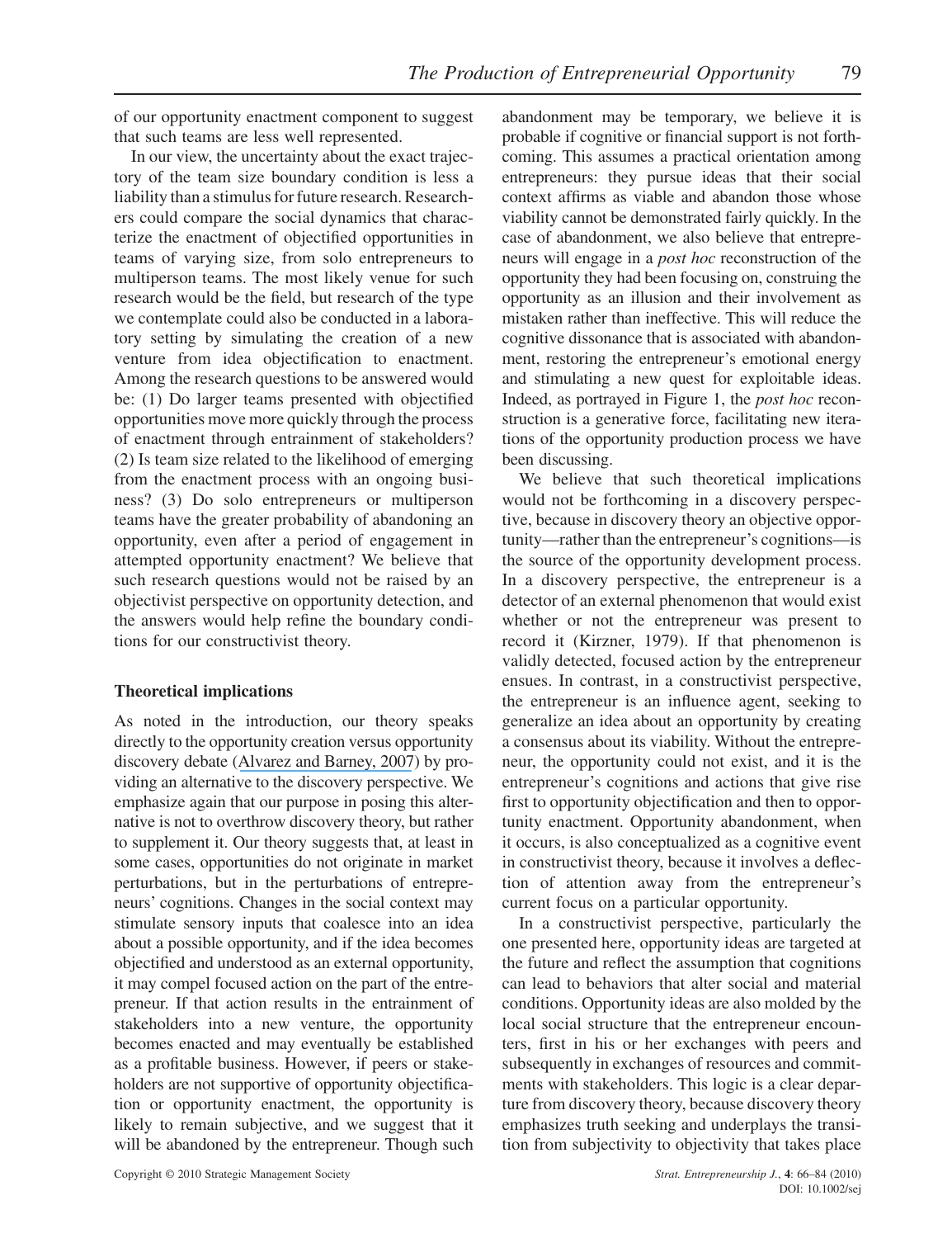during opportunity objectification. As such, the use of constructivism has allowed us to develop a theory that highlights the role of ideas and social processes as drivers of entrepreneurial opportunity production.

As emphasized in the derivation of our propositions, consensus building is fundamental to the production of opportunities. Discovery theory, on the other hand, deemphasizes the social mechanism of consensus building because discovery theory explicitly rejects the notion that entrepreneurs are *makers of history* ([Sarasvathy](https://www.researchgate.net/publication/226721608_Three_Views_of_Entrepreneurial_Opportunity?el=1_x_8&enrichId=rgreq-231502218c1c7098ff9d7ac86c528375-XXX&enrichSource=Y292ZXJQYWdlOzIyNzY2MzE1MjtBUzoxMzIyMzcyMTU0MDgxMjlAMTQwODUzOTIxNzI0Mg==) *et al.*, 2003). Constructivist logic makes room for the possibility that during the consensus building process it is the potential stakeholder whose cognitions and beliefs are influenced by the entrepreneur, as opposed to the objectivist notion that it is the entrepreneur's schemata that are altered by information coming from stakeholders. Constructivist logic changes the direction of the effect because the entrepreneur is attempting to enact what he or she sees as a viable future (Weick, 1979).

Because consensus building is an important element in our constructivist theory, we identified preexisting social ties and reputation as critical variables in the opportunity production process. Preexisting social ties and reputation are mechanisms through which an entrepreneur builds consensus among stakeholders and entrains them into an evolving venture. Social ties have been considered influential in the discovery perspective as well, but their role is to facilitate information flow to the entrepreneur that enhances representation of an objective reality. Here again, the application of constructivist logic changes the game by suggesting that it is information flow from the entrepreneur to the stakeholder that needs better understanding. Over time, this information flow can entrain investors, partners, customers, suppliers, and regulators into the opportunity production process and this, in turn, leads to shared identities, shared commitment, and an objectification of the opportunity for them as well (Simon, [1993;](https://www.researchgate.net/publication/4725254_Altruism_and_Economics?el=1_x_8&enrichId=rgreq-231502218c1c7098ff9d7ac86c528375-XXX&enrichSource=Y292ZXJQYWdlOzIyNzY2MzE1MjtBUzoxMzIyMzcyMTU0MDgxMjlAMTQwODUzOTIxNzI0Mg==) [Berglund, 2007](https://www.researchgate.net/publication/23751432_Opportunities_as_Existing_and_Created_A_Study_of_Entrepreneurs_in_the_Swedish_Mobile_Internet_Industry?el=1_x_8&enrichId=rgreq-231502218c1c7098ff9d7ac86c528375-XXX&enrichSource=Y292ZXJQYWdlOzIyNzY2MzE1MjtBUzoxMzIyMzcyMTU0MDgxMjlAMTQwODUzOTIxNzI0Mg==)).

Reputation for prior entrepreneurial success allows the entrepreneur to overcome the uncertainty and skepticism of stakeholders during the enactment stage of opportunity production. The role of reputation is less relevant in a discovery perspective because reputation is a product of the social world and not something that affects the entrepreneur's ability to detect an objective reality with fidelity. The integration of social constructs like reputation

into models of entrepreneurship adds explanatory power to those models, because such constructs have been shown to be influential in explaining the marshalling of resources ([Barney, 1986;](https://www.researchgate.net/publication/227445676_Strategic_Factor_Markets_Expectations_Luck_and_Business_Strategy?el=1_x_8&enrichId=rgreq-231502218c1c7098ff9d7ac86c528375-XXX&enrichSource=Y292ZXJQYWdlOzIyNzY2MzE1MjtBUzoxMzIyMzcyMTU0MDgxMjlAMTQwODUzOTIxNzI0Mg==) [Larson, 1992;](https://www.researchgate.net/publication/228272847_Network_Dyads_in_Entrepreneurial_Settings_A_Study_of_the_Governance_of_Exchange_Relationships?el=1_x_8&enrichId=rgreq-231502218c1c7098ff9d7ac86c528375-XXX&enrichSource=Y292ZXJQYWdlOzIyNzY2MzE1MjtBUzoxMzIyMzcyMTU0MDgxMjlAMTQwODUzOTIxNzI0Mg==)  [Fernhaber and McDougall-Covin, 2009](https://www.researchgate.net/publication/227675960_Venture_Capitalists_as_Catalysts_to_New_Venture_Internationalization_The_Impact_of_Their_Knowledge_and_Reputation_Resources?el=1_x_8&enrichId=rgreq-231502218c1c7098ff9d7ac86c528375-XXX&enrichSource=Y292ZXJQYWdlOzIyNzY2MzE1MjtBUzoxMzIyMzcyMTU0MDgxMjlAMTQwODUzOTIxNzI0Mg==)) and the defining of organizational boundaries (Santos and Eisenhardt, 2009).

Finally, our model considers the possibility that many opportunities will be abandoned at the objectification or enactment stages of opportunity production. This truncates the opportunity production process for that particular opportunity. We believe that opportunity abandonment is likely the default outcome in opportunity production, occurring much more frequently than current literature would lead us to believe. The postabandonment reconstruction process that we suggest, in which abandoned opportunities are reinterpreted as illusions, implies that entrepreneurs are intuitive seekers of cognitive equilibrium. That equilibrium allows the entrepreneur to renew the opportunity production process for new opportunity ideas, exploring the viability of new paths into the future. Since those paths involve high uncertainty, commitments of other people's time and money, and an increasing dependence of stakeholders on the realization of the entrepreneur's opportunity idea, equilibrium on the entrepreneur's part is particularly important.

# **CONCLUSION**

In conclusion, it may be worth emphasizing that our constructivist model of opportunity production not only contributes to entrepreneurship theory, but has the potential to give back something to the constructivist social theories that inspired it. Because entrepreneurs are such active agents in the social contexts they inhabit and are also subject to constraint by those contexts, entrepreneurial ventures would be excellent sites to study the structure-action dialectic described by constructivist theorists such as Giddens (1984) and Weick (1979). Indeed, a researcher is more likely to see evidence of the reciprocal relationship between structure and action in entrepreneurial projects than in more routinized situations where encompassing structure and human action have become so taken for granted that they are rendered invisible. Thus, we close by recommending that social researchers interested in the empirical testing of theories of social construction might seize the opportunity represented by entrepreneurship and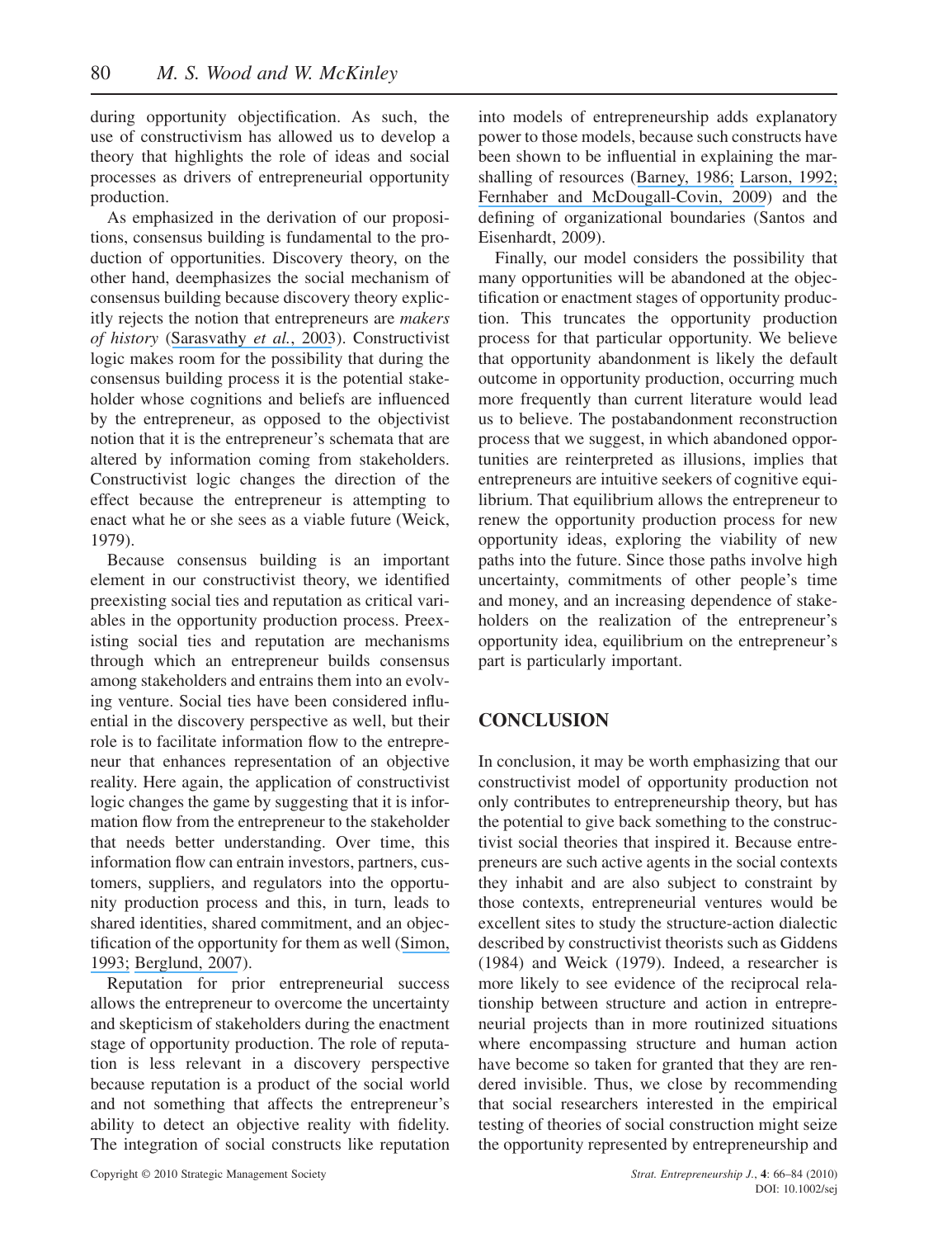study entrepreneurs in action as a way of operationalizing the abstract phenomena referenced in those theories. To do so might put general constructivist theory on firmer empirical footing, enhancing our grasp of the structure-action dialectic that characterizes all aspects of social life.

# **ACKNOWLEDGEMENTS**

Previous versions of this article were presented at the Association Internationale de Management Strategique, Grenoble, France, 2009, and at the 2009 Babson College Entrepreneurship Research Conference. The authors would like to thank Jay Barney, Jeff McMullen, Craig Engstrom, Katarina Sikavica, and the anonymous *SEJ* reviewers for their helpful comments.

#### **REFERENCES**

- [Aldrich H, Auster ER. 1986. Even dwarfs started small:](https://www.researchgate.net/publication/228221131_Even_Dwarfs_Started_Small_Liabilities_of_Age_and_Size_and_Their_Strategic_Implications?el=1_x_8&enrichId=rgreq-231502218c1c7098ff9d7ac86c528375-XXX&enrichSource=Y292ZXJQYWdlOzIyNzY2MzE1MjtBUzoxMzIyMzcyMTU0MDgxMjlAMTQwODUzOTIxNzI0Mg==) [liabilities of age and size and their strategic implications.](https://www.researchgate.net/publication/228221131_Even_Dwarfs_Started_Small_Liabilities_of_Age_and_Size_and_Their_Strategic_Implications?el=1_x_8&enrichId=rgreq-231502218c1c7098ff9d7ac86c528375-XXX&enrichSource=Y292ZXJQYWdlOzIyNzY2MzE1MjtBUzoxMzIyMzcyMTU0MDgxMjlAMTQwODUzOTIxNzI0Mg==) In *[Research in Organizational Behavior](https://www.researchgate.net/publication/228221131_Even_Dwarfs_Started_Small_Liabilities_of_Age_and_Size_and_Their_Strategic_Implications?el=1_x_8&enrichId=rgreq-231502218c1c7098ff9d7ac86c528375-XXX&enrichSource=Y292ZXJQYWdlOzIyNzY2MzE1MjtBUzoxMzIyMzcyMTU0MDgxMjlAMTQwODUzOTIxNzI0Mg==)*, Staw BM, [Cummings LL \(eds\). JAI Press: Greenwich, CT;](https://www.researchgate.net/publication/228221131_Even_Dwarfs_Started_Small_Liabilities_of_Age_and_Size_and_Their_Strategic_Implications?el=1_x_8&enrichId=rgreq-231502218c1c7098ff9d7ac86c528375-XXX&enrichSource=Y292ZXJQYWdlOzIyNzY2MzE1MjtBUzoxMzIyMzcyMTU0MDgxMjlAMTQwODUzOTIxNzI0Mg==) [165–198.](https://www.researchgate.net/publication/228221131_Even_Dwarfs_Started_Small_Liabilities_of_Age_and_Size_and_Their_Strategic_Implications?el=1_x_8&enrichId=rgreq-231502218c1c7098ff9d7ac86c528375-XXX&enrichSource=Y292ZXJQYWdlOzIyNzY2MzE1MjtBUzoxMzIyMzcyMTU0MDgxMjlAMTQwODUzOTIxNzI0Mg==)
- [Aldrich H, Fiol C. 1994. Fools rush in? The institutional](https://www.researchgate.net/publication/282828021_Fools_Rush_In_The_Institutional_Context_of_Industry_Creation?el=1_x_8&enrichId=rgreq-231502218c1c7098ff9d7ac86c528375-XXX&enrichSource=Y292ZXJQYWdlOzIyNzY2MzE1MjtBUzoxMzIyMzcyMTU0MDgxMjlAMTQwODUzOTIxNzI0Mg==) [context of industry creation.](https://www.researchgate.net/publication/282828021_Fools_Rush_In_The_Institutional_Context_of_Industry_Creation?el=1_x_8&enrichId=rgreq-231502218c1c7098ff9d7ac86c528375-XXX&enrichSource=Y292ZXJQYWdlOzIyNzY2MzE1MjtBUzoxMzIyMzcyMTU0MDgxMjlAMTQwODUzOTIxNzI0Mg==) *Academy of Management Review* **19**[\(4\): 645–670.](https://www.researchgate.net/publication/282828021_Fools_Rush_In_The_Institutional_Context_of_Industry_Creation?el=1_x_8&enrichId=rgreq-231502218c1c7098ff9d7ac86c528375-XXX&enrichSource=Y292ZXJQYWdlOzIyNzY2MzE1MjtBUzoxMzIyMzcyMTU0MDgxMjlAMTQwODUzOTIxNzI0Mg==)
- [Alvarez SA, Barney JB. 2004. Organizing rent generation](https://www.researchgate.net/publication/223073795_Organizing_Rent_Generation_and_Appropriation_Toward_a_Theory_of_the_Entrepreneurial_Firm?el=1_x_8&enrichId=rgreq-231502218c1c7098ff9d7ac86c528375-XXX&enrichSource=Y292ZXJQYWdlOzIyNzY2MzE1MjtBUzoxMzIyMzcyMTU0MDgxMjlAMTQwODUzOTIxNzI0Mg==) [and appropriation: toward a theory of the entrepreneurial](https://www.researchgate.net/publication/223073795_Organizing_Rent_Generation_and_Appropriation_Toward_a_Theory_of_the_Entrepreneurial_Firm?el=1_x_8&enrichId=rgreq-231502218c1c7098ff9d7ac86c528375-XXX&enrichSource=Y292ZXJQYWdlOzIyNzY2MzE1MjtBUzoxMzIyMzcyMTU0MDgxMjlAMTQwODUzOTIxNzI0Mg==) firm. *[Journal of Business Venturing](https://www.researchgate.net/publication/223073795_Organizing_Rent_Generation_and_Appropriation_Toward_a_Theory_of_the_Entrepreneurial_Firm?el=1_x_8&enrichId=rgreq-231502218c1c7098ff9d7ac86c528375-XXX&enrichSource=Y292ZXJQYWdlOzIyNzY2MzE1MjtBUzoxMzIyMzcyMTU0MDgxMjlAMTQwODUzOTIxNzI0Mg==)* 19(5): 621-635.
- [Alvarez SA, Barney JB. 2007. Discovery and creation:](https://www.researchgate.net/publication/228143089_Discovery_and_Creation_Alternative_Theories_of_Entrepreneurial_Action?el=1_x_8&enrichId=rgreq-231502218c1c7098ff9d7ac86c528375-XXX&enrichSource=Y292ZXJQYWdlOzIyNzY2MzE1MjtBUzoxMzIyMzcyMTU0MDgxMjlAMTQwODUzOTIxNzI0Mg==) [alternative theories of entrepreneurial action.](https://www.researchgate.net/publication/228143089_Discovery_and_Creation_Alternative_Theories_of_Entrepreneurial_Action?el=1_x_8&enrichId=rgreq-231502218c1c7098ff9d7ac86c528375-XXX&enrichSource=Y292ZXJQYWdlOzIyNzY2MzE1MjtBUzoxMzIyMzcyMTU0MDgxMjlAMTQwODUzOTIxNzI0Mg==) *Strategic [Entrepreneurship Journal](https://www.researchgate.net/publication/228143089_Discovery_and_Creation_Alternative_Theories_of_Entrepreneurial_Action?el=1_x_8&enrichId=rgreq-231502218c1c7098ff9d7ac86c528375-XXX&enrichSource=Y292ZXJQYWdlOzIyNzY2MzE1MjtBUzoxMzIyMzcyMTU0MDgxMjlAMTQwODUzOTIxNzI0Mg==)* **1**(1–2): 11–26.
- [Arenius P, De Clercq D. 2005. A network-based approach](https://www.researchgate.net/publication/5158279_A_Network-based_Approach_on_Opportunity_Recognition?el=1_x_8&enrichId=rgreq-231502218c1c7098ff9d7ac86c528375-XXX&enrichSource=Y292ZXJQYWdlOzIyNzY2MzE1MjtBUzoxMzIyMzcyMTU0MDgxMjlAMTQwODUzOTIxNzI0Mg==) [on opportunity recognition.](https://www.researchgate.net/publication/5158279_A_Network-based_Approach_on_Opportunity_Recognition?el=1_x_8&enrichId=rgreq-231502218c1c7098ff9d7ac86c528375-XXX&enrichSource=Y292ZXJQYWdlOzIyNzY2MzE1MjtBUzoxMzIyMzcyMTU0MDgxMjlAMTQwODUzOTIxNzI0Mg==) *Small Business Economics* **24**[: 249–265.](https://www.researchgate.net/publication/5158279_A_Network-based_Approach_on_Opportunity_Recognition?el=1_x_8&enrichId=rgreq-231502218c1c7098ff9d7ac86c528375-XXX&enrichSource=Y292ZXJQYWdlOzIyNzY2MzE1MjtBUzoxMzIyMzcyMTU0MDgxMjlAMTQwODUzOTIxNzI0Mg==)
- Baker T, Miner A, Eesley D. 2003. Improvising firms: bri[colage, account giving, and improvisational competen](https://www.researchgate.net/publication/4929391_Improvising_firms_Bricolage_account_giving_and_improvisational_competencies_in_the_founding_process?el=1_x_8&enrichId=rgreq-231502218c1c7098ff9d7ac86c528375-XXX&enrichSource=Y292ZXJQYWdlOzIyNzY2MzE1MjtBUzoxMzIyMzcyMTU0MDgxMjlAMTQwODUzOTIxNzI0Mg==)[cies in the founding process.](https://www.researchgate.net/publication/4929391_Improvising_firms_Bricolage_account_giving_and_improvisational_competencies_in_the_founding_process?el=1_x_8&enrichId=rgreq-231502218c1c7098ff9d7ac86c528375-XXX&enrichSource=Y292ZXJQYWdlOzIyNzY2MzE1MjtBUzoxMzIyMzcyMTU0MDgxMjlAMTQwODUzOTIxNzI0Mg==) *Research Policy* **32**: [255–276.](https://www.researchgate.net/publication/4929391_Improvising_firms_Bricolage_account_giving_and_improvisational_competencies_in_the_founding_process?el=1_x_8&enrichId=rgreq-231502218c1c7098ff9d7ac86c528375-XXX&enrichSource=Y292ZXJQYWdlOzIyNzY2MzE1MjtBUzoxMzIyMzcyMTU0MDgxMjlAMTQwODUzOTIxNzI0Mg==)
- [Baker T, Nelson R. 2005. Creating something from nothing:](https://www.researchgate.net/publication/228316078_Creating_Something_From_Nothing_Resource_Construction_Through_Entrepreneurial_Bricolage?el=1_x_8&enrichId=rgreq-231502218c1c7098ff9d7ac86c528375-XXX&enrichSource=Y292ZXJQYWdlOzIyNzY2MzE1MjtBUzoxMzIyMzcyMTU0MDgxMjlAMTQwODUzOTIxNzI0Mg==) [resource construction through entrepreneurial bricolage.](https://www.researchgate.net/publication/228316078_Creating_Something_From_Nothing_Resource_Construction_Through_Entrepreneurial_Bricolage?el=1_x_8&enrichId=rgreq-231502218c1c7098ff9d7ac86c528375-XXX&enrichSource=Y292ZXJQYWdlOzIyNzY2MzE1MjtBUzoxMzIyMzcyMTU0MDgxMjlAMTQwODUzOTIxNzI0Mg==) *[Administrative Science Quarterly](https://www.researchgate.net/publication/228316078_Creating_Something_From_Nothing_Resource_Construction_Through_Entrepreneurial_Bricolage?el=1_x_8&enrichId=rgreq-231502218c1c7098ff9d7ac86c528375-XXX&enrichSource=Y292ZXJQYWdlOzIyNzY2MzE1MjtBUzoxMzIyMzcyMTU0MDgxMjlAMTQwODUzOTIxNzI0Mg==)* **50**: 329–366.
- [Barney JB. 1986. Strategic factor markets: expectations,](https://www.researchgate.net/publication/227445676_Strategic_Factor_Markets_Expectations_Luck_and_Business_Strategy?el=1_x_8&enrichId=rgreq-231502218c1c7098ff9d7ac86c528375-XXX&enrichSource=Y292ZXJQYWdlOzIyNzY2MzE1MjtBUzoxMzIyMzcyMTU0MDgxMjlAMTQwODUzOTIxNzI0Mg==) [luck, and business strategy.](https://www.researchgate.net/publication/227445676_Strategic_Factor_Markets_Expectations_Luck_and_Business_Strategy?el=1_x_8&enrichId=rgreq-231502218c1c7098ff9d7ac86c528375-XXX&enrichSource=Y292ZXJQYWdlOzIyNzY2MzE1MjtBUzoxMzIyMzcyMTU0MDgxMjlAMTQwODUzOTIxNzI0Mg==) *Management Science* **32**(10): [1231–1241.](https://www.researchgate.net/publication/227445676_Strategic_Factor_Markets_Expectations_Luck_and_Business_Strategy?el=1_x_8&enrichId=rgreq-231502218c1c7098ff9d7ac86c528375-XXX&enrichSource=Y292ZXJQYWdlOzIyNzY2MzE1MjtBUzoxMzIyMzcyMTU0MDgxMjlAMTQwODUzOTIxNzI0Mg==)
- [Barney JB, Busenitz L, Feit J, Moesel D. 1996. New venture](https://www.researchgate.net/publication/223242490_New_Venture_Teams) [teams' assessment of learning assistance from venture](https://www.researchgate.net/publication/223242490_New_Venture_Teams) capital firms. *[Journal of Business Venturing](https://www.researchgate.net/publication/223242490_New_Venture_Teams)* 11(4): [257–273.](https://www.researchgate.net/publication/223242490_New_Venture_Teams)
- [Berger P, Luckmann T. 1966.](https://www.researchgate.net/publication/242474773_The_Social_Construction_Of_Reality_A_Treatise_In_The_Sociology_Of_Knowledge?el=1_x_8&enrichId=rgreq-231502218c1c7098ff9d7ac86c528375-XXX&enrichSource=Y292ZXJQYWdlOzIyNzY2MzE1MjtBUzoxMzIyMzcyMTU0MDgxMjlAMTQwODUzOTIxNzI0Mg==) *The Social Construction [of Reality: A Treatise in the Sociology of Knowledge.](https://www.researchgate.net/publication/242474773_The_Social_Construction_Of_Reality_A_Treatise_In_The_Sociology_Of_Knowledge?el=1_x_8&enrichId=rgreq-231502218c1c7098ff9d7ac86c528375-XXX&enrichSource=Y292ZXJQYWdlOzIyNzY2MzE1MjtBUzoxMzIyMzcyMTU0MDgxMjlAMTQwODUzOTIxNzI0Mg==)* [Doubleday: New York.](https://www.researchgate.net/publication/242474773_The_Social_Construction_Of_Reality_A_Treatise_In_The_Sociology_Of_Knowledge?el=1_x_8&enrichId=rgreq-231502218c1c7098ff9d7ac86c528375-XXX&enrichSource=Y292ZXJQYWdlOzIyNzY2MzE1MjtBUzoxMzIyMzcyMTU0MDgxMjlAMTQwODUzOTIxNzI0Mg==)
- [Berglund H. 2007. Opportunities as existing and created: a](https://www.researchgate.net/publication/23751432_Opportunities_as_Existing_and_Created_A_Study_of_Entrepreneurs_in_the_Swedish_Mobile_Internet_Industry?el=1_x_8&enrichId=rgreq-231502218c1c7098ff9d7ac86c528375-XXX&enrichSource=Y292ZXJQYWdlOzIyNzY2MzE1MjtBUzoxMzIyMzcyMTU0MDgxMjlAMTQwODUzOTIxNzI0Mg==) [study of entrepreneurs in the Swedish mobile internet indus](https://www.researchgate.net/publication/23751432_Opportunities_as_Existing_and_Created_A_Study_of_Entrepreneurs_in_the_Swedish_Mobile_Internet_Industry?el=1_x_8&enrichId=rgreq-231502218c1c7098ff9d7ac86c528375-XXX&enrichSource=Y292ZXJQYWdlOzIyNzY2MzE1MjtBUzoxMzIyMzcyMTU0MDgxMjlAMTQwODUzOTIxNzI0Mg==)try. *[Journal of Enterprising Culture](https://www.researchgate.net/publication/23751432_Opportunities_as_Existing_and_Created_A_Study_of_Entrepreneurs_in_the_Swedish_Mobile_Internet_Industry?el=1_x_8&enrichId=rgreq-231502218c1c7098ff9d7ac86c528375-XXX&enrichSource=Y292ZXJQYWdlOzIyNzY2MzE1MjtBUzoxMzIyMzcyMTU0MDgxMjlAMTQwODUzOTIxNzI0Mg==)* **15**(3): 243–273.
- [Blau PM. 1970. A formal theory of differentiation in organ](https://www.researchgate.net/publication/242564543_A_Formal_Theory_of_Differentiation_in_Organizations?el=1_x_8&enrichId=rgreq-231502218c1c7098ff9d7ac86c528375-XXX&enrichSource=Y292ZXJQYWdlOzIyNzY2MzE1MjtBUzoxMzIyMzcyMTU0MDgxMjlAMTQwODUzOTIxNzI0Mg==)izations. *[American Sociological Review](https://www.researchgate.net/publication/242564543_A_Formal_Theory_of_Differentiation_in_Organizations?el=1_x_8&enrichId=rgreq-231502218c1c7098ff9d7ac86c528375-XXX&enrichSource=Y292ZXJQYWdlOzIyNzY2MzE1MjtBUzoxMzIyMzcyMTU0MDgxMjlAMTQwODUzOTIxNzI0Mg==)* **35**: 201–218.
- Burt R. 1992. *[Structural Holes: The Social Structure of](https://www.researchgate.net/publication/37712036_Structural_Holes_The_Social_Structure_of_Competition?el=1_x_8&enrichId=rgreq-231502218c1c7098ff9d7ac86c528375-XXX&enrichSource=Y292ZXJQYWdlOzIyNzY2MzE1MjtBUzoxMzIyMzcyMTU0MDgxMjlAMTQwODUzOTIxNzI0Mg==) Competition*[. Harvard University Press: Cambridge, MA.](https://www.researchgate.net/publication/37712036_Structural_Holes_The_Social_Structure_of_Competition?el=1_x_8&enrichId=rgreq-231502218c1c7098ff9d7ac86c528375-XXX&enrichSource=Y292ZXJQYWdlOzIyNzY2MzE1MjtBUzoxMzIyMzcyMTU0MDgxMjlAMTQwODUzOTIxNzI0Mg==)
- Burt R. 2005. *[Brokerage and Closure: An Introduction to](https://www.researchgate.net/publication/281453355_Brokerage_Closure_An_Introduction_to_Social_Capital?el=1_x_8&enrichId=rgreq-231502218c1c7098ff9d7ac86c528375-XXX&enrichSource=Y292ZXJQYWdlOzIyNzY2MzE1MjtBUzoxMzIyMzcyMTU0MDgxMjlAMTQwODUzOTIxNzI0Mg==) Social Capital.* [Oxford University Press: New York.](https://www.researchgate.net/publication/281453355_Brokerage_Closure_An_Introduction_to_Social_Capital?el=1_x_8&enrichId=rgreq-231502218c1c7098ff9d7ac86c528375-XXX&enrichSource=Y292ZXJQYWdlOzIyNzY2MzE1MjtBUzoxMzIyMzcyMTU0MDgxMjlAMTQwODUzOTIxNzI0Mg==)
- Burton N, Sorenson J, Beckman C. 2002. Coming from good stock: career histories and new venture formation. In *Research in the Sociology of Organizations* (vol. 19), Lounsbury M, Ventresca M (eds). JAI Press: Greenwich, CT; 231–264.
- Busenitz L. 1996. Research in entrepreneurial alertness. *Journal of Small Business Management* **36**(5): 35–44.
- [Busenitz L, Barney JB. 1997. Differences between](https://www.researchgate.net/publication/4967779_Differences_Between_Entrepreneurs_and_Managers_in_Large_Organizations_Biases_and_Heuristics_in_Strategic_Decision-Making?el=1_x_8&enrichId=rgreq-231502218c1c7098ff9d7ac86c528375-XXX&enrichSource=Y292ZXJQYWdlOzIyNzY2MzE1MjtBUzoxMzIyMzcyMTU0MDgxMjlAMTQwODUzOTIxNzI0Mg==) [entrepreneurs and managers in large organizations: biases](https://www.researchgate.net/publication/4967779_Differences_Between_Entrepreneurs_and_Managers_in_Large_Organizations_Biases_and_Heuristics_in_Strategic_Decision-Making?el=1_x_8&enrichId=rgreq-231502218c1c7098ff9d7ac86c528375-XXX&enrichSource=Y292ZXJQYWdlOzIyNzY2MzE1MjtBUzoxMzIyMzcyMTU0MDgxMjlAMTQwODUzOTIxNzI0Mg==) [and heuristics in strategic decision making.](https://www.researchgate.net/publication/4967779_Differences_Between_Entrepreneurs_and_Managers_in_Large_Organizations_Biases_and_Heuristics_in_Strategic_Decision-Making?el=1_x_8&enrichId=rgreq-231502218c1c7098ff9d7ac86c528375-XXX&enrichSource=Y292ZXJQYWdlOzIyNzY2MzE1MjtBUzoxMzIyMzcyMTU0MDgxMjlAMTQwODUzOTIxNzI0Mg==) *Journal of [Business Venturing](https://www.researchgate.net/publication/4967779_Differences_Between_Entrepreneurs_and_Managers_in_Large_Organizations_Biases_and_Heuristics_in_Strategic_Decision-Making?el=1_x_8&enrichId=rgreq-231502218c1c7098ff9d7ac86c528375-XXX&enrichSource=Y292ZXJQYWdlOzIyNzY2MzE1MjtBUzoxMzIyMzcyMTU0MDgxMjlAMTQwODUzOTIxNzI0Mg==)* **12**(1): 9–31.
- [Campbell DT. 1965. Variation and selective retention in](https://www.researchgate.net/publication/284764131_Variation_and_selective_retention_in_sociocultural_evolution) sociocultural evolution. In *[Social Change in Developing](https://www.researchgate.net/publication/284764131_Variation_and_selective_retention_in_sociocultural_evolution) [Areas: A Reinterpretation of Evolutionary Theory](https://www.researchgate.net/publication/284764131_Variation_and_selective_retention_in_sociocultural_evolution)*, [Barringer HR, Blanksten GI, Mack RW \(eds\). Schenk](https://www.researchgate.net/publication/284764131_Variation_and_selective_retention_in_sociocultural_evolution)[man: Cambridge, MA; 19–49.](https://www.researchgate.net/publication/284764131_Variation_and_selective_retention_in_sociocultural_evolution)
- Campbell DT. 1970. Natural selection as an epistemological model. In *A Handbook of Method in Cultural Anthropology*, Naroll R, Cohen R (eds). Natural History Press: Garden City, NY; 51–85.
- [Chandler G, Honig B, Wiklund J. 2005. Antecedents, mod](https://www.researchgate.net/publication/222538733_Antecedents_Moderators_and_Performance_Consequences_of_Membership_Change_in_New_Venture_Teams?el=1_x_8&enrichId=rgreq-231502218c1c7098ff9d7ac86c528375-XXX&enrichSource=Y292ZXJQYWdlOzIyNzY2MzE1MjtBUzoxMzIyMzcyMTU0MDgxMjlAMTQwODUzOTIxNzI0Mg==)[erators, and performance consequences of membership](https://www.researchgate.net/publication/222538733_Antecedents_Moderators_and_Performance_Consequences_of_Membership_Change_in_New_Venture_Teams?el=1_x_8&enrichId=rgreq-231502218c1c7098ff9d7ac86c528375-XXX&enrichSource=Y292ZXJQYWdlOzIyNzY2MzE1MjtBUzoxMzIyMzcyMTU0MDgxMjlAMTQwODUzOTIxNzI0Mg==) [change in new venture teams.](https://www.researchgate.net/publication/222538733_Antecedents_Moderators_and_Performance_Consequences_of_Membership_Change_in_New_Venture_Teams?el=1_x_8&enrichId=rgreq-231502218c1c7098ff9d7ac86c528375-XXX&enrichSource=Y292ZXJQYWdlOzIyNzY2MzE1MjtBUzoxMzIyMzcyMTU0MDgxMjlAMTQwODUzOTIxNzI0Mg==) *Journal of Business Venturing* **20**[\(5\): 705–725.](https://www.researchgate.net/publication/222538733_Antecedents_Moderators_and_Performance_Consequences_of_Membership_Change_in_New_Venture_Teams?el=1_x_8&enrichId=rgreq-231502218c1c7098ff9d7ac86c528375-XXX&enrichSource=Y292ZXJQYWdlOzIyNzY2MzE1MjtBUzoxMzIyMzcyMTU0MDgxMjlAMTQwODUzOTIxNzI0Mg==)
- [Chrisman J, McMullan W. 2000. A preliminary assessment](https://www.researchgate.net/publication/284201690_A_preliminary_assessment_of_outsider_assistance_as_a_knowledge_resource_The_longer-term_impact_of_new_venture_counseling?el=1_x_8&enrichId=rgreq-231502218c1c7098ff9d7ac86c528375-XXX&enrichSource=Y292ZXJQYWdlOzIyNzY2MzE1MjtBUzoxMzIyMzcyMTU0MDgxMjlAMTQwODUzOTIxNzI0Mg==) [of outsider assistance as a knowledge resource: the](https://www.researchgate.net/publication/284201690_A_preliminary_assessment_of_outsider_assistance_as_a_knowledge_resource_The_longer-term_impact_of_new_venture_counseling?el=1_x_8&enrichId=rgreq-231502218c1c7098ff9d7ac86c528375-XXX&enrichSource=Y292ZXJQYWdlOzIyNzY2MzE1MjtBUzoxMzIyMzcyMTU0MDgxMjlAMTQwODUzOTIxNzI0Mg==) [longer-term impact of new venture counseling.](https://www.researchgate.net/publication/284201690_A_preliminary_assessment_of_outsider_assistance_as_a_knowledge_resource_The_longer-term_impact_of_new_venture_counseling?el=1_x_8&enrichId=rgreq-231502218c1c7098ff9d7ac86c528375-XXX&enrichSource=Y292ZXJQYWdlOzIyNzY2MzE1MjtBUzoxMzIyMzcyMTU0MDgxMjlAMTQwODUzOTIxNzI0Mg==) *[Entrepreneurship Theory and Practice](https://www.researchgate.net/publication/284201690_A_preliminary_assessment_of_outsider_assistance_as_a_knowledge_resource_The_longer-term_impact_of_new_venture_counseling?el=1_x_8&enrichId=rgreq-231502218c1c7098ff9d7ac86c528375-XXX&enrichSource=Y292ZXJQYWdlOzIyNzY2MzE1MjtBUzoxMzIyMzcyMTU0MDgxMjlAMTQwODUzOTIxNzI0Mg==)* **12**: 37–53.
- Collins R. 1998. *[The Sociology of Philosophies: A Global](https://www.researchgate.net/publication/248017386_The_Sociology_of_Philosophies_A_global_theory_of_intellectual_change?el=1_x_8&enrichId=rgreq-231502218c1c7098ff9d7ac86c528375-XXX&enrichSource=Y292ZXJQYWdlOzIyNzY2MzE1MjtBUzoxMzIyMzcyMTU0MDgxMjlAMTQwODUzOTIxNzI0Mg==) [Theory of Intellectual Change.](https://www.researchgate.net/publication/248017386_The_Sociology_of_Philosophies_A_global_theory_of_intellectual_change?el=1_x_8&enrichId=rgreq-231502218c1c7098ff9d7ac86c528375-XXX&enrichSource=Y292ZXJQYWdlOzIyNzY2MzE1MjtBUzoxMzIyMzcyMTU0MDgxMjlAMTQwODUzOTIxNzI0Mg==)* Harvard University Press: [Cambridge, MA.](https://www.researchgate.net/publication/248017386_The_Sociology_of_Philosophies_A_global_theory_of_intellectual_change?el=1_x_8&enrichId=rgreq-231502218c1c7098ff9d7ac86c528375-XXX&enrichSource=Y292ZXJQYWdlOzIyNzY2MzE1MjtBUzoxMzIyMzcyMTU0MDgxMjlAMTQwODUzOTIxNzI0Mg==)
- [Companys YE, McMullen JS. 2007. Strategic entrepreneurs](https://www.researchgate.net/publication/5158408_Strategic_Entrepreneurs_at_Work_The_Nature_Discovery_and_Exploitation_of_Entrepreneurial_Opportunities?el=1_x_8&enrichId=rgreq-231502218c1c7098ff9d7ac86c528375-XXX&enrichSource=Y292ZXJQYWdlOzIyNzY2MzE1MjtBUzoxMzIyMzcyMTU0MDgxMjlAMTQwODUzOTIxNzI0Mg==) [at work: the nature, discovery, and exploitation of](https://www.researchgate.net/publication/5158408_Strategic_Entrepreneurs_at_Work_The_Nature_Discovery_and_Exploitation_of_Entrepreneurial_Opportunities?el=1_x_8&enrichId=rgreq-231502218c1c7098ff9d7ac86c528375-XXX&enrichSource=Y292ZXJQYWdlOzIyNzY2MzE1MjtBUzoxMzIyMzcyMTU0MDgxMjlAMTQwODUzOTIxNzI0Mg==) [entrepreneurial opportunities.](https://www.researchgate.net/publication/5158408_Strategic_Entrepreneurs_at_Work_The_Nature_Discovery_and_Exploitation_of_Entrepreneurial_Opportunities?el=1_x_8&enrichId=rgreq-231502218c1c7098ff9d7ac86c528375-XXX&enrichSource=Y292ZXJQYWdlOzIyNzY2MzE1MjtBUzoxMzIyMzcyMTU0MDgxMjlAMTQwODUzOTIxNzI0Mg==) *Small Business Economics* **28**[\(4\): 301–322.](https://www.researchgate.net/publication/5158408_Strategic_Entrepreneurs_at_Work_The_Nature_Discovery_and_Exploitation_of_Entrepreneurial_Opportunities?el=1_x_8&enrichId=rgreq-231502218c1c7098ff9d7ac86c528375-XXX&enrichSource=Y292ZXJQYWdlOzIyNzY2MzE1MjtBUzoxMzIyMzcyMTU0MDgxMjlAMTQwODUzOTIxNzI0Mg==)
- Cooper J. 2007. *[Cognitive Dissonance: Fifty Years of a](https://www.researchgate.net/publication/292654308_Cognitive_Dissonance_Fifty_Years_of_a_Classic_Theory?el=1_x_8&enrichId=rgreq-231502218c1c7098ff9d7ac86c528375-XXX&enrichSource=Y292ZXJQYWdlOzIyNzY2MzE1MjtBUzoxMzIyMzcyMTU0MDgxMjlAMTQwODUzOTIxNzI0Mg==) Classic Theory.* [Sage Publications: London, U.K.](https://www.researchgate.net/publication/292654308_Cognitive_Dissonance_Fifty_Years_of_a_Classic_Theory?el=1_x_8&enrichId=rgreq-231502218c1c7098ff9d7ac86c528375-XXX&enrichSource=Y292ZXJQYWdlOzIyNzY2MzE1MjtBUzoxMzIyMzcyMTU0MDgxMjlAMTQwODUzOTIxNzI0Mg==)
- Deivansenapathy P. 1986. Entrepreneurial success: influence of certain personal variables. *The Indian Journal of Social Work* **46**(1): 547–555.
- [Dew N, Read S, Sarasvathy S, Wiltbank R. 2008. Outlines](https://www.researchgate.net/publication/222431043_Outlines_of_a_Behavioral_Theory_of_the_Entrepreneurial_Firm?el=1_x_8&enrichId=rgreq-231502218c1c7098ff9d7ac86c528375-XXX&enrichSource=Y292ZXJQYWdlOzIyNzY2MzE1MjtBUzoxMzIyMzcyMTU0MDgxMjlAMTQwODUzOTIxNzI0Mg==) of a behavioral theory of the entrepreneurial firm. *Journal [of Economic Behavior and Organization](https://www.researchgate.net/publication/222431043_Outlines_of_a_Behavioral_Theory_of_the_Entrepreneurial_Firm?el=1_x_8&enrichId=rgreq-231502218c1c7098ff9d7ac86c528375-XXX&enrichSource=Y292ZXJQYWdlOzIyNzY2MzE1MjtBUzoxMzIyMzcyMTU0MDgxMjlAMTQwODUzOTIxNzI0Mg==)* **66**(1): 37–59.
- [Dimov D. 2007. From opportunity insight to opportunity](https://www.researchgate.net/publication/227680891_From_Opportunity_Insight_to_Opportunity_Intention_The_Importance_of_Person-Situation_Learning_Match?el=1_x_8&enrichId=rgreq-231502218c1c7098ff9d7ac86c528375-XXX&enrichSource=Y292ZXJQYWdlOzIyNzY2MzE1MjtBUzoxMzIyMzcyMTU0MDgxMjlAMTQwODUzOTIxNzI0Mg==) [intention: the importance of person-situation learning](https://www.researchgate.net/publication/227680891_From_Opportunity_Insight_to_Opportunity_Intention_The_Importance_of_Person-Situation_Learning_Match?el=1_x_8&enrichId=rgreq-231502218c1c7098ff9d7ac86c528375-XXX&enrichSource=Y292ZXJQYWdlOzIyNzY2MzE1MjtBUzoxMzIyMzcyMTU0MDgxMjlAMTQwODUzOTIxNzI0Mg==) match. *[Entrepreneurship Theory and Practice](https://www.researchgate.net/publication/227680891_From_Opportunity_Insight_to_Opportunity_Intention_The_Importance_of_Person-Situation_Learning_Match?el=1_x_8&enrichId=rgreq-231502218c1c7098ff9d7ac86c528375-XXX&enrichSource=Y292ZXJQYWdlOzIyNzY2MzE1MjtBUzoxMzIyMzcyMTU0MDgxMjlAMTQwODUzOTIxNzI0Mg==)* **31**(4): [561–583.](https://www.researchgate.net/publication/227680891_From_Opportunity_Insight_to_Opportunity_Intention_The_Importance_of_Person-Situation_Learning_Match?el=1_x_8&enrichId=rgreq-231502218c1c7098ff9d7ac86c528375-XXX&enrichSource=Y292ZXJQYWdlOzIyNzY2MzE1MjtBUzoxMzIyMzcyMTU0MDgxMjlAMTQwODUzOTIxNzI0Mg==)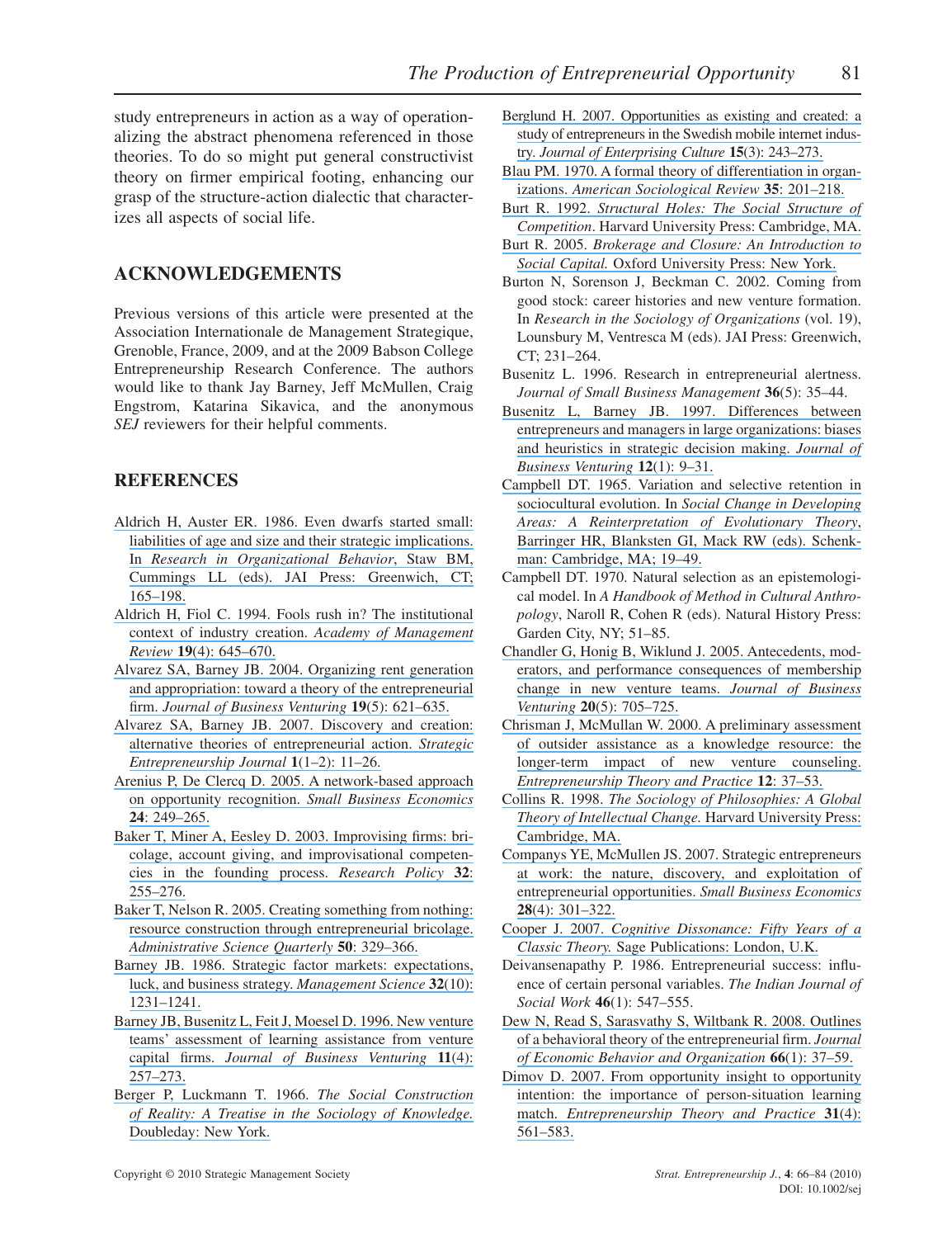- [Dimov D. 2010. Nascent entrepreneurs and venture](https://www.researchgate.net/publication/227375575_Nascent_Entrepreneurs_and_Venture_Emergence_Opportunity_Confidence_Human_Capital_and_Early_Planning?el=1_x_8&enrichId=rgreq-231502218c1c7098ff9d7ac86c528375-XXX&enrichSource=Y292ZXJQYWdlOzIyNzY2MzE1MjtBUzoxMzIyMzcyMTU0MDgxMjlAMTQwODUzOTIxNzI0Mg==)  emergence: opportunity confidence, human capital, and early planning. *[Journal of Management Studies.](https://www.researchgate.net/publication/227375575_Nascent_Entrepreneurs_and_Venture_Emergence_Opportunity_Confidence_Human_Capital_and_Early_Planning?el=1_x_8&enrichId=rgreq-231502218c1c7098ff9d7ac86c528375-XXX&enrichSource=Y292ZXJQYWdlOzIyNzY2MzE1MjtBUzoxMzIyMzcyMTU0MDgxMjlAMTQwODUzOTIxNzI0Mg==)* [Forthcoming.](https://www.researchgate.net/publication/227375575_Nascent_Entrepreneurs_and_Venture_Emergence_Opportunity_Confidence_Human_Capital_and_Early_Planning?el=1_x_8&enrichId=rgreq-231502218c1c7098ff9d7ac86c528375-XXX&enrichSource=Y292ZXJQYWdlOzIyNzY2MzE1MjtBUzoxMzIyMzcyMTU0MDgxMjlAMTQwODUzOTIxNzI0Mg==)
- Dubin R. 1978. *Theory Building* (2nd edn). Free Press: New York.
- [Dubini P, Aldrich H. 1991. Personal and extended networks](https://www.researchgate.net/publication/228314339_Personal_and_Extended_Networks_Are_Central_to_the_Entrepreneurial_Process?el=1_x_8&enrichId=rgreq-231502218c1c7098ff9d7ac86c528375-XXX&enrichSource=Y292ZXJQYWdlOzIyNzY2MzE1MjtBUzoxMzIyMzcyMTU0MDgxMjlAMTQwODUzOTIxNzI0Mg==)  [are central to the entrepreneurial process.](https://www.researchgate.net/publication/228314339_Personal_and_Extended_Networks_Are_Central_to_the_Entrepreneurial_Process?el=1_x_8&enrichId=rgreq-231502218c1c7098ff9d7ac86c528375-XXX&enrichSource=Y292ZXJQYWdlOzIyNzY2MzE1MjtBUzoxMzIyMzcyMTU0MDgxMjlAMTQwODUzOTIxNzI0Mg==) *Journal of [Business Venturing](https://www.researchgate.net/publication/228314339_Personal_and_Extended_Networks_Are_Central_to_the_Entrepreneurial_Process?el=1_x_8&enrichId=rgreq-231502218c1c7098ff9d7ac86c528375-XXX&enrichSource=Y292ZXJQYWdlOzIyNzY2MzE1MjtBUzoxMzIyMzcyMTU0MDgxMjlAMTQwODUzOTIxNzI0Mg==)* **6**: 305–314.
- [Dutton JE, Jackson SE. 1987. Categorizing strategic issues:](https://www.researchgate.net/publication/243782829_Categorizing_Strategic_Issues_Links_to_Organizational_Action?el=1_x_8&enrichId=rgreq-231502218c1c7098ff9d7ac86c528375-XXX&enrichSource=Y292ZXJQYWdlOzIyNzY2MzE1MjtBUzoxMzIyMzcyMTU0MDgxMjlAMTQwODUzOTIxNzI0Mg==)  [links to organizational action.](https://www.researchgate.net/publication/243782829_Categorizing_Strategic_Issues_Links_to_Organizational_Action?el=1_x_8&enrichId=rgreq-231502218c1c7098ff9d7ac86c528375-XXX&enrichSource=Y292ZXJQYWdlOzIyNzY2MzE1MjtBUzoxMzIyMzcyMTU0MDgxMjlAMTQwODUzOTIxNzI0Mg==) *Academy of Management Review* **12**[: 76–90.](https://www.researchgate.net/publication/243782829_Categorizing_Strategic_Issues_Links_to_Organizational_Action?el=1_x_8&enrichId=rgreq-231502218c1c7098ff9d7ac86c528375-XXX&enrichSource=Y292ZXJQYWdlOzIyNzY2MzE1MjtBUzoxMzIyMzcyMTU0MDgxMjlAMTQwODUzOTIxNzI0Mg==)
- [Eisenhardt K. 1989. Making fast strategic decisions in high](https://www.researchgate.net/publication/246749482_Making_Fast_Decisions_in_High-Velocity_Environments?el=1_x_8&enrichId=rgreq-231502218c1c7098ff9d7ac86c528375-XXX&enrichSource=Y292ZXJQYWdlOzIyNzY2MzE1MjtBUzoxMzIyMzcyMTU0MDgxMjlAMTQwODUzOTIxNzI0Mg==)velocity environments. *[Academy of Management Journal](https://www.researchgate.net/publication/246749482_Making_Fast_Decisions_in_High-Velocity_Environments?el=1_x_8&enrichId=rgreq-231502218c1c7098ff9d7ac86c528375-XXX&enrichSource=Y292ZXJQYWdlOzIyNzY2MzE1MjtBUzoxMzIyMzcyMTU0MDgxMjlAMTQwODUzOTIxNzI0Mg==)* **32**[: 543–576.](https://www.researchgate.net/publication/246749482_Making_Fast_Decisions_in_High-Velocity_Environments?el=1_x_8&enrichId=rgreq-231502218c1c7098ff9d7ac86c528375-XXX&enrichSource=Y292ZXJQYWdlOzIyNzY2MzE1MjtBUzoxMzIyMzcyMTU0MDgxMjlAMTQwODUzOTIxNzI0Mg==)
- [Eisenhardt K, Schoonhoven C. 1996. Resource-based view](https://www.researchgate.net/publication/280800935_Resource-based_View_of_Strategic_Alliance_Formation_Strategic_and_Social_Effects_in_Entrepreneurial_Firms?el=1_x_8&enrichId=rgreq-231502218c1c7098ff9d7ac86c528375-XXX&enrichSource=Y292ZXJQYWdlOzIyNzY2MzE1MjtBUzoxMzIyMzcyMTU0MDgxMjlAMTQwODUzOTIxNzI0Mg==)  [of strategic alliance formation: strategic and social effects](https://www.researchgate.net/publication/280800935_Resource-based_View_of_Strategic_Alliance_Formation_Strategic_and_Social_Effects_in_Entrepreneurial_Firms?el=1_x_8&enrichId=rgreq-231502218c1c7098ff9d7ac86c528375-XXX&enrichSource=Y292ZXJQYWdlOzIyNzY2MzE1MjtBUzoxMzIyMzcyMTU0MDgxMjlAMTQwODUzOTIxNzI0Mg==)  in entrepreneurial firms. *Organization Science* 7(2): [136–150.](https://www.researchgate.net/publication/280800935_Resource-based_View_of_Strategic_Alliance_Formation_Strategic_and_Social_Effects_in_Entrepreneurial_Firms?el=1_x_8&enrichId=rgreq-231502218c1c7098ff9d7ac86c528375-XXX&enrichSource=Y292ZXJQYWdlOzIyNzY2MzE1MjtBUzoxMzIyMzcyMTU0MDgxMjlAMTQwODUzOTIxNzI0Mg==)
- [Felin T, Zenger T. 2009. Entrepreneurs as theorists:](https://www.researchgate.net/publication/227643124_Entrepreneurs_as_theorists_On_the_origins_of_collective_beliefs_and_novel_strategies?el=1_x_8&enrichId=rgreq-231502218c1c7098ff9d7ac86c528375-XXX&enrichSource=Y292ZXJQYWdlOzIyNzY2MzE1MjtBUzoxMzIyMzcyMTU0MDgxMjlAMTQwODUzOTIxNzI0Mg==)  [On the origins of collective beliefs and novel strategies.](https://www.researchgate.net/publication/227643124_Entrepreneurs_as_theorists_On_the_origins_of_collective_beliefs_and_novel_strategies?el=1_x_8&enrichId=rgreq-231502218c1c7098ff9d7ac86c528375-XXX&enrichSource=Y292ZXJQYWdlOzIyNzY2MzE1MjtBUzoxMzIyMzcyMTU0MDgxMjlAMTQwODUzOTIxNzI0Mg==)  *[Strategic Entrepreneurship Journal](https://www.researchgate.net/publication/227643124_Entrepreneurs_as_theorists_On_the_origins_of_collective_beliefs_and_novel_strategies?el=1_x_8&enrichId=rgreq-231502218c1c7098ff9d7ac86c528375-XXX&enrichSource=Y292ZXJQYWdlOzIyNzY2MzE1MjtBUzoxMzIyMzcyMTU0MDgxMjlAMTQwODUzOTIxNzI0Mg==)* **3**(2): 127–146.
- [Fernhaber S, McDougall-Covin P. 2009. Venture capitalists](https://www.researchgate.net/publication/227675960_Venture_Capitalists_as_Catalysts_to_New_Venture_Internationalization_The_Impact_of_Their_Knowledge_and_Reputation_Resources?el=1_x_8&enrichId=rgreq-231502218c1c7098ff9d7ac86c528375-XXX&enrichSource=Y292ZXJQYWdlOzIyNzY2MzE1MjtBUzoxMzIyMzcyMTU0MDgxMjlAMTQwODUzOTIxNzI0Mg==)  [as catalysts to new venture internationalization: the](https://www.researchgate.net/publication/227675960_Venture_Capitalists_as_Catalysts_to_New_Venture_Internationalization_The_Impact_of_Their_Knowledge_and_Reputation_Resources?el=1_x_8&enrichId=rgreq-231502218c1c7098ff9d7ac86c528375-XXX&enrichSource=Y292ZXJQYWdlOzIyNzY2MzE1MjtBUzoxMzIyMzcyMTU0MDgxMjlAMTQwODUzOTIxNzI0Mg==)  [impact of their knowledge and reputation resources.](https://www.researchgate.net/publication/227675960_Venture_Capitalists_as_Catalysts_to_New_Venture_Internationalization_The_Impact_of_Their_Knowledge_and_Reputation_Resources?el=1_x_8&enrichId=rgreq-231502218c1c7098ff9d7ac86c528375-XXX&enrichSource=Y292ZXJQYWdlOzIyNzY2MzE1MjtBUzoxMzIyMzcyMTU0MDgxMjlAMTQwODUzOTIxNzI0Mg==)  *[Entrepreneurship Theory and Practice](https://www.researchgate.net/publication/227675960_Venture_Capitalists_as_Catalysts_to_New_Venture_Internationalization_The_Impact_of_Their_Knowledge_and_Reputation_Resources?el=1_x_8&enrichId=rgreq-231502218c1c7098ff9d7ac86c528375-XXX&enrichSource=Y292ZXJQYWdlOzIyNzY2MzE1MjtBUzoxMzIyMzcyMTU0MDgxMjlAMTQwODUzOTIxNzI0Mg==)* **33**(1): 277– [295.](https://www.researchgate.net/publication/227675960_Venture_Capitalists_as_Catalysts_to_New_Venture_Internationalization_The_Impact_of_Their_Knowledge_and_Reputation_Resources?el=1_x_8&enrichId=rgreq-231502218c1c7098ff9d7ac86c528375-XXX&enrichSource=Y292ZXJQYWdlOzIyNzY2MzE1MjtBUzoxMzIyMzcyMTU0MDgxMjlAMTQwODUzOTIxNzI0Mg==)
- Festinger L. 1957. *[A Theory of Cognitive Dissonance.](https://www.researchgate.net/publication/245112135_A_Theory_of_Cognitive_Dissonance?el=1_x_8&enrichId=rgreq-231502218c1c7098ff9d7ac86c528375-XXX&enrichSource=Y292ZXJQYWdlOzIyNzY2MzE1MjtBUzoxMzIyMzcyMTU0MDgxMjlAMTQwODUzOTIxNzI0Mg==)* [Stanford University Press: Stanford, CA.](https://www.researchgate.net/publication/245112135_A_Theory_of_Cognitive_Dissonance?el=1_x_8&enrichId=rgreq-231502218c1c7098ff9d7ac86c528375-XXX&enrichSource=Y292ZXJQYWdlOzIyNzY2MzE1MjtBUzoxMzIyMzcyMTU0MDgxMjlAMTQwODUzOTIxNzI0Mg==)
- [Fiet J, Busenitz L. 1997. Complementary theoretical per](https://www.researchgate.net/publication/236843235_Complementary_theoretical_perspectives_on_the_dismissal_of_new_venture_teams?el=1_x_8&enrichId=rgreq-231502218c1c7098ff9d7ac86c528375-XXX&enrichSource=Y292ZXJQYWdlOzIyNzY2MzE1MjtBUzoxMzIyMzcyMTU0MDgxMjlAMTQwODUzOTIxNzI0Mg==)[spectives on the dismissal of new venture team members.](https://www.researchgate.net/publication/236843235_Complementary_theoretical_perspectives_on_the_dismissal_of_new_venture_teams?el=1_x_8&enrichId=rgreq-231502218c1c7098ff9d7ac86c528375-XXX&enrichSource=Y292ZXJQYWdlOzIyNzY2MzE1MjtBUzoxMzIyMzcyMTU0MDgxMjlAMTQwODUzOTIxNzI0Mg==)  *[Journal of Business Venturing](https://www.researchgate.net/publication/236843235_Complementary_theoretical_perspectives_on_the_dismissal_of_new_venture_teams?el=1_x_8&enrichId=rgreq-231502218c1c7098ff9d7ac86c528375-XXX&enrichSource=Y292ZXJQYWdlOzIyNzY2MzE1MjtBUzoxMzIyMzcyMTU0MDgxMjlAMTQwODUzOTIxNzI0Mg==)* **12**(5): 347–357.
- [Foo M, Sin H, Yiong L. 2006. Effects of team inputs and](https://www.researchgate.net/publication/229923154_Effects_of_Team_Inputs_and_Intrateam_Processes_on_Perceptions_of_Team_Viability_and_Member_Satisfaction_in_Nascent_Ventures?el=1_x_8&enrichId=rgreq-231502218c1c7098ff9d7ac86c528375-XXX&enrichSource=Y292ZXJQYWdlOzIyNzY2MzE1MjtBUzoxMzIyMzcyMTU0MDgxMjlAMTQwODUzOTIxNzI0Mg==)  [intrateam processes on perceptions of team viability and](https://www.researchgate.net/publication/229923154_Effects_of_Team_Inputs_and_Intrateam_Processes_on_Perceptions_of_Team_Viability_and_Member_Satisfaction_in_Nascent_Ventures?el=1_x_8&enrichId=rgreq-231502218c1c7098ff9d7ac86c528375-XXX&enrichSource=Y292ZXJQYWdlOzIyNzY2MzE1MjtBUzoxMzIyMzcyMTU0MDgxMjlAMTQwODUzOTIxNzI0Mg==)  [member satisfaction in nascent ventures.](https://www.researchgate.net/publication/229923154_Effects_of_Team_Inputs_and_Intrateam_Processes_on_Perceptions_of_Team_Viability_and_Member_Satisfaction_in_Nascent_Ventures?el=1_x_8&enrichId=rgreq-231502218c1c7098ff9d7ac86c528375-XXX&enrichSource=Y292ZXJQYWdlOzIyNzY2MzE1MjtBUzoxMzIyMzcyMTU0MDgxMjlAMTQwODUzOTIxNzI0Mg==) *Strategic Man[agement Journal](https://www.researchgate.net/publication/229923154_Effects_of_Team_Inputs_and_Intrateam_Processes_on_Perceptions_of_Team_Viability_and_Member_Satisfaction_in_Nascent_Ventures?el=1_x_8&enrichId=rgreq-231502218c1c7098ff9d7ac86c528375-XXX&enrichSource=Y292ZXJQYWdlOzIyNzY2MzE1MjtBUzoxMzIyMzcyMTU0MDgxMjlAMTQwODUzOTIxNzI0Mg==)* **27**(4): 389–399.
- Gaglio CM. 1997. Opportunity identification: review, critique, and suggested research directions. In *Advances in Entrepreneurship, Firm Emergence, and Growth*, Vol. 3, Katz J (ed). JAI Press: Greenwich, CT; 139–202.
- [Gaglio CM, Katz JA. 2001. The psychological basis of](https://www.researchgate.net/publication/263308139_The_Psychological_Basis_of_Opportunity_Identification_Entrepreneurial_Alertness?el=1_x_8&enrichId=rgreq-231502218c1c7098ff9d7ac86c528375-XXX&enrichSource=Y292ZXJQYWdlOzIyNzY2MzE1MjtBUzoxMzIyMzcyMTU0MDgxMjlAMTQwODUzOTIxNzI0Mg==)  opportunity identification: entrepreneurial alertness. *[Small Business Economics](https://www.researchgate.net/publication/263308139_The_Psychological_Basis_of_Opportunity_Identification_Entrepreneurial_Alertness?el=1_x_8&enrichId=rgreq-231502218c1c7098ff9d7ac86c528375-XXX&enrichSource=Y292ZXJQYWdlOzIyNzY2MzE1MjtBUzoxMzIyMzcyMTU0MDgxMjlAMTQwODUzOTIxNzI0Mg==)* **16**(2): 95–111.
- [Gartner W. 1985. A conceptual framework for describing](https://www.researchgate.net/publication/228314467_A_Conceptual_Framework_for_Describing_the_Phenomenon_of_New_Venture_Creation?el=1_x_8&enrichId=rgreq-231502218c1c7098ff9d7ac86c528375-XXX&enrichSource=Y292ZXJQYWdlOzIyNzY2MzE1MjtBUzoxMzIyMzcyMTU0MDgxMjlAMTQwODUzOTIxNzI0Mg==)  [the phenomenon of new venture creation.](https://www.researchgate.net/publication/228314467_A_Conceptual_Framework_for_Describing_the_Phenomenon_of_New_Venture_Creation?el=1_x_8&enrichId=rgreq-231502218c1c7098ff9d7ac86c528375-XXX&enrichSource=Y292ZXJQYWdlOzIyNzY2MzE1MjtBUzoxMzIyMzcyMTU0MDgxMjlAMTQwODUzOTIxNzI0Mg==) *Academy of [Management Review](https://www.researchgate.net/publication/228314467_A_Conceptual_Framework_for_Describing_the_Phenomenon_of_New_Venture_Creation?el=1_x_8&enrichId=rgreq-231502218c1c7098ff9d7ac86c528375-XXX&enrichSource=Y292ZXJQYWdlOzIyNzY2MzE1MjtBUzoxMzIyMzcyMTU0MDgxMjlAMTQwODUzOTIxNzI0Mg==)* **10**: 696–706.
- Gartner W, Shaver K, Gatewood E, Katz J. 1994. Finding the entrepreneur in entrepreneurship. *Entrepreneurship Theory and Practice* **18**(3): 5–9.
- Giddens A. 1979. *[Central Problems in Social Theory.](https://www.researchgate.net/publication/243502647_The_Central_Problems_of_Social_Theory?el=1_x_8&enrichId=rgreq-231502218c1c7098ff9d7ac86c528375-XXX&enrichSource=Y292ZXJQYWdlOzIyNzY2MzE1MjtBUzoxMzIyMzcyMTU0MDgxMjlAMTQwODUzOTIxNzI0Mg==)* [University of California Press: Berkeley, CA.](https://www.researchgate.net/publication/243502647_The_Central_Problems_of_Social_Theory?el=1_x_8&enrichId=rgreq-231502218c1c7098ff9d7ac86c528375-XXX&enrichSource=Y292ZXJQYWdlOzIyNzY2MzE1MjtBUzoxMzIyMzcyMTU0MDgxMjlAMTQwODUzOTIxNzI0Mg==)
- Giddens A. 1984. *[The Constitution of Society: Outline of](https://www.researchgate.net/publication/233869963_The_Constitution_of_Society_Outline_of_The_Theory_of_Structuration?el=1_x_8&enrichId=rgreq-231502218c1c7098ff9d7ac86c528375-XXX&enrichSource=Y292ZXJQYWdlOzIyNzY2MzE1MjtBUzoxMzIyMzcyMTU0MDgxMjlAMTQwODUzOTIxNzI0Mg==)  [the Theory of Structuration.](https://www.researchgate.net/publication/233869963_The_Constitution_of_Society_Outline_of_The_Theory_of_Structuration?el=1_x_8&enrichId=rgreq-231502218c1c7098ff9d7ac86c528375-XXX&enrichSource=Y292ZXJQYWdlOzIyNzY2MzE1MjtBUzoxMzIyMzcyMTU0MDgxMjlAMTQwODUzOTIxNzI0Mg==)* University of California [Press: Berkeley, CA.](https://www.researchgate.net/publication/233869963_The_Constitution_of_Society_Outline_of_The_Theory_of_Structuration?el=1_x_8&enrichId=rgreq-231502218c1c7098ff9d7ac86c528375-XXX&enrichSource=Y292ZXJQYWdlOzIyNzY2MzE1MjtBUzoxMzIyMzcyMTU0MDgxMjlAMTQwODUzOTIxNzI0Mg==)
- [Granovetter MS. 1973. The strength of weak ties.](https://www.researchgate.net/publication/248390464_The_Strength_of_Weak_Ties?el=1_x_8&enrichId=rgreq-231502218c1c7098ff9d7ac86c528375-XXX&enrichSource=Y292ZXJQYWdlOzIyNzY2MzE1MjtBUzoxMzIyMzcyMTU0MDgxMjlAMTQwODUzOTIxNzI0Mg==) *American [Journal of Sociology](https://www.researchgate.net/publication/248390464_The_Strength_of_Weak_Ties?el=1_x_8&enrichId=rgreq-231502218c1c7098ff9d7ac86c528375-XXX&enrichSource=Y292ZXJQYWdlOzIyNzY2MzE1MjtBUzoxMzIyMzcyMTU0MDgxMjlAMTQwODUzOTIxNzI0Mg==)* **78**: 1360–1380.
- [Greve A, Salaff J. 2003. Social networks and entrepreneur](https://www.researchgate.net/publication/227708282_Social_Networks_and_Entrepreneurship?el=1_x_8&enrichId=rgreq-231502218c1c7098ff9d7ac86c528375-XXX&enrichSource=Y292ZXJQYWdlOzIyNzY2MzE1MjtBUzoxMzIyMzcyMTU0MDgxMjlAMTQwODUzOTIxNzI0Mg==)ship. *[Entrepreneurship Theory and Practice](https://www.researchgate.net/publication/227708282_Social_Networks_and_Entrepreneurship?el=1_x_8&enrichId=rgreq-231502218c1c7098ff9d7ac86c528375-XXX&enrichSource=Y292ZXJQYWdlOzIyNzY2MzE1MjtBUzoxMzIyMzcyMTU0MDgxMjlAMTQwODUzOTIxNzI0Mg==)* **28**(1): 1– [22.](https://www.researchgate.net/publication/227708282_Social_Networks_and_Entrepreneurship?el=1_x_8&enrichId=rgreq-231502218c1c7098ff9d7ac86c528375-XXX&enrichSource=Y292ZXJQYWdlOzIyNzY2MzE1MjtBUzoxMzIyMzcyMTU0MDgxMjlAMTQwODUzOTIxNzI0Mg==)
- Hansen E. 2000. Resource acquisition as a start-up process: initial stocks of social capital and organizational foundings. In *Frontiers of Entrepreneurship Research*, Vol. 20, Reynolds R, Autio E, Bruch C, Bygrave W, Manigart S, Sapienza H, Shaver K (eds). Babson College: Wellesley, MA; 111–120.
- Harmon-Jones E, Mills J. 1999. An introduction to cognitive dissonance theory and an overview of current perspectives on the theory. In *Cognitive Dissonance: Progress on a Pivotal Theory in Social Psychology*, Harmon-Jones E, Mills J (eds). American Psychological Association: Washington, DC; 3–21.
- Hayek F. 1948. *[Individualism and Economic Order.](https://www.researchgate.net/publication/243513604_Individualism_and_Economic_Order?el=1_x_8&enrichId=rgreq-231502218c1c7098ff9d7ac86c528375-XXX&enrichSource=Y292ZXJQYWdlOzIyNzY2MzE1MjtBUzoxMzIyMzcyMTU0MDgxMjlAMTQwODUzOTIxNzI0Mg==)* [University of Chicago Press: Chicago.](https://www.researchgate.net/publication/243513604_Individualism_and_Economic_Order?el=1_x_8&enrichId=rgreq-231502218c1c7098ff9d7ac86c528375-XXX&enrichSource=Y292ZXJQYWdlOzIyNzY2MzE1MjtBUzoxMzIyMzcyMTU0MDgxMjlAMTQwODUzOTIxNzI0Mg==)
- [Hodgkinson GP, Sparrow PR. 2002.](https://www.researchgate.net/publication/262179464_The_Competent_Organization_A_Psychological_Analysis_of_The_Strategic_Management_Process?el=1_x_8&enrichId=rgreq-231502218c1c7098ff9d7ac86c528375-XXX&enrichSource=Y292ZXJQYWdlOzIyNzY2MzE1MjtBUzoxMzIyMzcyMTU0MDgxMjlAMTQwODUzOTIxNzI0Mg==) *The Competent Orga[nization: A Psychological Analysis of the Strategic Man](https://www.researchgate.net/publication/262179464_The_Competent_Organization_A_Psychological_Analysis_of_The_Strategic_Management_Process?el=1_x_8&enrichId=rgreq-231502218c1c7098ff9d7ac86c528375-XXX&enrichSource=Y292ZXJQYWdlOzIyNzY2MzE1MjtBUzoxMzIyMzcyMTU0MDgxMjlAMTQwODUzOTIxNzI0Mg==)agement Process.* [Open University Press: Buckingham,](https://www.researchgate.net/publication/262179464_The_Competent_Organization_A_Psychological_Analysis_of_The_Strategic_Management_Process?el=1_x_8&enrichId=rgreq-231502218c1c7098ff9d7ac86c528375-XXX&enrichSource=Y292ZXJQYWdlOzIyNzY2MzE1MjtBUzoxMzIyMzcyMTU0MDgxMjlAMTQwODUzOTIxNzI0Mg==)  [U.K.](https://www.researchgate.net/publication/262179464_The_Competent_Organization_A_Psychological_Analysis_of_The_Strategic_Management_Process?el=1_x_8&enrichId=rgreq-231502218c1c7098ff9d7ac86c528375-XXX&enrichSource=Y292ZXJQYWdlOzIyNzY2MzE1MjtBUzoxMzIyMzcyMTU0MDgxMjlAMTQwODUzOTIxNzI0Mg==)
- [Hsu D. 2004. What do entrepreneurs pay for venture capital](https://www.researchgate.net/publication/298067636_What_do_Entrepreneurs_Pay_for_Venture_Capital_Affiliation?el=1_x_8&enrichId=rgreq-231502218c1c7098ff9d7ac86c528375-XXX&enrichSource=Y292ZXJQYWdlOzIyNzY2MzE1MjtBUzoxMzIyMzcyMTU0MDgxMjlAMTQwODUzOTIxNzI0Mg==)  affi liation? *[Journal of Finance](https://www.researchgate.net/publication/298067636_What_do_Entrepreneurs_Pay_for_Venture_Capital_Affiliation?el=1_x_8&enrichId=rgreq-231502218c1c7098ff9d7ac86c528375-XXX&enrichSource=Y292ZXJQYWdlOzIyNzY2MzE1MjtBUzoxMzIyMzcyMTU0MDgxMjlAMTQwODUzOTIxNzI0Mg==)* **59**: 1805–1844.
- [Jack S, Anderson A. 2002. The effects of embeddedness on](https://www.researchgate.net/publication/222402880_The_Effects_of_Embeddedness_on_the_Entrepreneurial_Process?el=1_x_8&enrichId=rgreq-231502218c1c7098ff9d7ac86c528375-XXX&enrichSource=Y292ZXJQYWdlOzIyNzY2MzE1MjtBUzoxMzIyMzcyMTU0MDgxMjlAMTQwODUzOTIxNzI0Mg==)  [the entrepreneurial process.](https://www.researchgate.net/publication/222402880_The_Effects_of_Embeddedness_on_the_Entrepreneurial_Process?el=1_x_8&enrichId=rgreq-231502218c1c7098ff9d7ac86c528375-XXX&enrichSource=Y292ZXJQYWdlOzIyNzY2MzE1MjtBUzoxMzIyMzcyMTU0MDgxMjlAMTQwODUzOTIxNzI0Mg==) *Journal of Business Venturing* **17**[\(5\): 467–488.](https://www.researchgate.net/publication/222402880_The_Effects_of_Embeddedness_on_the_Entrepreneurial_Process?el=1_x_8&enrichId=rgreq-231502218c1c7098ff9d7ac86c528375-XXX&enrichSource=Y292ZXJQYWdlOzIyNzY2MzE1MjtBUzoxMzIyMzcyMTU0MDgxMjlAMTQwODUzOTIxNzI0Mg==)
- Jensen L, Koeing H. 2002. The effect of social networks on resource access and business start-ups. *European Planning Studies* **10**: 1039–1046.
- Johannisson B. 2000. Networking and entrepreneurial growth. In *Blackwell Handbook of Entrepreneurship*, Sexton D, Landstrom H (eds). Wiley-Blackwell: New York; 368–386.
- Kirzner I. 1979. Perceptions, Opportunity, and Profit. University of Chicago Press: Chicago.
- Kirzner I. 1985. *[Discovery and the Capitalist Process.](https://www.researchgate.net/publication/270483391_Discovery_and_the_Capitalist_Process?el=1_x_8&enrichId=rgreq-231502218c1c7098ff9d7ac86c528375-XXX&enrichSource=Y292ZXJQYWdlOzIyNzY2MzE1MjtBUzoxMzIyMzcyMTU0MDgxMjlAMTQwODUzOTIxNzI0Mg==)* [University of Chicago Press: Chicago.](https://www.researchgate.net/publication/270483391_Discovery_and_the_Capitalist_Process?el=1_x_8&enrichId=rgreq-231502218c1c7098ff9d7ac86c528375-XXX&enrichSource=Y292ZXJQYWdlOzIyNzY2MzE1MjtBUzoxMzIyMzcyMTU0MDgxMjlAMTQwODUzOTIxNzI0Mg==)
- [Klein P. 2008. Opportunity discovery, entrepreneurial](https://www.researchgate.net/publication/227660237_Opportunity_discovery_entrepreneurial_action_and_economic_organization?el=1_x_8&enrichId=rgreq-231502218c1c7098ff9d7ac86c528375-XXX&enrichSource=Y292ZXJQYWdlOzIyNzY2MzE1MjtBUzoxMzIyMzcyMTU0MDgxMjlAMTQwODUzOTIxNzI0Mg==)  [action, and economic organization.](https://www.researchgate.net/publication/227660237_Opportunity_discovery_entrepreneurial_action_and_economic_organization?el=1_x_8&enrichId=rgreq-231502218c1c7098ff9d7ac86c528375-XXX&enrichSource=Y292ZXJQYWdlOzIyNzY2MzE1MjtBUzoxMzIyMzcyMTU0MDgxMjlAMTQwODUzOTIxNzI0Mg==) *Strategic Entrepre[neurship Journal](https://www.researchgate.net/publication/227660237_Opportunity_discovery_entrepreneurial_action_and_economic_organization?el=1_x_8&enrichId=rgreq-231502218c1c7098ff9d7ac86c528375-XXX&enrichSource=Y292ZXJQYWdlOzIyNzY2MzE1MjtBUzoxMzIyMzcyMTU0MDgxMjlAMTQwODUzOTIxNzI0Mg==)* **2**(3): 175–190.
- [Krueger N. 1993. The impact of prior entrepreneurial expo](https://www.researchgate.net/publication/228314730_The_Impact_of_Prior_Entrepreneurial_Exposure_on_Perceptions_of_New_Venture_Feasibility_and_Desirability?el=1_x_8&enrichId=rgreq-231502218c1c7098ff9d7ac86c528375-XXX&enrichSource=Y292ZXJQYWdlOzIyNzY2MzE1MjtBUzoxMzIyMzcyMTU0MDgxMjlAMTQwODUzOTIxNzI0Mg==)[sure on perceptions of new venture feasibility and desir](https://www.researchgate.net/publication/228314730_The_Impact_of_Prior_Entrepreneurial_Exposure_on_Perceptions_of_New_Venture_Feasibility_and_Desirability?el=1_x_8&enrichId=rgreq-231502218c1c7098ff9d7ac86c528375-XXX&enrichSource=Y292ZXJQYWdlOzIyNzY2MzE1MjtBUzoxMzIyMzcyMTU0MDgxMjlAMTQwODUzOTIxNzI0Mg==)ability. *[Entrepreneurship Theory and Practice](https://www.researchgate.net/publication/228314730_The_Impact_of_Prior_Entrepreneurial_Exposure_on_Perceptions_of_New_Venture_Feasibility_and_Desirability?el=1_x_8&enrichId=rgreq-231502218c1c7098ff9d7ac86c528375-XXX&enrichSource=Y292ZXJQYWdlOzIyNzY2MzE1MjtBUzoxMzIyMzcyMTU0MDgxMjlAMTQwODUzOTIxNzI0Mg==)* **18**(1): [5–21.](https://www.researchgate.net/publication/228314730_The_Impact_of_Prior_Entrepreneurial_Exposure_on_Perceptions_of_New_Venture_Feasibility_and_Desirability?el=1_x_8&enrichId=rgreq-231502218c1c7098ff9d7ac86c528375-XXX&enrichSource=Y292ZXJQYWdlOzIyNzY2MzE1MjtBUzoxMzIyMzcyMTU0MDgxMjlAMTQwODUzOTIxNzI0Mg==)
- Lane PJ, Koka BR, Pathak S. 2006. The reification of [absorptive capacity: a critical review and rejuvenation](https://www.researchgate.net/publication/230557653_The_Reification_of_Absorptive_Capacity_A_Critical_Review_and_Rejuvenation_of_the_Construct?el=1_x_8&enrichId=rgreq-231502218c1c7098ff9d7ac86c528375-XXX&enrichSource=Y292ZXJQYWdlOzIyNzY2MzE1MjtBUzoxMzIyMzcyMTU0MDgxMjlAMTQwODUzOTIxNzI0Mg==)  of the construct. *[Academy of Management Review](https://www.researchgate.net/publication/230557653_The_Reification_of_Absorptive_Capacity_A_Critical_Review_and_Rejuvenation_of_the_Construct?el=1_x_8&enrichId=rgreq-231502218c1c7098ff9d7ac86c528375-XXX&enrichSource=Y292ZXJQYWdlOzIyNzY2MzE1MjtBUzoxMzIyMzcyMTU0MDgxMjlAMTQwODUzOTIxNzI0Mg==)* **31**: [833–863.](https://www.researchgate.net/publication/230557653_The_Reification_of_Absorptive_Capacity_A_Critical_Review_and_Rejuvenation_of_the_Construct?el=1_x_8&enrichId=rgreq-231502218c1c7098ff9d7ac86c528375-XXX&enrichSource=Y292ZXJQYWdlOzIyNzY2MzE1MjtBUzoxMzIyMzcyMTU0MDgxMjlAMTQwODUzOTIxNzI0Mg==)
- [Larson A. 1992. Network dyads in entrepreneurial settings:](https://www.researchgate.net/publication/228272847_Network_Dyads_in_Entrepreneurial_Settings_A_Study_of_the_Governance_of_Exchange_Relationships?el=1_x_8&enrichId=rgreq-231502218c1c7098ff9d7ac86c528375-XXX&enrichSource=Y292ZXJQYWdlOzIyNzY2MzE1MjtBUzoxMzIyMzcyMTU0MDgxMjlAMTQwODUzOTIxNzI0Mg==)  [a study of the governance of exchange relationships.](https://www.researchgate.net/publication/228272847_Network_Dyads_in_Entrepreneurial_Settings_A_Study_of_the_Governance_of_Exchange_Relationships?el=1_x_8&enrichId=rgreq-231502218c1c7098ff9d7ac86c528375-XXX&enrichSource=Y292ZXJQYWdlOzIyNzY2MzE1MjtBUzoxMzIyMzcyMTU0MDgxMjlAMTQwODUzOTIxNzI0Mg==)  *[Administrative Science Quarterly](https://www.researchgate.net/publication/228272847_Network_Dyads_in_Entrepreneurial_Settings_A_Study_of_the_Governance_of_Exchange_Relationships?el=1_x_8&enrichId=rgreq-231502218c1c7098ff9d7ac86c528375-XXX&enrichSource=Y292ZXJQYWdlOzIyNzY2MzE1MjtBUzoxMzIyMzcyMTU0MDgxMjlAMTQwODUzOTIxNzI0Mg==)* **37**: 76–104.
- Long W, Graham J. 1988. Opportunity identification process: revisited. In *Research at the Marketing/Entrepreneurship Interface*, Hills GE, LaForge RW, Parker BJ (eds). Office of Entrepreneurial Studies, University of Illinois at Chicago: Chicago; 209–220.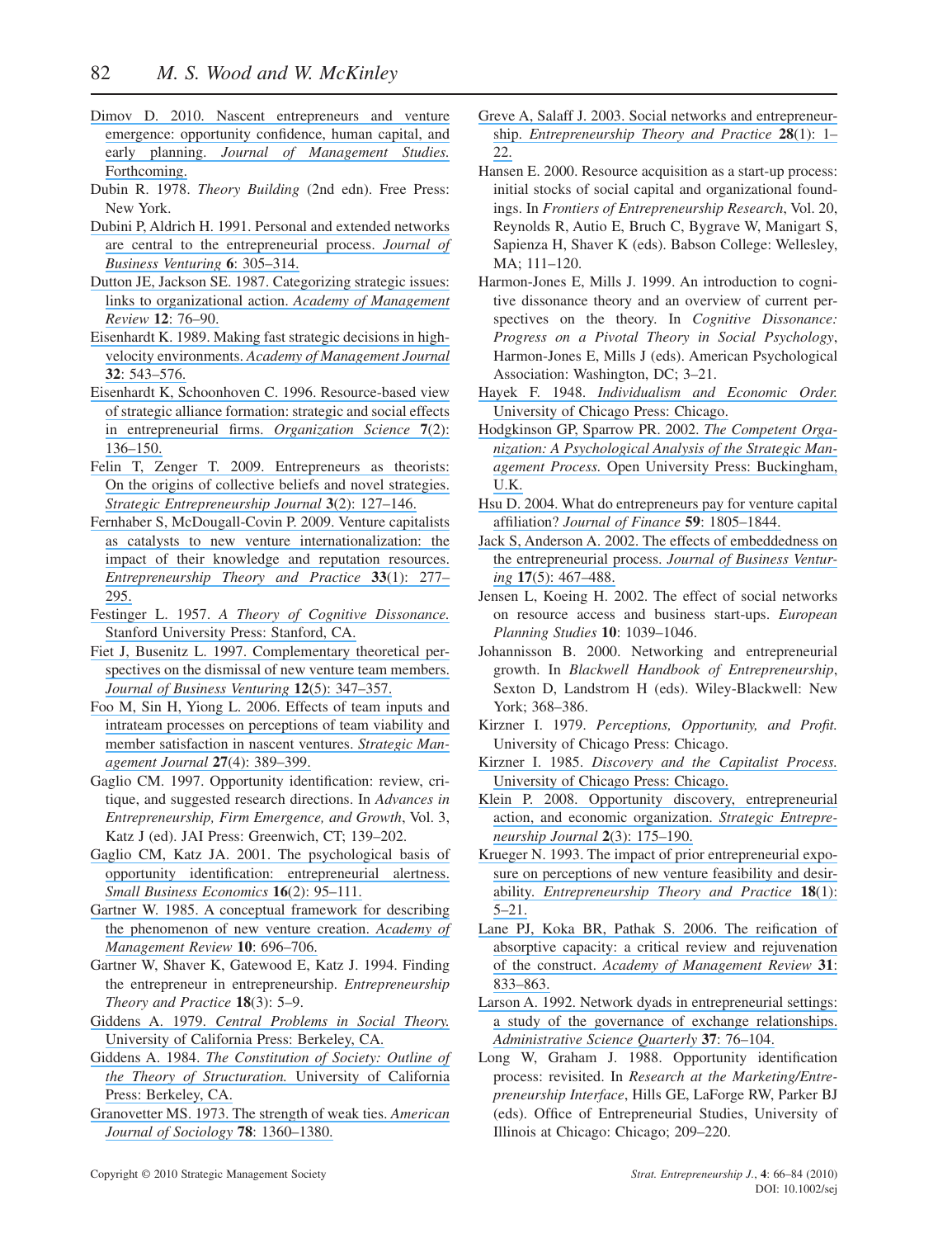- [Lounsbury M, Glynn M. 2001. Cultural entrepreneurship:](https://www.researchgate.net/publication/227500720_Cultural_Entrepreneurship_Stories_Legitimacy_and_the_Acquisition_of_Resources?el=1_x_8&enrichId=rgreq-231502218c1c7098ff9d7ac86c528375-XXX&enrichSource=Y292ZXJQYWdlOzIyNzY2MzE1MjtBUzoxMzIyMzcyMTU0MDgxMjlAMTQwODUzOTIxNzI0Mg==) [stories, legitimacy, and the acquisition of resources.](https://www.researchgate.net/publication/227500720_Cultural_Entrepreneurship_Stories_Legitimacy_and_the_Acquisition_of_Resources?el=1_x_8&enrichId=rgreq-231502218c1c7098ff9d7ac86c528375-XXX&enrichSource=Y292ZXJQYWdlOzIyNzY2MzE1MjtBUzoxMzIyMzcyMTU0MDgxMjlAMTQwODUzOTIxNzI0Mg==) *[Strategic Management Journal](https://www.researchgate.net/publication/227500720_Cultural_Entrepreneurship_Stories_Legitimacy_and_the_Acquisition_of_Resources?el=1_x_8&enrichId=rgreq-231502218c1c7098ff9d7ac86c528375-XXX&enrichSource=Y292ZXJQYWdlOzIyNzY2MzE1MjtBUzoxMzIyMzcyMTU0MDgxMjlAMTQwODUzOTIxNzI0Mg==)* **22**(6–7): 545–564.
- [Luksha P. 2008. Niche construction: the process of oppor](https://www.researchgate.net/publication/229796558_Niche_Construction_The_Process_of_Opportunity_Creation_in_the_Environment?el=1_x_8&enrichId=rgreq-231502218c1c7098ff9d7ac86c528375-XXX&enrichSource=Y292ZXJQYWdlOzIyNzY2MzE1MjtBUzoxMzIyMzcyMTU0MDgxMjlAMTQwODUzOTIxNzI0Mg==)[tunity creation in the environment.](https://www.researchgate.net/publication/229796558_Niche_Construction_The_Process_of_Opportunity_Creation_in_the_Environment?el=1_x_8&enrichId=rgreq-231502218c1c7098ff9d7ac86c528375-XXX&enrichSource=Y292ZXJQYWdlOzIyNzY2MzE1MjtBUzoxMzIyMzcyMTU0MDgxMjlAMTQwODUzOTIxNzI0Mg==) *Strategic Entrepre[neurship Journal](https://www.researchgate.net/publication/229796558_Niche_Construction_The_Process_of_Opportunity_Creation_in_the_Environment?el=1_x_8&enrichId=rgreq-231502218c1c7098ff9d7ac86c528375-XXX&enrichSource=Y292ZXJQYWdlOzIyNzY2MzE1MjtBUzoxMzIyMzcyMTU0MDgxMjlAMTQwODUzOTIxNzI0Mg==)* **2**(4): 269–283.
- Mahoney JT, Michael SC. 2005. A subjectivist theory of entrepreneurship. In *Handbook of Entrepreneurship Research: Interdisciplinary Perspectives*, Alvarez SA, Agarwal R, Sorenson O (eds). Springer: New York; 33–54.
- [McKinley W, Mone MA, Moon G. 1999. Determinants and](https://www.researchgate.net/publication/272581528_Determinants_and_Development_of_Schools_in_Organization_Theory?el=1_x_8&enrichId=rgreq-231502218c1c7098ff9d7ac86c528375-XXX&enrichSource=Y292ZXJQYWdlOzIyNzY2MzE1MjtBUzoxMzIyMzcyMTU0MDgxMjlAMTQwODUzOTIxNzI0Mg==) [development of schools in organization theory.](https://www.researchgate.net/publication/272581528_Determinants_and_Development_of_Schools_in_Organization_Theory?el=1_x_8&enrichId=rgreq-231502218c1c7098ff9d7ac86c528375-XXX&enrichSource=Y292ZXJQYWdlOzIyNzY2MzE1MjtBUzoxMzIyMzcyMTU0MDgxMjlAMTQwODUzOTIxNzI0Mg==) *Academy [of Management Review](https://www.researchgate.net/publication/272581528_Determinants_and_Development_of_Schools_in_Organization_Theory?el=1_x_8&enrichId=rgreq-231502218c1c7098ff9d7ac86c528375-XXX&enrichSource=Y292ZXJQYWdlOzIyNzY2MzE1MjtBUzoxMzIyMzcyMTU0MDgxMjlAMTQwODUzOTIxNzI0Mg==)* **24**: 634–648.
- [McMullen J, Shepherd D. 2006. Entrepreneurial action and](https://www.researchgate.net/publication/255606121_Entrepreneurial_Action_and_the_Role_of_Uncertainty_in_the_Theory_of_Entrepreneur?el=1_x_8&enrichId=rgreq-231502218c1c7098ff9d7ac86c528375-XXX&enrichSource=Y292ZXJQYWdlOzIyNzY2MzE1MjtBUzoxMzIyMzcyMTU0MDgxMjlAMTQwODUzOTIxNzI0Mg==) [the role of uncertainty in the theory of the entrepreneur.](https://www.researchgate.net/publication/255606121_Entrepreneurial_Action_and_the_Role_of_Uncertainty_in_the_Theory_of_Entrepreneur?el=1_x_8&enrichId=rgreq-231502218c1c7098ff9d7ac86c528375-XXX&enrichSource=Y292ZXJQYWdlOzIyNzY2MzE1MjtBUzoxMzIyMzcyMTU0MDgxMjlAMTQwODUzOTIxNzI0Mg==) *[Academy of Management Review](https://www.researchgate.net/publication/255606121_Entrepreneurial_Action_and_the_Role_of_Uncertainty_in_the_Theory_of_Entrepreneur?el=1_x_8&enrichId=rgreq-231502218c1c7098ff9d7ac86c528375-XXX&enrichSource=Y292ZXJQYWdlOzIyNzY2MzE1MjtBUzoxMzIyMzcyMTU0MDgxMjlAMTQwODUzOTIxNzI0Mg==)* **31**: 132–152.
- [Mitchell R, Busenitz L, Lant T, McDougall P, Morse E,](https://www.researchgate.net/publication/229787107_Toward_A_Theory_of_Entrepreneurial_Cognition_Rethinking_the_People_Side_of_Entrepreneurship_Research?el=1_x_8&enrichId=rgreq-231502218c1c7098ff9d7ac86c528375-XXX&enrichSource=Y292ZXJQYWdlOzIyNzY2MzE1MjtBUzoxMzIyMzcyMTU0MDgxMjlAMTQwODUzOTIxNzI0Mg==) [Smith J. 2002. Toward a theory of entrepreneurial cogni](https://www.researchgate.net/publication/229787107_Toward_A_Theory_of_Entrepreneurial_Cognition_Rethinking_the_People_Side_of_Entrepreneurship_Research?el=1_x_8&enrichId=rgreq-231502218c1c7098ff9d7ac86c528375-XXX&enrichSource=Y292ZXJQYWdlOzIyNzY2MzE1MjtBUzoxMzIyMzcyMTU0MDgxMjlAMTQwODUzOTIxNzI0Mg==)[tion: rethinking the people side of entrepreneurship.](https://www.researchgate.net/publication/229787107_Toward_A_Theory_of_Entrepreneurial_Cognition_Rethinking_the_People_Side_of_Entrepreneurship_Research?el=1_x_8&enrichId=rgreq-231502218c1c7098ff9d7ac86c528375-XXX&enrichSource=Y292ZXJQYWdlOzIyNzY2MzE1MjtBUzoxMzIyMzcyMTU0MDgxMjlAMTQwODUzOTIxNzI0Mg==) *[Entrepreneurship Theory and Practice](https://www.researchgate.net/publication/229787107_Toward_A_Theory_of_Entrepreneurial_Cognition_Rethinking_the_People_Side_of_Entrepreneurship_Research?el=1_x_8&enrichId=rgreq-231502218c1c7098ff9d7ac86c528375-XXX&enrichSource=Y292ZXJQYWdlOzIyNzY2MzE1MjtBUzoxMzIyMzcyMTU0MDgxMjlAMTQwODUzOTIxNzI0Mg==)* **27**(2): 93–105.
- [Mitchell R, Mitchell J, Smith J. 2008. Inside opportunity](https://www.researchgate.net/publication/227669004_Inside_Opportunity_Formation_Enterprise_Failure_Cognition_and_the_Creation_of_Opportunities?el=1_x_8&enrichId=rgreq-231502218c1c7098ff9d7ac86c528375-XXX&enrichSource=Y292ZXJQYWdlOzIyNzY2MzE1MjtBUzoxMzIyMzcyMTU0MDgxMjlAMTQwODUzOTIxNzI0Mg==) [formation: enterprise, failure, cognition, and the creation](https://www.researchgate.net/publication/227669004_Inside_Opportunity_Formation_Enterprise_Failure_Cognition_and_the_Creation_of_Opportunities?el=1_x_8&enrichId=rgreq-231502218c1c7098ff9d7ac86c528375-XXX&enrichSource=Y292ZXJQYWdlOzIyNzY2MzE1MjtBUzoxMzIyMzcyMTU0MDgxMjlAMTQwODUzOTIxNzI0Mg==) of opportunities. *[Strategic Entrepreneurship Journal](https://www.researchgate.net/publication/227669004_Inside_Opportunity_Formation_Enterprise_Failure_Cognition_and_the_Creation_of_Opportunities?el=1_x_8&enrichId=rgreq-231502218c1c7098ff9d7ac86c528375-XXX&enrichSource=Y292ZXJQYWdlOzIyNzY2MzE1MjtBUzoxMzIyMzcyMTU0MDgxMjlAMTQwODUzOTIxNzI0Mg==)* **2**[\(3\): 225–242.](https://www.researchgate.net/publication/227669004_Inside_Opportunity_Formation_Enterprise_Failure_Cognition_and_the_Creation_of_Opportunities?el=1_x_8&enrichId=rgreq-231502218c1c7098ff9d7ac86c528375-XXX&enrichSource=Y292ZXJQYWdlOzIyNzY2MzE1MjtBUzoxMzIyMzcyMTU0MDgxMjlAMTQwODUzOTIxNzI0Mg==)
- [Nahapiet J, Ghoshal S. 1998. Social capital, intellectual](https://www.researchgate.net/publication/228314367_Social_Capital_Intellectual_Capital_and_the_Organizational_Advantage?el=1_x_8&enrichId=rgreq-231502218c1c7098ff9d7ac86c528375-XXX&enrichSource=Y292ZXJQYWdlOzIyNzY2MzE1MjtBUzoxMzIyMzcyMTU0MDgxMjlAMTQwODUzOTIxNzI0Mg==) [capital, and the organizational advantage. Academy of](https://www.researchgate.net/publication/228314367_Social_Capital_Intellectual_Capital_and_the_Organizational_Advantage?el=1_x_8&enrichId=rgreq-231502218c1c7098ff9d7ac86c528375-XXX&enrichSource=Y292ZXJQYWdlOzIyNzY2MzE1MjtBUzoxMzIyMzcyMTU0MDgxMjlAMTQwODUzOTIxNzI0Mg==) [Management Review](https://www.researchgate.net/publication/228314367_Social_Capital_Intellectual_Capital_and_the_Organizational_Advantage?el=1_x_8&enrichId=rgreq-231502218c1c7098ff9d7ac86c528375-XXX&enrichSource=Y292ZXJQYWdlOzIyNzY2MzE1MjtBUzoxMzIyMzcyMTU0MDgxMjlAMTQwODUzOTIxNzI0Mg==) **23**: 242–266.
- [Nicholson L, Anderson A. 2005. News and nuances of the](https://www.researchgate.net/publication/43294362_News_and_Nuances_of_the_Entrepreneurial_Myth_and_Metaphor_Linguistic_Games_in_Entrepreneurial_Sense-Making_and_Sense-Giving?el=1_x_8&enrichId=rgreq-231502218c1c7098ff9d7ac86c528375-XXX&enrichSource=Y292ZXJQYWdlOzIyNzY2MzE1MjtBUzoxMzIyMzcyMTU0MDgxMjlAMTQwODUzOTIxNzI0Mg==) [entrepreneurial myth and metaphor: linguistic games in](https://www.researchgate.net/publication/43294362_News_and_Nuances_of_the_Entrepreneurial_Myth_and_Metaphor_Linguistic_Games_in_Entrepreneurial_Sense-Making_and_Sense-Giving?el=1_x_8&enrichId=rgreq-231502218c1c7098ff9d7ac86c528375-XXX&enrichSource=Y292ZXJQYWdlOzIyNzY2MzE1MjtBUzoxMzIyMzcyMTU0MDgxMjlAMTQwODUzOTIxNzI0Mg==) [entrepreneurial sense-making and sense-giving.](https://www.researchgate.net/publication/43294362_News_and_Nuances_of_the_Entrepreneurial_Myth_and_Metaphor_Linguistic_Games_in_Entrepreneurial_Sense-Making_and_Sense-Giving?el=1_x_8&enrichId=rgreq-231502218c1c7098ff9d7ac86c528375-XXX&enrichSource=Y292ZXJQYWdlOzIyNzY2MzE1MjtBUzoxMzIyMzcyMTU0MDgxMjlAMTQwODUzOTIxNzI0Mg==) *Entre[preneurship Theory and Practice](https://www.researchgate.net/publication/43294362_News_and_Nuances_of_the_Entrepreneurial_Myth_and_Metaphor_Linguistic_Games_in_Entrepreneurial_Sense-Making_and_Sense-Giving?el=1_x_8&enrichId=rgreq-231502218c1c7098ff9d7ac86c528375-XXX&enrichSource=Y292ZXJQYWdlOzIyNzY2MzE1MjtBUzoxMzIyMzcyMTU0MDgxMjlAMTQwODUzOTIxNzI0Mg==)* **29**(2): 153–172.
- [Parker T, McKinley W. 2008. Layoff agency: a theoretical](https://www.researchgate.net/publication/247784921_Layoff_AgencyA_Theoretical_Framework?el=1_x_8&enrichId=rgreq-231502218c1c7098ff9d7ac86c528375-XXX&enrichSource=Y292ZXJQYWdlOzIyNzY2MzE1MjtBUzoxMzIyMzcyMTU0MDgxMjlAMTQwODUzOTIxNzI0Mg==) framework. *[Journal of Leadership and Organizational](https://www.researchgate.net/publication/247784921_Layoff_AgencyA_Theoretical_Framework?el=1_x_8&enrichId=rgreq-231502218c1c7098ff9d7ac86c528375-XXX&enrichSource=Y292ZXJQYWdlOzIyNzY2MzE1MjtBUzoxMzIyMzcyMTU0MDgxMjlAMTQwODUzOTIxNzI0Mg==) Studies* **15**[\(1\): 46–58.](https://www.researchgate.net/publication/247784921_Layoff_AgencyA_Theoretical_Framework?el=1_x_8&enrichId=rgreq-231502218c1c7098ff9d7ac86c528375-XXX&enrichSource=Y292ZXJQYWdlOzIyNzY2MzE1MjtBUzoxMzIyMzcyMTU0MDgxMjlAMTQwODUzOTIxNzI0Mg==)
- Plummer LA, Haynie JM, Godesiabois J. 2007. An essay on the origins of entrepreneurial opportunity. *Small Business Economics* **28**(4): 363–379.
- [Podolny JM. 1994. Market uncertainty and the social char](https://www.researchgate.net/publication/238264645_Market_Uncertainty_and_the_Social_Character_of_Social_Exchange?el=1_x_8&enrichId=rgreq-231502218c1c7098ff9d7ac86c528375-XXX&enrichSource=Y292ZXJQYWdlOzIyNzY2MzE1MjtBUzoxMzIyMzcyMTU0MDgxMjlAMTQwODUzOTIxNzI0Mg==)[acter of economic exchange.](https://www.researchgate.net/publication/238264645_Market_Uncertainty_and_the_Social_Character_of_Social_Exchange?el=1_x_8&enrichId=rgreq-231502218c1c7098ff9d7ac86c528375-XXX&enrichSource=Y292ZXJQYWdlOzIyNzY2MzE1MjtBUzoxMzIyMzcyMTU0MDgxMjlAMTQwODUzOTIxNzI0Mg==) *Administrative Science Quarterly* **39**[: 458–483.](https://www.researchgate.net/publication/238264645_Market_Uncertainty_and_the_Social_Character_of_Social_Exchange?el=1_x_8&enrichId=rgreq-231502218c1c7098ff9d7ac86c528375-XXX&enrichSource=Y292ZXJQYWdlOzIyNzY2MzE1MjtBUzoxMzIyMzcyMTU0MDgxMjlAMTQwODUzOTIxNzI0Mg==)
- [Podolny JM, Baron JN. 1997. Resources and relationships:](https://www.researchgate.net/publication/228309438_Resources_and_Relationships_Social_Networks_and_Mobility_in_the_Workplace?el=1_x_8&enrichId=rgreq-231502218c1c7098ff9d7ac86c528375-XXX&enrichSource=Y292ZXJQYWdlOzIyNzY2MzE1MjtBUzoxMzIyMzcyMTU0MDgxMjlAMTQwODUzOTIxNzI0Mg==) [social networks and mobility in the workplace.](https://www.researchgate.net/publication/228309438_Resources_and_Relationships_Social_Networks_and_Mobility_in_the_Workplace?el=1_x_8&enrichId=rgreq-231502218c1c7098ff9d7ac86c528375-XXX&enrichSource=Y292ZXJQYWdlOzIyNzY2MzE1MjtBUzoxMzIyMzcyMTU0MDgxMjlAMTQwODUzOTIxNzI0Mg==) *American [Sociological Review](https://www.researchgate.net/publication/228309438_Resources_and_Relationships_Social_Networks_and_Mobility_in_the_Workplace?el=1_x_8&enrichId=rgreq-231502218c1c7098ff9d7ac86c528375-XXX&enrichSource=Y292ZXJQYWdlOzIyNzY2MzE1MjtBUzoxMzIyMzcyMTU0MDgxMjlAMTQwODUzOTIxNzI0Mg==)* **62**(5): 673–693.
- [Pollock T, Rindova V. 2003. Media legitimation effects in](https://www.researchgate.net/publication/253532094_Media_legitimation_effects_in_the_market_for_initial_public_offerings?el=1_x_8&enrichId=rgreq-231502218c1c7098ff9d7ac86c528375-XXX&enrichSource=Y292ZXJQYWdlOzIyNzY2MzE1MjtBUzoxMzIyMzcyMTU0MDgxMjlAMTQwODUzOTIxNzI0Mg==) [the market for initial public offerings.](https://www.researchgate.net/publication/253532094_Media_legitimation_effects_in_the_market_for_initial_public_offerings?el=1_x_8&enrichId=rgreq-231502218c1c7098ff9d7ac86c528375-XXX&enrichSource=Y292ZXJQYWdlOzIyNzY2MzE1MjtBUzoxMzIyMzcyMTU0MDgxMjlAMTQwODUzOTIxNzI0Mg==) *Academy of Man[agement Journal](https://www.researchgate.net/publication/253532094_Media_legitimation_effects_in_the_market_for_initial_public_offerings?el=1_x_8&enrichId=rgreq-231502218c1c7098ff9d7ac86c528375-XXX&enrichSource=Y292ZXJQYWdlOzIyNzY2MzE1MjtBUzoxMzIyMzcyMTU0MDgxMjlAMTQwODUzOTIxNzI0Mg==)* **46**: 458–483.
- [Porac JF, Thomas H. 1990. Taxonomic mental models in](https://www.researchgate.net/publication/243774658_Taxonomic_Mental_Models_in_Competitor_Definition?el=1_x_8&enrichId=rgreq-231502218c1c7098ff9d7ac86c528375-XXX&enrichSource=Y292ZXJQYWdlOzIyNzY2MzE1MjtBUzoxMzIyMzcyMTU0MDgxMjlAMTQwODUzOTIxNzI0Mg==) competitor definition. *[Academy of Management Review](https://www.researchgate.net/publication/243774658_Taxonomic_Mental_Models_in_Competitor_Definition?el=1_x_8&enrichId=rgreq-231502218c1c7098ff9d7ac86c528375-XXX&enrichSource=Y292ZXJQYWdlOzIyNzY2MzE1MjtBUzoxMzIyMzcyMTU0MDgxMjlAMTQwODUzOTIxNzI0Mg==)* **15**[: 224–240.](https://www.researchgate.net/publication/243774658_Taxonomic_Mental_Models_in_Competitor_Definition?el=1_x_8&enrichId=rgreq-231502218c1c7098ff9d7ac86c528375-XXX&enrichSource=Y292ZXJQYWdlOzIyNzY2MzE1MjtBUzoxMzIyMzcyMTU0MDgxMjlAMTQwODUzOTIxNzI0Mg==)
- [Porac JF, Thomas H, Wilson F, Paton C, Kanfer A. 1995.](https://www.researchgate.net/publication/240221198_Rivalry_and_the_Industry_Model_of_Scottish_Knitwear_Producers?el=1_x_8&enrichId=rgreq-231502218c1c7098ff9d7ac86c528375-XXX&enrichSource=Y292ZXJQYWdlOzIyNzY2MzE1MjtBUzoxMzIyMzcyMTU0MDgxMjlAMTQwODUzOTIxNzI0Mg==) [Rivalry and the industry model of Scottish knitwear](https://www.researchgate.net/publication/240221198_Rivalry_and_the_Industry_Model_of_Scottish_Knitwear_Producers?el=1_x_8&enrichId=rgreq-231502218c1c7098ff9d7ac86c528375-XXX&enrichSource=Y292ZXJQYWdlOzIyNzY2MzE1MjtBUzoxMzIyMzcyMTU0MDgxMjlAMTQwODUzOTIxNzI0Mg==) producers. *[Administrative Science Quarterly](https://www.researchgate.net/publication/240221198_Rivalry_and_the_Industry_Model_of_Scottish_Knitwear_Producers?el=1_x_8&enrichId=rgreq-231502218c1c7098ff9d7ac86c528375-XXX&enrichSource=Y292ZXJQYWdlOzIyNzY2MzE1MjtBUzoxMzIyMzcyMTU0MDgxMjlAMTQwODUzOTIxNzI0Mg==)* **40**: 203– [227.](https://www.researchgate.net/publication/240221198_Rivalry_and_the_Industry_Model_of_Scottish_Knitwear_Producers?el=1_x_8&enrichId=rgreq-231502218c1c7098ff9d7ac86c528375-XXX&enrichSource=Y292ZXJQYWdlOzIyNzY2MzE1MjtBUzoxMzIyMzcyMTU0MDgxMjlAMTQwODUzOTIxNzI0Mg==)
- Porter K, Powell P. 2006. Networks and organizations. In *The Sage Handbook of Organization Studies* (2nd edn),

Clegg S, Hardy C, Lawrence T, Nord W (eds). Sage Publications: London, U.K.; 767–799.

- Reynolds P, Miller B. 1992. New firm gestation: concep[tion, birth, and implications for research.](https://www.researchgate.net/publication/223224590_New_Firm_Gestation_Conception_Birth_and_Implications_for_Research?el=1_x_8&enrichId=rgreq-231502218c1c7098ff9d7ac86c528375-XXX&enrichSource=Y292ZXJQYWdlOzIyNzY2MzE1MjtBUzoxMzIyMzcyMTU0MDgxMjlAMTQwODUzOTIxNzI0Mg==) *Journal of [Business Venturing](https://www.researchgate.net/publication/223224590_New_Firm_Gestation_Conception_Birth_and_Implications_for_Research?el=1_x_8&enrichId=rgreq-231502218c1c7098ff9d7ac86c528375-XXX&enrichSource=Y292ZXJQYWdlOzIyNzY2MzE1MjtBUzoxMzIyMzcyMTU0MDgxMjlAMTQwODUzOTIxNzI0Mg==)* **7**: 405–417.
- [Rindova V, Williamson I, Petkova A, Sever J. 2005. Being](https://www.researchgate.net/publication/242206867_Being_good_or_being_known_An_empirical_examination_of_the_dimensions_antecedents_and_consequences_of_organizational_reputation?el=1_x_8&enrichId=rgreq-231502218c1c7098ff9d7ac86c528375-XXX&enrichSource=Y292ZXJQYWdlOzIyNzY2MzE1MjtBUzoxMzIyMzcyMTU0MDgxMjlAMTQwODUzOTIxNzI0Mg==) [good or being known: an empirical examination of the](https://www.researchgate.net/publication/242206867_Being_good_or_being_known_An_empirical_examination_of_the_dimensions_antecedents_and_consequences_of_organizational_reputation?el=1_x_8&enrichId=rgreq-231502218c1c7098ff9d7ac86c528375-XXX&enrichSource=Y292ZXJQYWdlOzIyNzY2MzE1MjtBUzoxMzIyMzcyMTU0MDgxMjlAMTQwODUzOTIxNzI0Mg==) [dimensions, antecedents, and consequences of organiza](https://www.researchgate.net/publication/242206867_Being_good_or_being_known_An_empirical_examination_of_the_dimensions_antecedents_and_consequences_of_organizational_reputation?el=1_x_8&enrichId=rgreq-231502218c1c7098ff9d7ac86c528375-XXX&enrichSource=Y292ZXJQYWdlOzIyNzY2MzE1MjtBUzoxMzIyMzcyMTU0MDgxMjlAMTQwODUzOTIxNzI0Mg==)tional reputation. *[Academy of Management Journal](https://www.researchgate.net/publication/242206867_Being_good_or_being_known_An_empirical_examination_of_the_dimensions_antecedents_and_consequences_of_organizational_reputation?el=1_x_8&enrichId=rgreq-231502218c1c7098ff9d7ac86c528375-XXX&enrichSource=Y292ZXJQYWdlOzIyNzY2MzE1MjtBUzoxMzIyMzcyMTU0MDgxMjlAMTQwODUzOTIxNzI0Mg==)* **48**[\(6\): 1033–1049.](https://www.researchgate.net/publication/242206867_Being_good_or_being_known_An_empirical_examination_of_the_dimensions_antecedents_and_consequences_of_organizational_reputation?el=1_x_8&enrichId=rgreq-231502218c1c7098ff9d7ac86c528375-XXX&enrichSource=Y292ZXJQYWdlOzIyNzY2MzE1MjtBUzoxMzIyMzcyMTU0MDgxMjlAMTQwODUzOTIxNzI0Mg==)
- [Romanelli E. 1989. Organization birth and population](https://www.researchgate.net/publication/247083098_Organization_birth_and_population_variety_A_community_perspective_on_origins?el=1_x_8&enrichId=rgreq-231502218c1c7098ff9d7ac86c528375-XXX&enrichSource=Y292ZXJQYWdlOzIyNzY2MzE1MjtBUzoxMzIyMzcyMTU0MDgxMjlAMTQwODUzOTIxNzI0Mg==) [variety: a community perspective on origins. In](https://www.researchgate.net/publication/247083098_Organization_birth_and_population_variety_A_community_perspective_on_origins?el=1_x_8&enrichId=rgreq-231502218c1c7098ff9d7ac86c528375-XXX&enrichSource=Y292ZXJQYWdlOzIyNzY2MzE1MjtBUzoxMzIyMzcyMTU0MDgxMjlAMTQwODUzOTIxNzI0Mg==) *Research in Organizational Behavior*[, Cummings LL, Staw BM](https://www.researchgate.net/publication/247083098_Organization_birth_and_population_variety_A_community_perspective_on_origins?el=1_x_8&enrichId=rgreq-231502218c1c7098ff9d7ac86c528375-XXX&enrichSource=Y292ZXJQYWdlOzIyNzY2MzE1MjtBUzoxMzIyMzcyMTU0MDgxMjlAMTQwODUzOTIxNzI0Mg==) [\(eds\). JAI Press: Greenwich, CT; 211–246.](https://www.researchgate.net/publication/247083098_Organization_birth_and_population_variety_A_community_perspective_on_origins?el=1_x_8&enrichId=rgreq-231502218c1c7098ff9d7ac86c528375-XXX&enrichSource=Y292ZXJQYWdlOzIyNzY2MzE1MjtBUzoxMzIyMzcyMTU0MDgxMjlAMTQwODUzOTIxNzI0Mg==)
- [Ruef M, Aldrich HE, Carter NM. 2003. The structure of](https://www.researchgate.net/publication/228264239_The_Structure_of_Founding_Teams_Homophily_Strong_Ties_and_Isolation_among_US_Entrepreneurs?el=1_x_8&enrichId=rgreq-231502218c1c7098ff9d7ac86c528375-XXX&enrichSource=Y292ZXJQYWdlOzIyNzY2MzE1MjtBUzoxMzIyMzcyMTU0MDgxMjlAMTQwODUzOTIxNzI0Mg==) [founding teams: homophily, strong ties, and isolation](https://www.researchgate.net/publication/228264239_The_Structure_of_Founding_Teams_Homophily_Strong_Ties_and_Isolation_among_US_Entrepreneurs?el=1_x_8&enrichId=rgreq-231502218c1c7098ff9d7ac86c528375-XXX&enrichSource=Y292ZXJQYWdlOzIyNzY2MzE1MjtBUzoxMzIyMzcyMTU0MDgxMjlAMTQwODUzOTIxNzI0Mg==) [among U.S. entrepreneurs.](https://www.researchgate.net/publication/228264239_The_Structure_of_Founding_Teams_Homophily_Strong_Ties_and_Isolation_among_US_Entrepreneurs?el=1_x_8&enrichId=rgreq-231502218c1c7098ff9d7ac86c528375-XXX&enrichSource=Y292ZXJQYWdlOzIyNzY2MzE1MjtBUzoxMzIyMzcyMTU0MDgxMjlAMTQwODUzOTIxNzI0Mg==) *American Sociological Review* **68**[\(2\): 195–222.](https://www.researchgate.net/publication/228264239_The_Structure_of_Founding_Teams_Homophily_Strong_Ties_and_Isolation_among_US_Entrepreneurs?el=1_x_8&enrichId=rgreq-231502218c1c7098ff9d7ac86c528375-XXX&enrichSource=Y292ZXJQYWdlOzIyNzY2MzE1MjtBUzoxMzIyMzcyMTU0MDgxMjlAMTQwODUzOTIxNzI0Mg==)
- Santos F, Eisenhardt K. 2009. Constructing markets and shaping boundaries: entrepreneurial power in nascent fi elds. *Academy of Management Journal* **52**(4): 643–671.
- [Sarasvathy S. 2001. Causation and effectuation: toward a](https://www.researchgate.net/publication/228264546_Causation_and_Effectuation_Toward_A_Theoretical_Shift_from_Economic_Inevitability_to_Entrepreneurial_Contingency?el=1_x_8&enrichId=rgreq-231502218c1c7098ff9d7ac86c528375-XXX&enrichSource=Y292ZXJQYWdlOzIyNzY2MzE1MjtBUzoxMzIyMzcyMTU0MDgxMjlAMTQwODUzOTIxNzI0Mg==) [theoretical shift from economic inevitability to entrepre](https://www.researchgate.net/publication/228264546_Causation_and_Effectuation_Toward_A_Theoretical_Shift_from_Economic_Inevitability_to_Entrepreneurial_Contingency?el=1_x_8&enrichId=rgreq-231502218c1c7098ff9d7ac86c528375-XXX&enrichSource=Y292ZXJQYWdlOzIyNzY2MzE1MjtBUzoxMzIyMzcyMTU0MDgxMjlAMTQwODUzOTIxNzI0Mg==)neurial contingency. *[Academy of Management Review](https://www.researchgate.net/publication/228264546_Causation_and_Effectuation_Toward_A_Theoretical_Shift_from_Economic_Inevitability_to_Entrepreneurial_Contingency?el=1_x_8&enrichId=rgreq-231502218c1c7098ff9d7ac86c528375-XXX&enrichSource=Y292ZXJQYWdlOzIyNzY2MzE1MjtBUzoxMzIyMzcyMTU0MDgxMjlAMTQwODUzOTIxNzI0Mg==)* **26**[: 243–263.](https://www.researchgate.net/publication/228264546_Causation_and_Effectuation_Toward_A_Theoretical_Shift_from_Economic_Inevitability_to_Entrepreneurial_Contingency?el=1_x_8&enrichId=rgreq-231502218c1c7098ff9d7ac86c528375-XXX&enrichSource=Y292ZXJQYWdlOzIyNzY2MzE1MjtBUzoxMzIyMzcyMTU0MDgxMjlAMTQwODUzOTIxNzI0Mg==)
- Sarasvathy S. 2004. Constructing corridors to economic primitives: entrepreneurial opportunities as demand-side artifacts. In *Opportunity Identification and Entrepreneurial Behavior*, Butler J (ed.). Information Age Publishing: Greenwich, CT; 291–312.
- [Sarasvathy S, Dew N, Read S, Wiltbank R. 2008. Designing](https://www.researchgate.net/publication/228264427_Designing_Organizations_that_Design_Environments_Lessons_from_Entrepreneurial_Expertise?el=1_x_8&enrichId=rgreq-231502218c1c7098ff9d7ac86c528375-XXX&enrichSource=Y292ZXJQYWdlOzIyNzY2MzE1MjtBUzoxMzIyMzcyMTU0MDgxMjlAMTQwODUzOTIxNzI0Mg==) [organizations that design environments: lessons from](https://www.researchgate.net/publication/228264427_Designing_Organizations_that_Design_Environments_Lessons_from_Entrepreneurial_Expertise?el=1_x_8&enrichId=rgreq-231502218c1c7098ff9d7ac86c528375-XXX&enrichSource=Y292ZXJQYWdlOzIyNzY2MzE1MjtBUzoxMzIyMzcyMTU0MDgxMjlAMTQwODUzOTIxNzI0Mg==) [entrepreneurial expertise.](https://www.researchgate.net/publication/228264427_Designing_Organizations_that_Design_Environments_Lessons_from_Entrepreneurial_Expertise?el=1_x_8&enrichId=rgreq-231502218c1c7098ff9d7ac86c528375-XXX&enrichSource=Y292ZXJQYWdlOzIyNzY2MzE1MjtBUzoxMzIyMzcyMTU0MDgxMjlAMTQwODUzOTIxNzI0Mg==) *Organization Studies* **29**(3): [331–350.](https://www.researchgate.net/publication/228264427_Designing_Organizations_that_Design_Environments_Lessons_from_Entrepreneurial_Expertise?el=1_x_8&enrichId=rgreq-231502218c1c7098ff9d7ac86c528375-XXX&enrichSource=Y292ZXJQYWdlOzIyNzY2MzE1MjtBUzoxMzIyMzcyMTU0MDgxMjlAMTQwODUzOTIxNzI0Mg==)
- [Sarasvathy S, Dew N, Velamuri S, Venkataraman S. 2003.](https://www.researchgate.net/publication/226721608_Three_Views_of_Entrepreneurial_Opportunity?el=1_x_8&enrichId=rgreq-231502218c1c7098ff9d7ac86c528375-XXX&enrichSource=Y292ZXJQYWdlOzIyNzY2MzE1MjtBUzoxMzIyMzcyMTU0MDgxMjlAMTQwODUzOTIxNzI0Mg==) [Three views of entrepreneurial opportunity. In](https://www.researchgate.net/publication/226721608_Three_Views_of_Entrepreneurial_Opportunity?el=1_x_8&enrichId=rgreq-231502218c1c7098ff9d7ac86c528375-XXX&enrichSource=Y292ZXJQYWdlOzIyNzY2MzE1MjtBUzoxMzIyMzcyMTU0MDgxMjlAMTQwODUzOTIxNzI0Mg==) *Handbook [of Entrepreneurship Research](https://www.researchgate.net/publication/226721608_Three_Views_of_Entrepreneurial_Opportunity?el=1_x_8&enrichId=rgreq-231502218c1c7098ff9d7ac86c528375-XXX&enrichSource=Y292ZXJQYWdlOzIyNzY2MzE1MjtBUzoxMzIyMzcyMTU0MDgxMjlAMTQwODUzOTIxNzI0Mg==)*, Acs Z, Audretsch D (eds). [Springer: New York; 141–160.](https://www.researchgate.net/publication/226721608_Three_Views_of_Entrepreneurial_Opportunity?el=1_x_8&enrichId=rgreq-231502218c1c7098ff9d7ac86c528375-XXX&enrichSource=Y292ZXJQYWdlOzIyNzY2MzE1MjtBUzoxMzIyMzcyMTU0MDgxMjlAMTQwODUzOTIxNzI0Mg==)
- [Schoonhoven CB, Eisenhardt KM, Lyman K. 1990. Speed](https://www.researchgate.net/publication/273075728_Speeding_Products_to_Market_Waiting_Time_to_First_Product_Introduction_in_New_Firms?el=1_x_8&enrichId=rgreq-231502218c1c7098ff9d7ac86c528375-XXX&enrichSource=Y292ZXJQYWdlOzIyNzY2MzE1MjtBUzoxMzIyMzcyMTU0MDgxMjlAMTQwODUzOTIxNzI0Mg==)ing products to market: waiting time to first product intro-duction in new firms. [Administrative Science Quarterly](https://www.researchgate.net/publication/273075728_Speeding_Products_to_Market_Waiting_Time_to_First_Product_Introduction_in_New_Firms?el=1_x_8&enrichId=rgreq-231502218c1c7098ff9d7ac86c528375-XXX&enrichSource=Y292ZXJQYWdlOzIyNzY2MzE1MjtBUzoxMzIyMzcyMTU0MDgxMjlAMTQwODUzOTIxNzI0Mg==) **35**[: 177–207.](https://www.researchgate.net/publication/273075728_Speeding_Products_to_Market_Waiting_Time_to_First_Product_Introduction_in_New_Firms?el=1_x_8&enrichId=rgreq-231502218c1c7098ff9d7ac86c528375-XXX&enrichSource=Y292ZXJQYWdlOzIyNzY2MzE1MjtBUzoxMzIyMzcyMTU0MDgxMjlAMTQwODUzOTIxNzI0Mg==)
- Schumpeter J. 1934. *[The Theory of Economic Development.](https://www.researchgate.net/publication/235362880_The_Theory_Of_Economic_Development?el=1_x_8&enrichId=rgreq-231502218c1c7098ff9d7ac86c528375-XXX&enrichSource=Y292ZXJQYWdlOzIyNzY2MzE1MjtBUzoxMzIyMzcyMTU0MDgxMjlAMTQwODUzOTIxNzI0Mg==)* [Harvard University Press: Cambridge, MA.](https://www.researchgate.net/publication/235362880_The_Theory_Of_Economic_Development?el=1_x_8&enrichId=rgreq-231502218c1c7098ff9d7ac86c528375-XXX&enrichSource=Y292ZXJQYWdlOzIyNzY2MzE1MjtBUzoxMzIyMzcyMTU0MDgxMjlAMTQwODUzOTIxNzI0Mg==)
- Shackle GLS. 1979. *Imagination and the Nature of Choice.* Edinburgh University Press: Edinburgh, U.K.
- Shackle GLS. 1992. *Epistemics and Economics: A Critique of Economic Doctrine.* Cambridge University Press: Cambridge, U.K.
- [Shane S. 2000. Prior knowledge and the discovery of](https://www.researchgate.net/publication/284490155_Prior_Knowledge_and_the_Discovery_of_Entrepreneurial_Opportunities?el=1_x_8&enrichId=rgreq-231502218c1c7098ff9d7ac86c528375-XXX&enrichSource=Y292ZXJQYWdlOzIyNzY2MzE1MjtBUzoxMzIyMzcyMTU0MDgxMjlAMTQwODUzOTIxNzI0Mg==) [entrepreneurial opportunities.](https://www.researchgate.net/publication/284490155_Prior_Knowledge_and_the_Discovery_of_Entrepreneurial_Opportunities?el=1_x_8&enrichId=rgreq-231502218c1c7098ff9d7ac86c528375-XXX&enrichSource=Y292ZXJQYWdlOzIyNzY2MzE1MjtBUzoxMzIyMzcyMTU0MDgxMjlAMTQwODUzOTIxNzI0Mg==) *Organization Science* **11**: [448–469.](https://www.researchgate.net/publication/284490155_Prior_Knowledge_and_the_Discovery_of_Entrepreneurial_Opportunities?el=1_x_8&enrichId=rgreq-231502218c1c7098ff9d7ac86c528375-XXX&enrichSource=Y292ZXJQYWdlOzIyNzY2MzE1MjtBUzoxMzIyMzcyMTU0MDgxMjlAMTQwODUzOTIxNzI0Mg==)
- Shane S. 2003. *[A General Theory of Entrepreneurship:](https://www.researchgate.net/publication/287312699_A_General_Theory_of_Entrepreneurship_The_Individual-Opportunity_Nexus?el=1_x_8&enrichId=rgreq-231502218c1c7098ff9d7ac86c528375-XXX&enrichSource=Y292ZXJQYWdlOzIyNzY2MzE1MjtBUzoxMzIyMzcyMTU0MDgxMjlAMTQwODUzOTIxNzI0Mg==) [The Individual-Opportunity Nexus.](https://www.researchgate.net/publication/287312699_A_General_Theory_of_Entrepreneurship_The_Individual-Opportunity_Nexus?el=1_x_8&enrichId=rgreq-231502218c1c7098ff9d7ac86c528375-XXX&enrichSource=Y292ZXJQYWdlOzIyNzY2MzE1MjtBUzoxMzIyMzcyMTU0MDgxMjlAMTQwODUzOTIxNzI0Mg==)* Edward Elgar: [Cheltenham, U.K.](https://www.researchgate.net/publication/287312699_A_General_Theory_of_Entrepreneurship_The_Individual-Opportunity_Nexus?el=1_x_8&enrichId=rgreq-231502218c1c7098ff9d7ac86c528375-XXX&enrichSource=Y292ZXJQYWdlOzIyNzY2MzE1MjtBUzoxMzIyMzcyMTU0MDgxMjlAMTQwODUzOTIxNzI0Mg==)